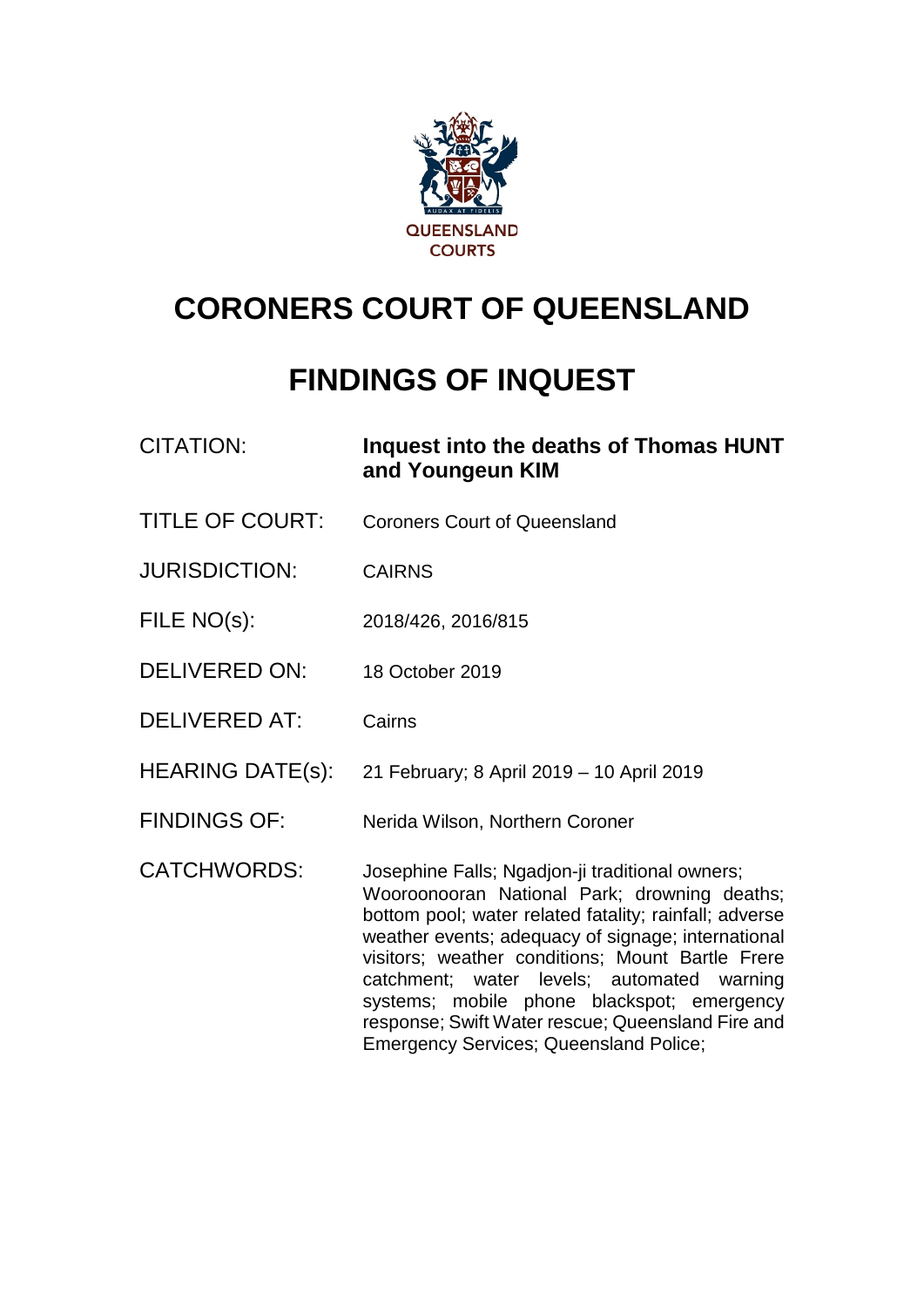# **REPRESENTATION**

| <b>Counsel Assisting the Coroner:</b>                            | Mr J Crawfoot                                        |
|------------------------------------------------------------------|------------------------------------------------------|
| Counsel for the family of Youngeun Kim                           | Mr G Gover i/b Joseph Lee;<br><b>Littles Lawyers</b> |
| Counsel for The Department of<br><b>Environment and Science</b>  | Ms DA Holliday i/b Natalie<br>Morrison               |
| Counsel for The Queensland Fire and<br><b>Emergency Services</b> | Ms S Williams i/b Paul<br><b>Enders</b>              |
| <b>Counsel for Sergeant Douglas Godden</b>                       | Mr SH Hollands                                       |
| <b>Counsel for Senior Constable Daniel</b><br>Whitling           | Mr SH Hollands                                       |
| Senior Legal Officer for the Queensland<br><b>Police Service</b> | Mr M O'Brien                                         |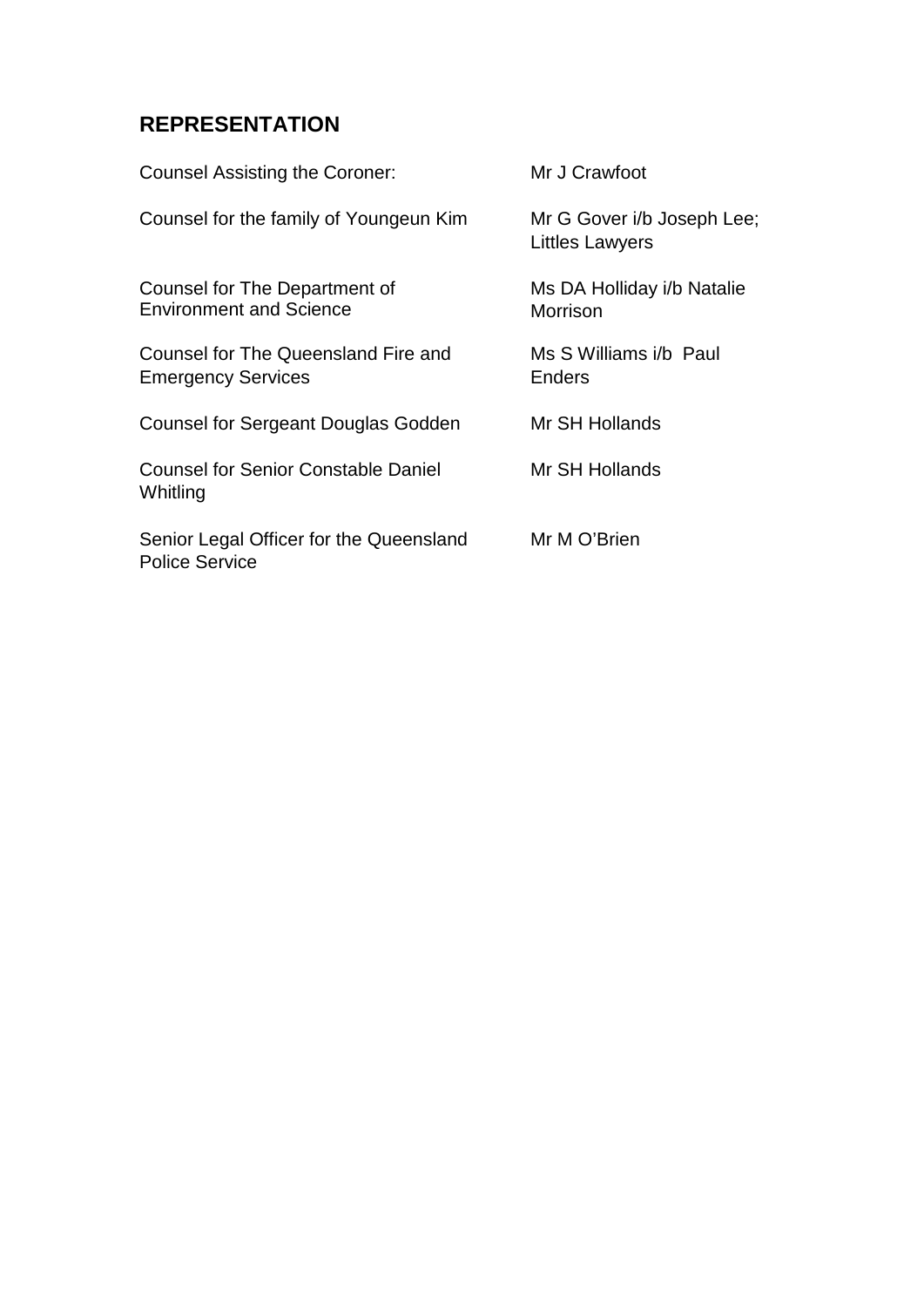| Safety Infrastructure and Safety Education Prior to 23 February 2016 7  |  |
|-------------------------------------------------------------------------|--|
| Safety Infrastructure and Safety Education Prior to 23 January 2018 9   |  |
|                                                                         |  |
|                                                                         |  |
|                                                                         |  |
|                                                                         |  |
|                                                                         |  |
|                                                                         |  |
|                                                                         |  |
|                                                                         |  |
|                                                                         |  |
|                                                                         |  |
| Review by Queensland Fire and Emergency Services 15                     |  |
|                                                                         |  |
|                                                                         |  |
|                                                                         |  |
|                                                                         |  |
|                                                                         |  |
|                                                                         |  |
|                                                                         |  |
|                                                                         |  |
| Review by Queensland Fire and Emergency Service  26                     |  |
| Analysis of safety features and proposals at Josephine Falls26          |  |
|                                                                         |  |
| Development and Implementation of an Electronic Monitoring and Warning  |  |
|                                                                         |  |
| Installation of a Bridge and or Zip Wire Across Josephine Creek29       |  |
|                                                                         |  |
| Installation of a Landline Emergency Phone at Bottom Pool31             |  |
|                                                                         |  |
| Whether in all the Circumstances, the Signage at Josephine Falls is     |  |
|                                                                         |  |
| Whether Additional Warning Systems Should be Implemented 32             |  |
| Whether Improved Infrastructure is Required to Enhance Visitor Safety32 |  |
| Additional recommendations submitted on behalf of the Kim family 33     |  |
|                                                                         |  |
|                                                                         |  |
|                                                                         |  |

#### **Contents**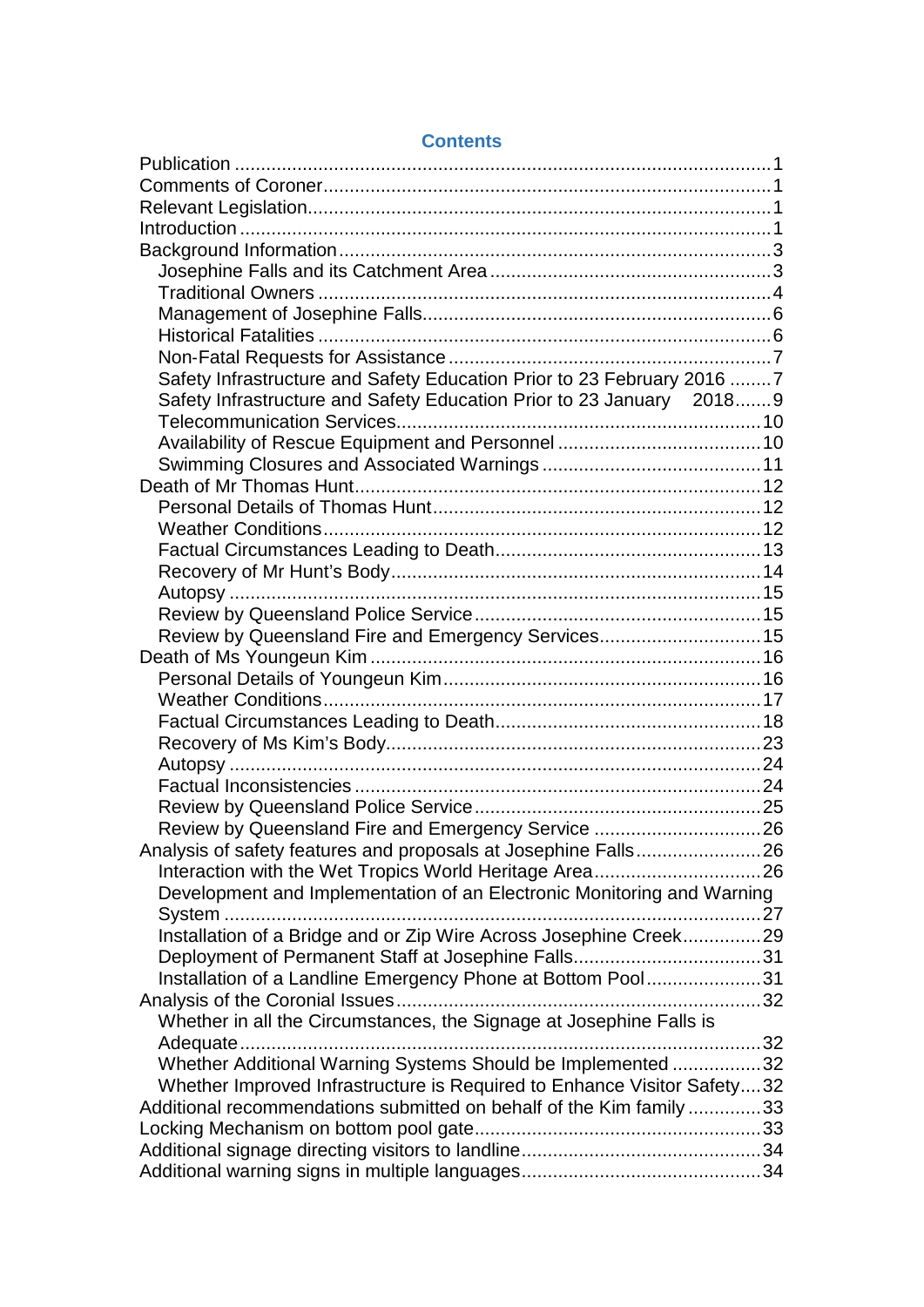| Whether Measures are Required to Optimise Response Times for |  |
|--------------------------------------------------------------|--|
|                                                              |  |
|                                                              |  |
| Comments in accordance with s.46 of the Coroners Act 2003 37 |  |
|                                                              |  |
|                                                              |  |
|                                                              |  |
|                                                              |  |
|                                                              |  |
|                                                              |  |
|                                                              |  |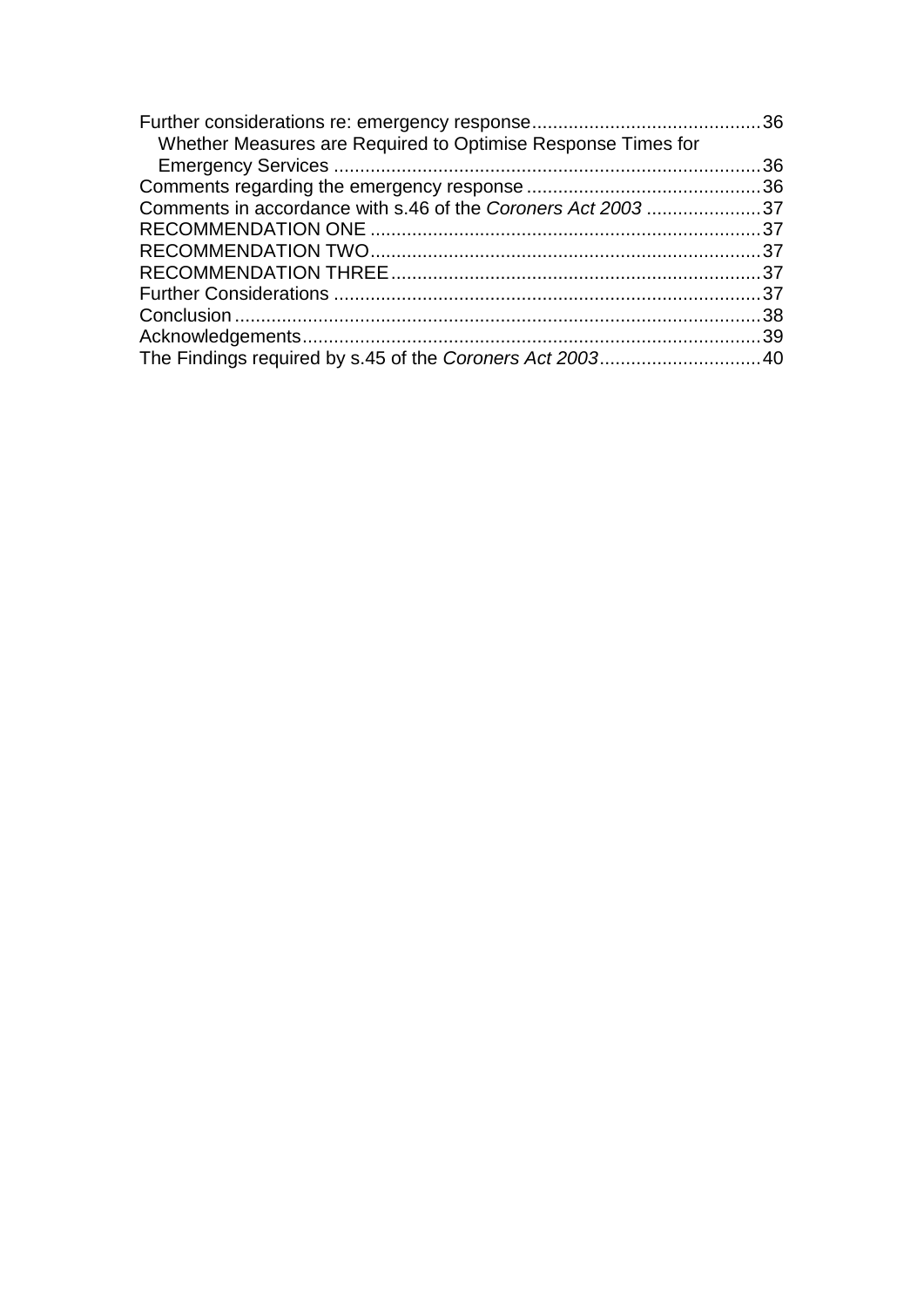# <span id="page-4-0"></span>**Publication**

1. Section 45 of the *Coroners Act 2003* ('the Act') provides that when an inquest is held, the coroner's written findings must be given to the family of the person in relation to whom the inquest has been held, and to each of the persons, or organisations, granted leave to appear at the inquest, and to officials with responsibility over any areas, the subject of recommendations. These are my 46 page findings in relation to the deaths of Thomas Hunt and Youngeun Kim. They will be distributed in accordance with the requirements of the Act and posted on the Coroners Court of Queensland website.

## <span id="page-4-1"></span>**Comments of Coroner**

- 2. Pursuant to section 46 (1) (a) and (1) (c) of the *Coroners Act* 2003 a coroner may, whenever appropriate, comment on anything connected with a death investigated at an inquest that relates to:
	- *public health or safety; and*
	- *ways to prevent deaths from happening in similar circumstances in the future.*

# <span id="page-4-2"></span>**Relevant Legislation**

- 3. Pursuant to section 45(5) of the *Coroners Act* 2003 a coroner must not include in the findings any statement that a person is, or may be:
	- *guilty of an offence; or*
	- *civilly liable for something*

## <span id="page-4-3"></span>**Introduction**

- 4. Although a period of two years separated the deaths of Mr Thomas Hunt and Ms Youngeun Kim, the features common to the circumstances of both deaths were such that one inquest into both deaths would most effectively deal with the issues requiring determination.
- 5. The inquest commenced by way of a Pre-Inquest Conference (PIC) on 21 February 2019.
- 6. The issues set for determination at inquest were:
	- a) The findings required by s45 of the *Coroners Act 2003*;
	- b) What if any measures can be implemented to minimise the risk of water related fatalities at Josephine Falls, located in the Wooroonooran National Park North Queensland, and to examine if: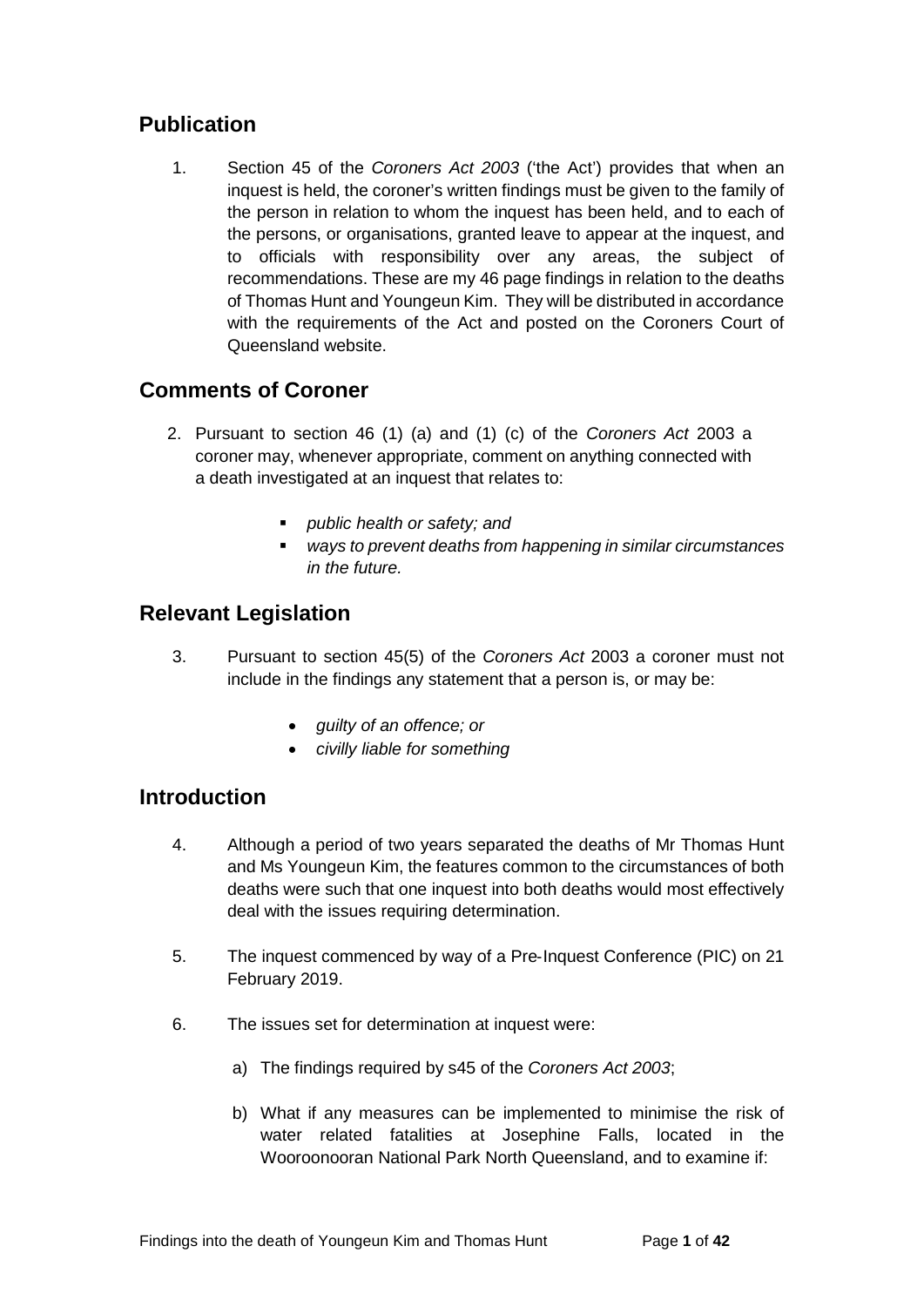- i. in all the circumstances the signage in relation to Josephine Falls is adequate;
- ii. access to mobile telephone or landline communication can be improved;
- iii. additional warnings systems, either by automatic siren, or in person, or by closing Josephine Falls to swimming during heavy rain or rapidly rising water levels, should be implemented;
- iv. improved infrastructure is required to enhance the safety of visitors to
- v. Josephine Falls; and
- vi. measures are required to optimise response times for emergency services
- 7. I considered the following persons and organisations had sufficient interest to appear at and / or be represented at Inquest:
	- i The family of Miss Youngeun Kim;
	- ii The Department of Environment and Science (Queensland Parks and Wildlife Service QPWS);
	- iii Queensland Fire and Emergency Services;
	- iv Sergeant Douglas Godden;
	- v Senior Constable Daniel Whitling;
	- vi The Queensland Police Service
- 8. The family of Thomas Hunt maintained a watching brief from the United Kingdom and did not seek to join proceedings.
- 9. The inquest was conducted over three days, commencing on 8 April 2019 and concluding on 10 April 2019. Fourteen (14) witnesses provided oral evidence, they were:
	- i. Emily Blair;
	- ii. A/Senior Sergeant Douglas Godden;
	- iii. Kneisha Blackford;
	- iv. Woongjae Won;
	- v. Senior Constable Daniel Whitling;
	- vi. Senior Firefighter Justin Georgeson;
	- vii. Second Class Firefighter Christopher Magarey;
	- viii. Senior Firefighter Mark Miller;
	- ix. Senior Firefighter Malcolm Davison;
	- x. David Fuller;
	- xi. Simon Leeds;
	- xii. William Carrodous;
	- xiii. Alison Webb; and
	- xiv. Guy Thomas.
- 10. In formulating these findings and recommendations I have distilled and referred only to that evidence and material relevant to the basis for my findings and recommendations. I do not refer to all the material, evidence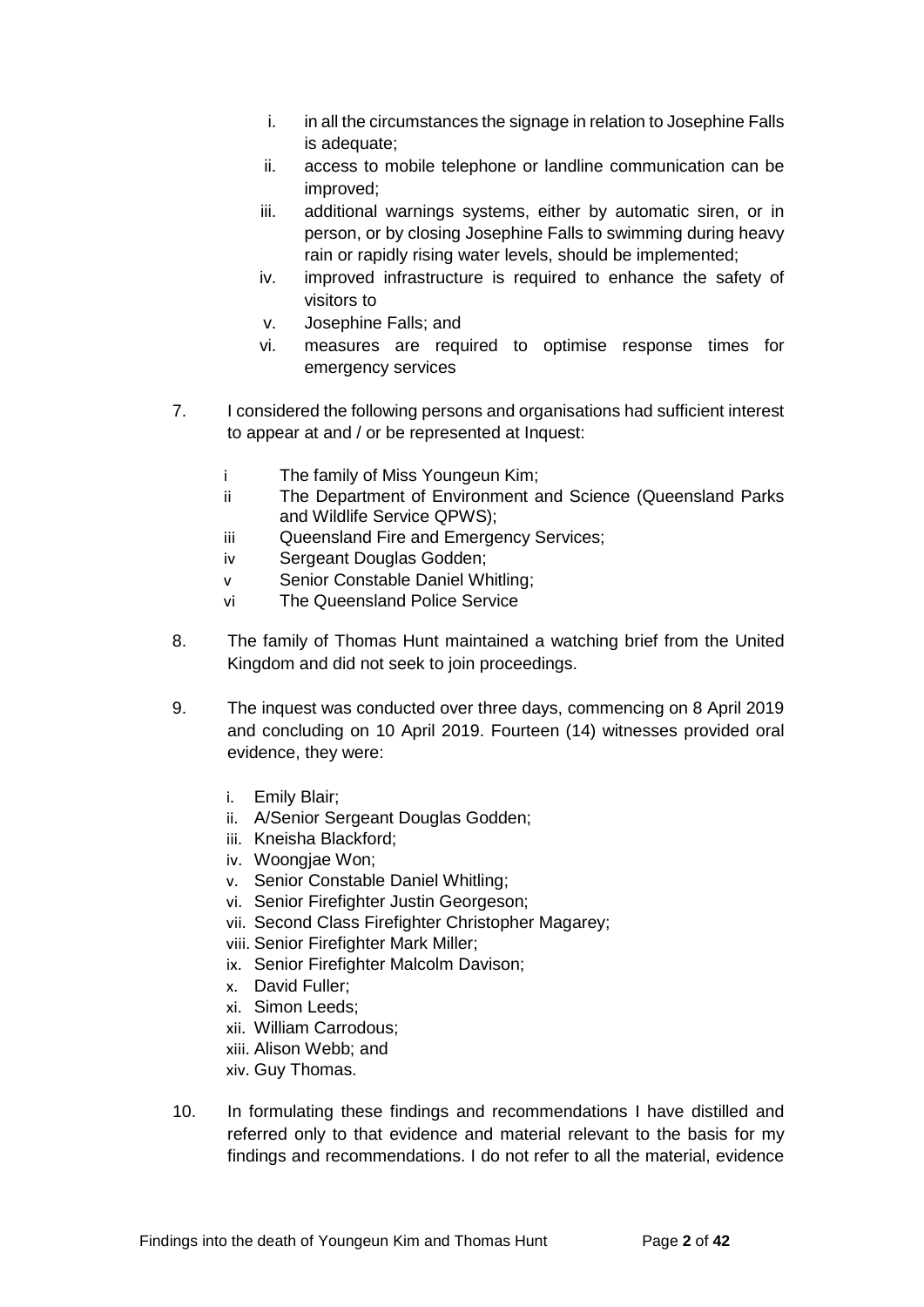or submissions available to me and contained within the coronial Brief of Evidence.

- 11. I have had regard to the extensive submissions of Counsel Assisting the inquest, Mr Joseph Crawfoot. In the main I have adopted and incorporated those submissions.
- 12. There appeared to be common ground in relation to the significant factual matters, and save for some divergence from the Kim family, the recommendations submitted by Counsel Assisting were largely supported by those with leave to appear.
- 13. I have had the benefit of written submissions prepared on behalf of the Queensland Parks and Wildlife Service (QPWS - Department of Science); the Queensland Fire and Emergency Services (QFES): Sgt Godden and Senior Constable Whitling, and the Kim family.

## <span id="page-6-0"></span>**Background Information**

#### <span id="page-6-1"></span>*Josephine Falls and its Catchment Area*

- 14. Josephine Falls is located within the Wooroonooran National Park approximately 75km south west of Cairns or 30 km north west of Innisfail. The source of water for the Falls and Josephine Creek is a 12 square kilometre catchment area that includes Mt Bartle Frere.
- 15. Mt Bartle Frere is Queensland's highest mountain, rising steeply to 1622m. The presence of rain in the catchment area, particularly monsoonal or wet season rain, combined with that topography contributes to rapid changes in water levels and flow rate within Josephine Creek and Josephine Falls.
- 16. The area is also part of the Wet Tropics World Heritage Area (WTWHA) that was declared in 1988 by the United Nations Educational, Scientific and Cultural Organization (UNESCO). Josephine Falls is considered a "*pristine watercourse*" within the WTWHA. Accordingly Josephine Falls is a popular visitor destination that is promoted locally, domestically and internationally.
- 17. As of June 2016 Josephine Falls was receiving visitor numbers of approximately 120,000 people per year.
- 18. Prior to July 2017 there was limited rainfall data for the Joseph Creek catchment area. The closest recording stations utilised by the Bureau of Meteorology (BoM) were at Babinda Creek, Mt Bellenden Kerr and Innisfail. Data gathered from these stations is not necessarily reflective of conditions within the catchment area.
- 19. In the case of Babinda, which is approximately 16km north east of Josephine Falls, it has a mean annual rainfall of 4287mm. The months of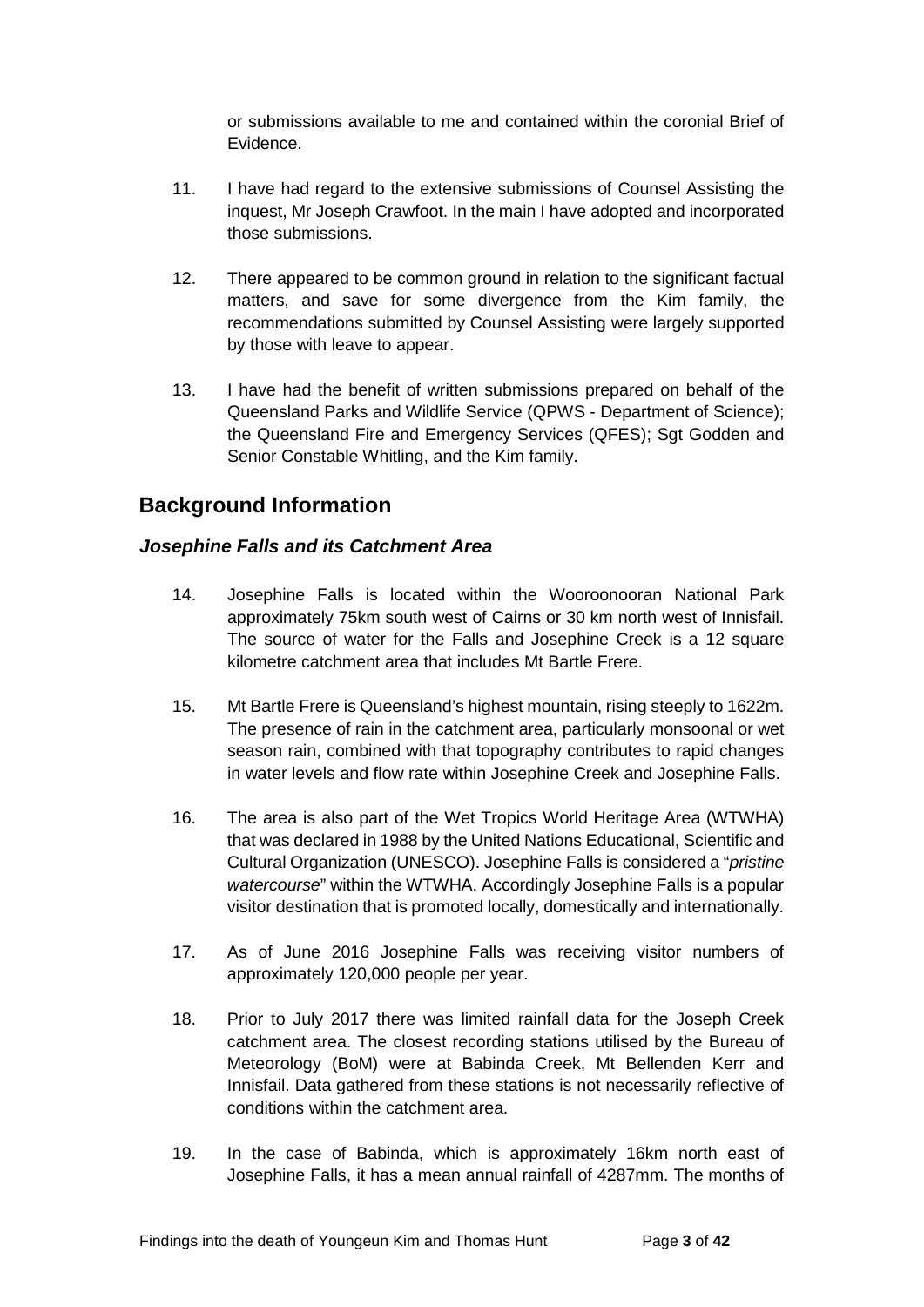July, August, September, October and November on average experience the lower rainfall periods in any year although with increasing climate variability there may be changes to when and how much rain falls.

- 20. Since July 2017 however more accurate data for the catchment area has become available following the installation of a rainfall monitoring station on the eastern summit of Mt Bartle Frere. A comparison of the rainfall data between Innisfail and Mt Bartle Frere, taken between August 2017 and March 2018, indicates the mountain received from 1.5 to almost 4 times as much rainfall as Innisfail. In the month of January 2018 for example, the Innisfail gauge received 380.8mm of rain, however the Mt Bartle Frere gauge received 1366mm of rain, a factor of 3.59.
- 21. It is noted that Ms Kim's death occurred during that January 2018 period.
- 22. Josephine Falls itself consists of three distinct areas;
	- a) Top Pool;
	- b) Creek View; and
	- c) Bottom Pool
- 23. Visitors to Josephine Falls arrive at a public carpark. Visitors must then walk approximately 700m before reaching Bottom Pool. All three areas are accessible via a sealed walking trail which permits access to one side of Josephine Creek only (the visitor side). The opposite side is not accessible by any trails although visitors could swim across. Whilst this practice is not encouraged or sanctioned, it nonetheless continues to occur.
- 24. Top Pool was declared to be a Restricted Access Area (RAA) in 1992 (a no swimming area). Top Pool can now only be viewed from a platform that is fully enclosed by fencing. The RAA declaration is clearly signed at multiple locations within Josephine Falls. Notwithstanding that declaration, the physical barrier that has been installed and associated warning signs, visitors continue to enter the RAA and from time to time and sustain iniuries.
- 25. There is no RAA declaration with respect of Creek View or Bottom Pool. Both areas are open to the public for swimming.
- 26. A defining feature of Bottom Pool is a large sloping rock face. It is smooth and slippery and the creek water flows over it, as such it is a natural rock slide that is popular with visitors.

#### <span id="page-7-0"></span>*Traditional Owners*

27. The traditional owners of the Mount Bartle Frere / Josephine Falls area are the Ngadjon‐Ji people. Traditional Owner and Elder, Uncle Ernie Raymont spoke on behalf of his people. Mount Bartle Frere is known as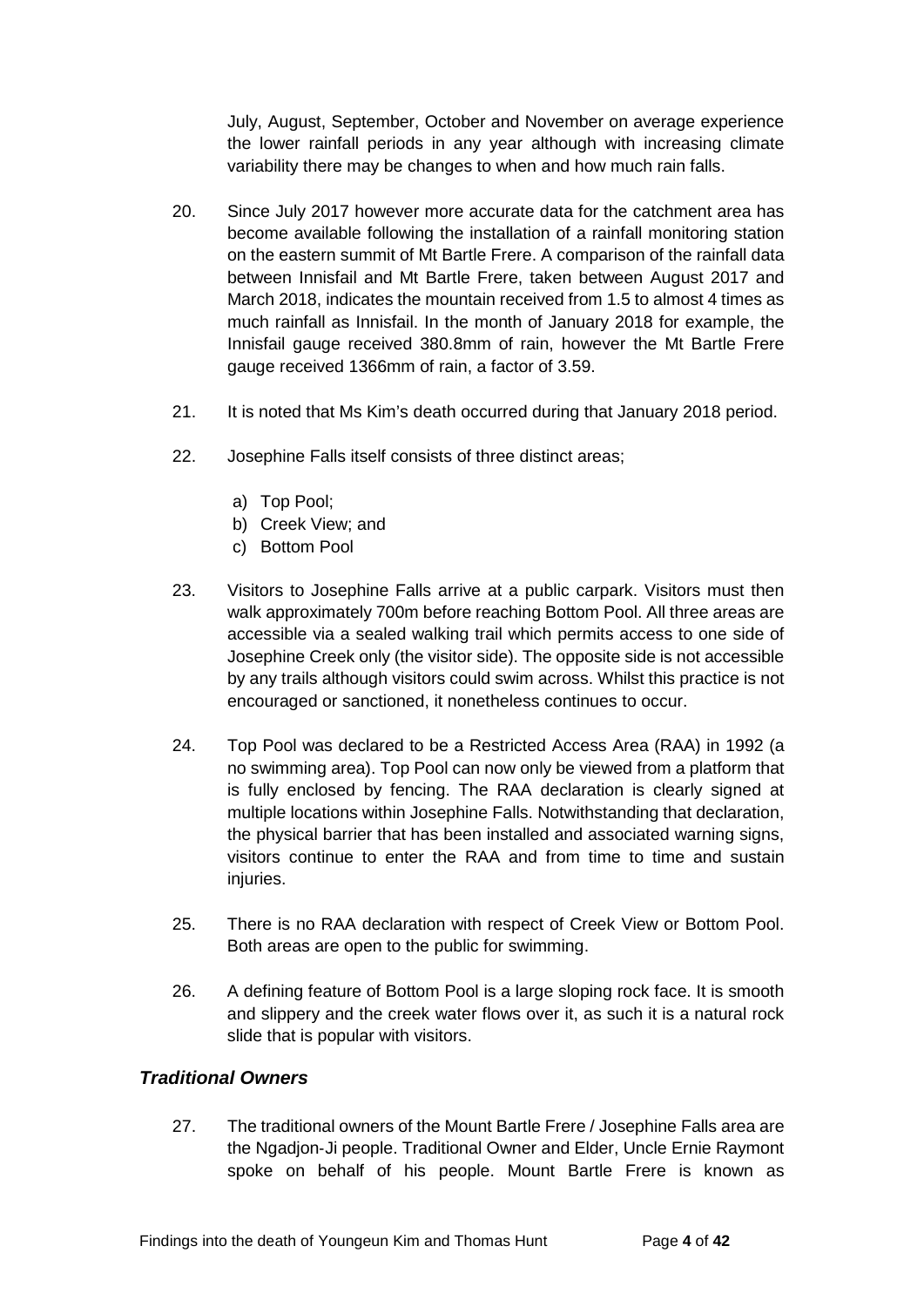'Choorechillum' in traditional language. The mountain is recognised as having spiritual significance as a resting place for spirits.

- 28. That spiritual significance extends to Josephine Falls which is located within the tribal boundary of the Ngadjon-ji people. Uncle Ernie told the court that "*the spirit of our people goes into Chooreechilum*." It is customary for women to pray for the spirit of their deceased to be taken to Bartle Frere as the resting place. At a later time they pray for the spirit to be released. The traditional owners acknowledge the spirits of their deceased still walk Ngadjon-ji land (incorporating Josephine Falls).
- 29. Uncle Ernie opened evidence at the inquest and clearly stated that "*Josephine Falls belongs to everybody*". Uncle Ernie spoke of the need for visitors to Josephine Falls to be more aware and respectful of the cultural and spiritual significance of Josephine Falls. He expressed concern about the significant volume of people that visit the site. He also considered that the time after 4.00pm, and fading light, presented a greater risk to swimmers.
- 30. Whilst Uncle Ernie raised those concerns he also acknowledged the importance to the region for visitors to have access to the site. Uncle Ernie considered the implementation of a curfew at Josephine Falls would help improve visitor safety and strike a better balance with the need for greater respect of cultural and spiritual connections at the site.
- 31. Uncle Ernie suggested a sign requesting respect for the traditional owners and elders past and present be considered because "*you are walking on their land…. them old people spirit is still walking.. they're still there walking… forty seven thousand years living in that rain forest… it's been passed down."*
- 32. Uncle Ernie further stated that "*put a curfew on after 4pm*…"; "*the people who are dying down there, they got caught up in the floodwater that's coming down. They've been swimming there too late. The old people are watching. The old people are angry. There's too many people and they are swimming there anytime. There has to be a limit, a curfew imposed.*" "*It gets very dark down there, the canopy is very thick, the rainforest canopy. So it's fairly dark there. So 4pm is late enough*".
- 33. I note that Mr Hunt was swept to his death at about 5.00pm and Ms Kim became stranded at approximately 4.00pm and was swept into the water prior to 6.00 pm.
- 34. I asked Uncle Ernie if a traditional person knows when it is dangerous to swim at Josephine Falls and he responded as follows:

 "*Well I know for sure your Honour that it's wet season. And you know the clouds are lying low. So when they hit Bartle Frere –*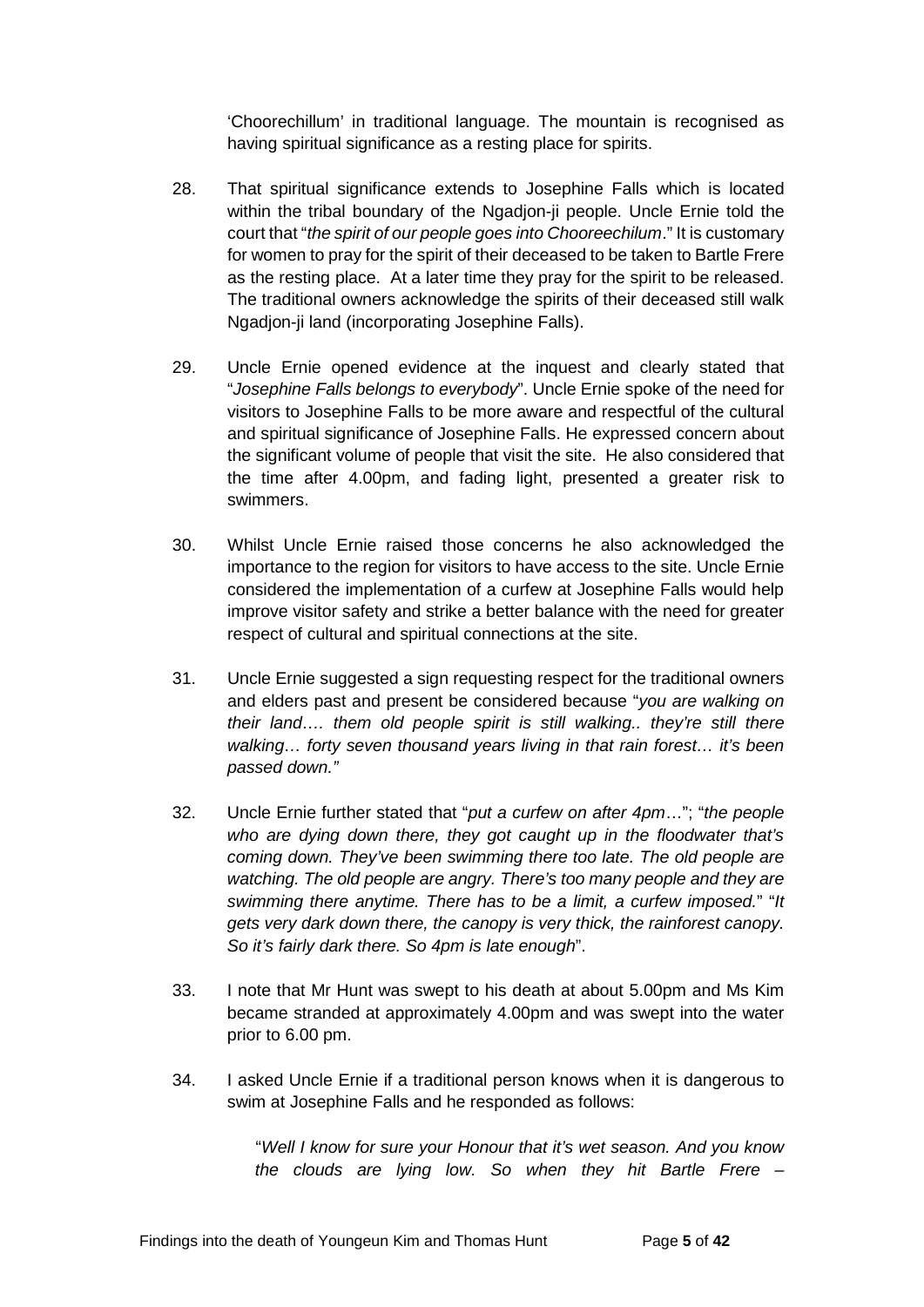*Chooreechillum, you know they release that water and down it come. But when it's coming through the rapids it's roaring. Surely to goodness someone should warn the people about it? The roaring sounds indicates there is floodwater coming down, it gives plenty of warning. And in that thick canopy the sound is there, and so when it is coming down over the rapids it is roaring…*"

#### <span id="page-9-0"></span>*Management of Josephine Falls*

- 35. Josephine Falls is managed by the Queensland Parks and Wildlife Service (QPWS) Northern Region which has approximately 200 staff members. QPWS sits within the Queensland Department of Environment and Science (the Department).
- 36. QPWS Northern Region is responsible for some 5 million hectares of protected area extending between Cape York and Townsville and west inland. The operating budget for QPWS Northern Region is \$39 million of which \$13 million is allocated to capital works.
- 37. Because of the World Heritage listing there is additional management by the Wet Tropics Management Authority (WETMA) which is responsible for the implementation and compliance with the Wet Tropics Management Plan (the Plan).
- 38. Within QPWS Northern Region there is a Principal Ranger concerned with management of the Coastal Tropics area, which extends between Port Douglas and Townsville. Reporting to that Principal Ranger are 53 staff, four of whom are allocated to Josephine Falls and the surrounding area. One of those four staff members is delegated as the Ranger‐in‐Charge (RIC) at Josephine Falls.
- 39. Whilst there is an RIC attached to Josephine Falls they do not have a permanent physical presence at the site. A permanent physical presence at Josephine, either by the RIC or a professional concerned with public safety, such as a lifeguard, is considered "*resource intensive*".

#### <span id="page-9-1"></span>*Historical Fatalities*

- 40. Based on information obtained from the National Coronial Information System (NCIS), there have been five deaths at Josephine Falls since 2007; this includes the deaths of Mr Hunt and Ms Kim.
- 41. Each of these deaths were 'water related' that is, the deceased was in the water at the time of their deaths. Four of the five deaths are known to have occurred at Bottom Pool.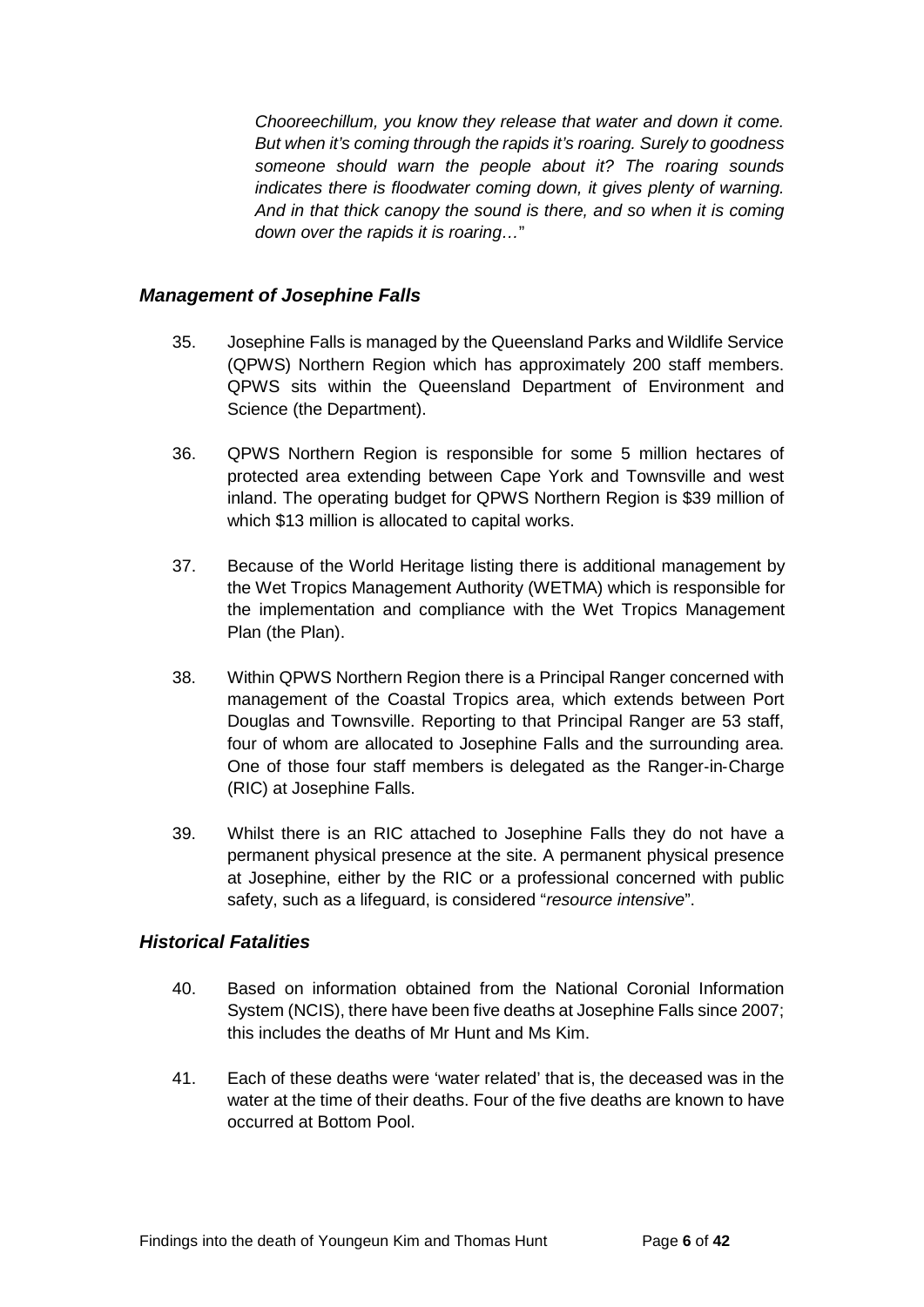- 42. Save for the deaths of Mr Hunt and Ms Kim, I am unable to establish from the data if a rapid increase in water levels and water flow are associated with the remaining three deaths.
- 43. I have considered the number of fatalities as against the number of visitors the site receives each year. In the 10 year period from 2007 until 2017 it may be extrapolated on current estimates that over one million people have visited the site.

#### <span id="page-10-0"></span>*Non*‐*Fatal Requests for Assistance*

- 44. I also considered the number of non-fatal incidents that have required the attendance of the Queensland Fires and Emergency Services (QFES).
- 45. Since 23 February 2016 (the date of Mr Hunt's death) there have been twelve non‐fatal incidents at Josephine Falls requiring the attendance of QFES and Swift Water Rescue crews. One of those incidents occurred on 26 February 2016, three days after Mr Hunt's death; and as recently as 7 January 2019.
- 46. A local newspaper, The Cairns Post, reported in August 2019 that a 15 year old Irish tourist came to trouble at Josephine Falls and was assisted by an off-duty lifeguard from "drowning in a rapidly rising torrent" and that the "rapidly rising water took the visitor by surprise". This incident occurred post inquest. The incident was not the subject of a police investigation. I also note the incident of August 2019 occurred notwithstanding the newly installed safety warning system, (referred to by me later in these findings).
- 47. The non-fatal incidents substantially involve visitors becoming stranded on the opposite side of Josephine Creek.

#### <span id="page-10-1"></span>*Safety Infrastructure and Safety Education Prior to 23 February 2016*

- 48. Images of the signage as it existed at Josephine Falls at the time of Mr Hunt's death were tendered at Inquest.
- 49. Those signs notified visitors of the various risks at Josephine Falls; they were (and remain) positioned at different locations commencing at the visitor car park and continuing along the walking track that leads to each of the three areas.
- 50. The signs contain specific and general information, for example the general information involves the use of the word 'danger'. This is written in bold, white text against a red banner. The word 'danger' has been translated into German and Chinese.
- 51. The specific information includes warnings of the following risks: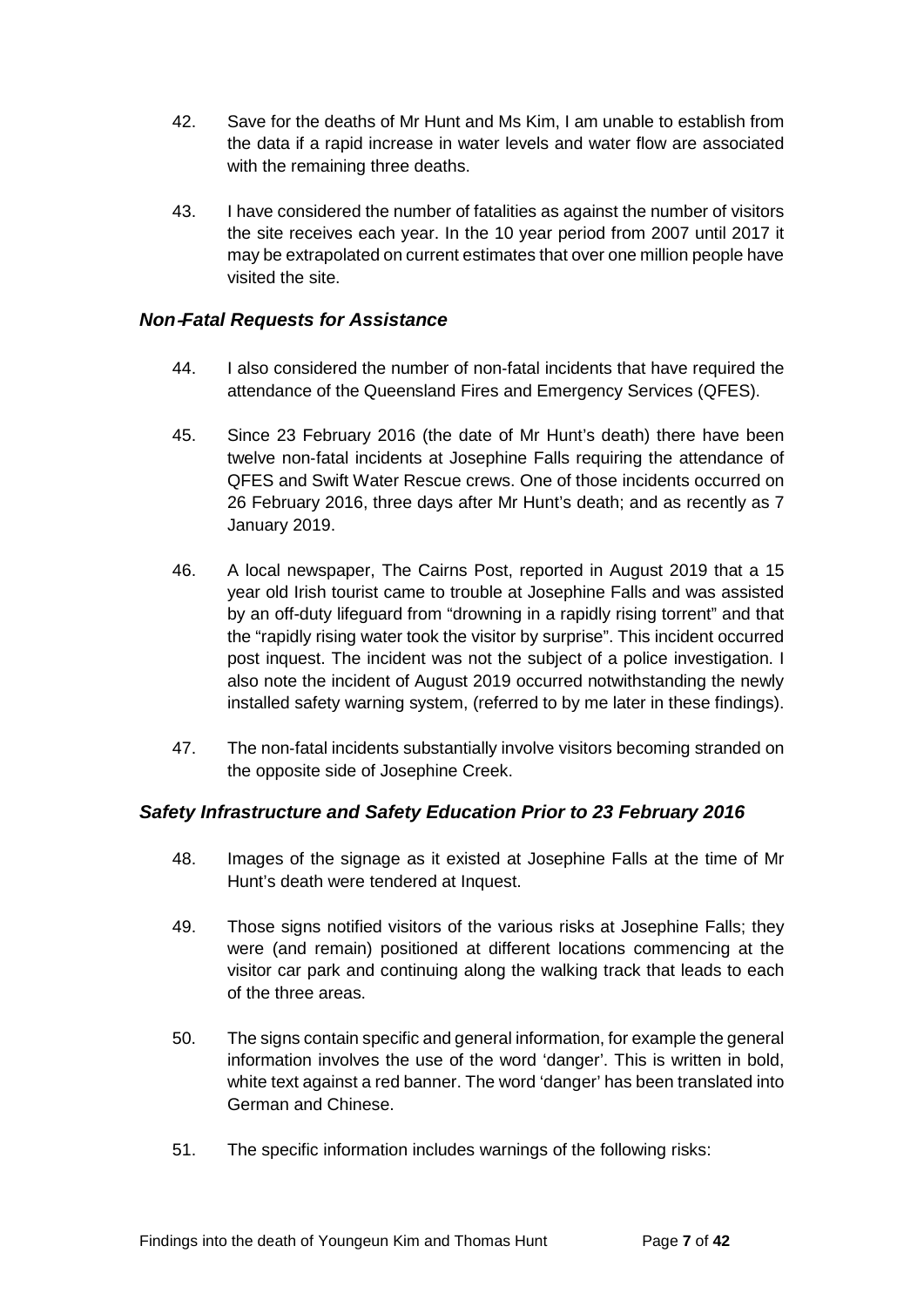- a) Rapidly rising water levels;
- b) Slippery rocks; and
- c) Submerged objects.
- 52. The specific information is written in English only, however there are pictograms representing each of the risks. Therefore information about the risks can be regarded as available to all visitors at Josephine Falls regardless of their English language ability or proficiency.
- 53. QPWS Northern Region participates in an interagency working group with the Queensland Police Service, the Queensland Fire and Emergency Service and Queensland Ambulance Service. The stakeholder working group had formed by about 2014, originating at a local level due to a shared concern and commitment by each agency regarding visitor safety.
- 54. The goals of the inter-agency working group were to:
	- a) Discuss and implement ways to reduce search and rescue operations at Josephine Falls; and
	- b) Improve response times to any call outs to such incidents by:
		- i. Identifying any barriers collectively or individually faced by each agency; and
		- ii. Improving cooperation between the agencies by better understanding their respective roles, capabilities, responsibilities and available resources.
- 55. On 1 July 2014 a meeting was held by the inter‐agency working group during which it was agreed to:
	- a) Hold annual or biannual discussions with accommodation and tourist information providers on giving advice to visitors about the issues associated with swimming at Josephine Falls;
	- b) Obtain cost estimates and identify funding options, for the implementation of a bridge linking both sides of Josephine Creek;
	- c) Consider additional signage with QPS logo material at Josephine Falls;
	- d) Obtain additional data about incidents at Josephine Falls;
	- e) Investigate the implementation of a pool gate with signage attached; and
	- f) Review education QFES was then delivering to schools and community groups with a view to including discussion about the dangers of flooded waterways.
- 56. During the inquest each of the participating agencies gave evidence that the working group continues to operate to ensure the established goals are met. For example in July 2016 each agency participated in a training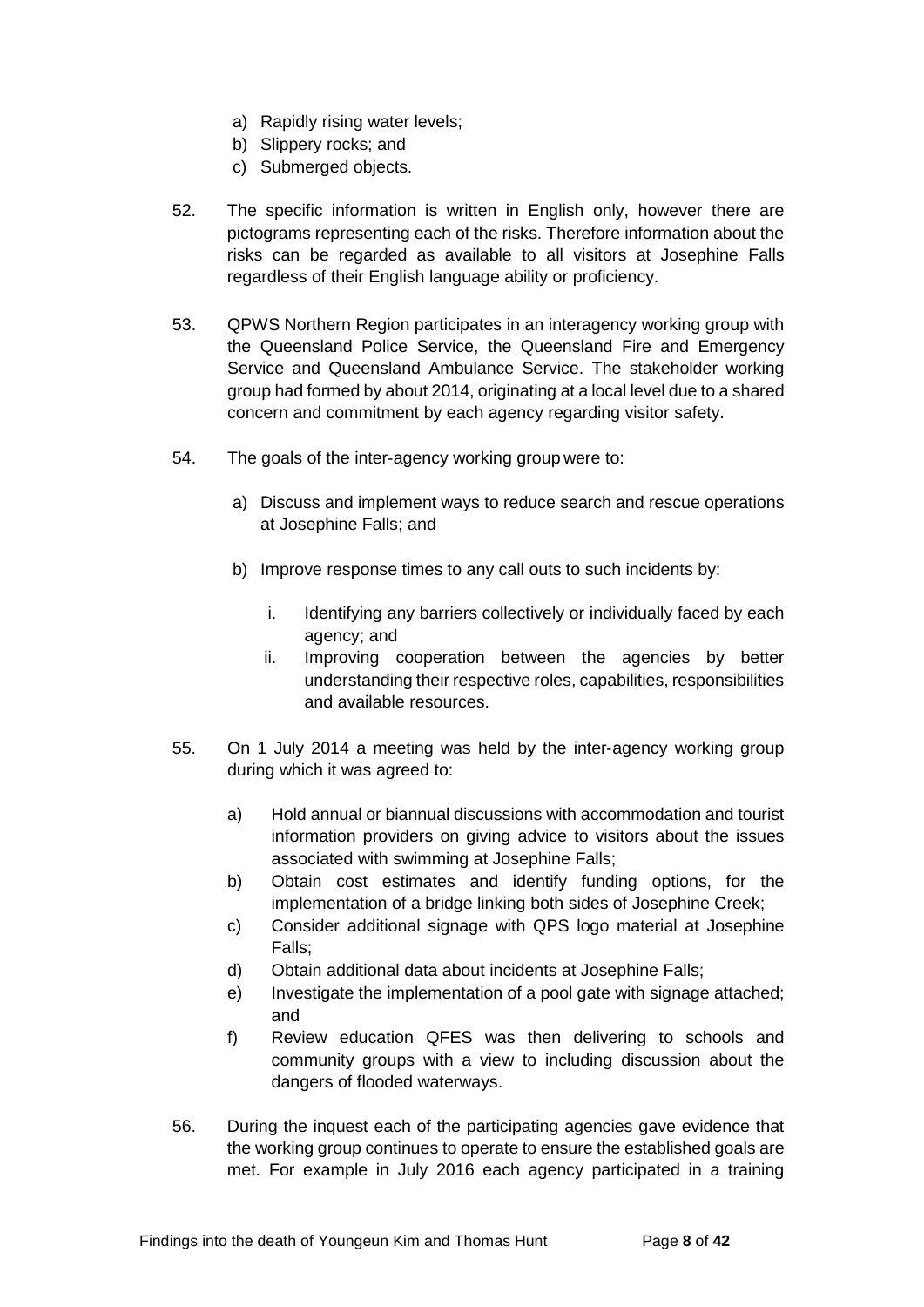exercise at Josephine Falls targeted at testing communications, practicing water rescue activities but also emphasising the role of each agency and fostering cooperation.

#### <span id="page-12-0"></span>*Safety Infrastructure and Safety Education Prior to 23 January 2018*

- 57. In March 2016 a review was conducted by QPWS into safety signage at a number of "*high risk*" sites in Queensland National Parks; this included Josephine Falls. In June 2016 a report was prepared that gave recommendations as to how signage at Josephine Falls might be improved.
- 58. The report recommended an additional sign with Queensland Government and Queensland Police logo; this was consistent with the outcomes of the July 2014 inter‐agency working group meeting. The recommendation was made on the basis that it would convey the message of a police presence at Josephine Falls thus reinforcing the need to comply with the RAA and also the ability to impose sanctions (pursuant to *Nature Conservation Act 1992*) for any non‐compliance.
- 59. The Queensland Police logo sign was installed at Josephine Falls prior to 23 January 2018. Additionally in June 2017 the QPWS provided training to members of the QPS in the *Nature Conservation Act 1992* so that they could assist with legislative management / enforcement at Josephine Falls.
- 60. The June 2016 report also concluded that traditional danger signs may not necessarily meet the needs for deterrence. Accordingly it recommended that signage containing more 'emotional content' be installed so that visitors might better relate to the risks. Males aged 18‐25 were seen as a particularly high‐risk group having regard to the data concerning fatal and non‐fatal incidents at Josephine Falls that was available to the report writers.
- 61. In October 2016 such signage was installed at Josephine Falls. One of those signs is located in the men's public toilet.
- 62. The inquest heard that in 2016 QPWS delivered material, both in‐person and by mail, to a number of backpacker accommodation service in Cairns and along the Cassowary Coast, informing them of the RAA and risks associated with other areas at Josephine Falls. Those accommodation services were also requested to assist in disseminating that material / information to their guests.
- 63. In August 2016 a self‐closing 'pool gate' was installed at the platform leading onto the Bottom Pool area. The purpose of the gate, having regard to the surrounding slippery rocks, was to direct visitors to the safest path to access Bottom Pool. The gate was not installed to prevent visitors from swimming, although it was acknowledged during the Inquest that it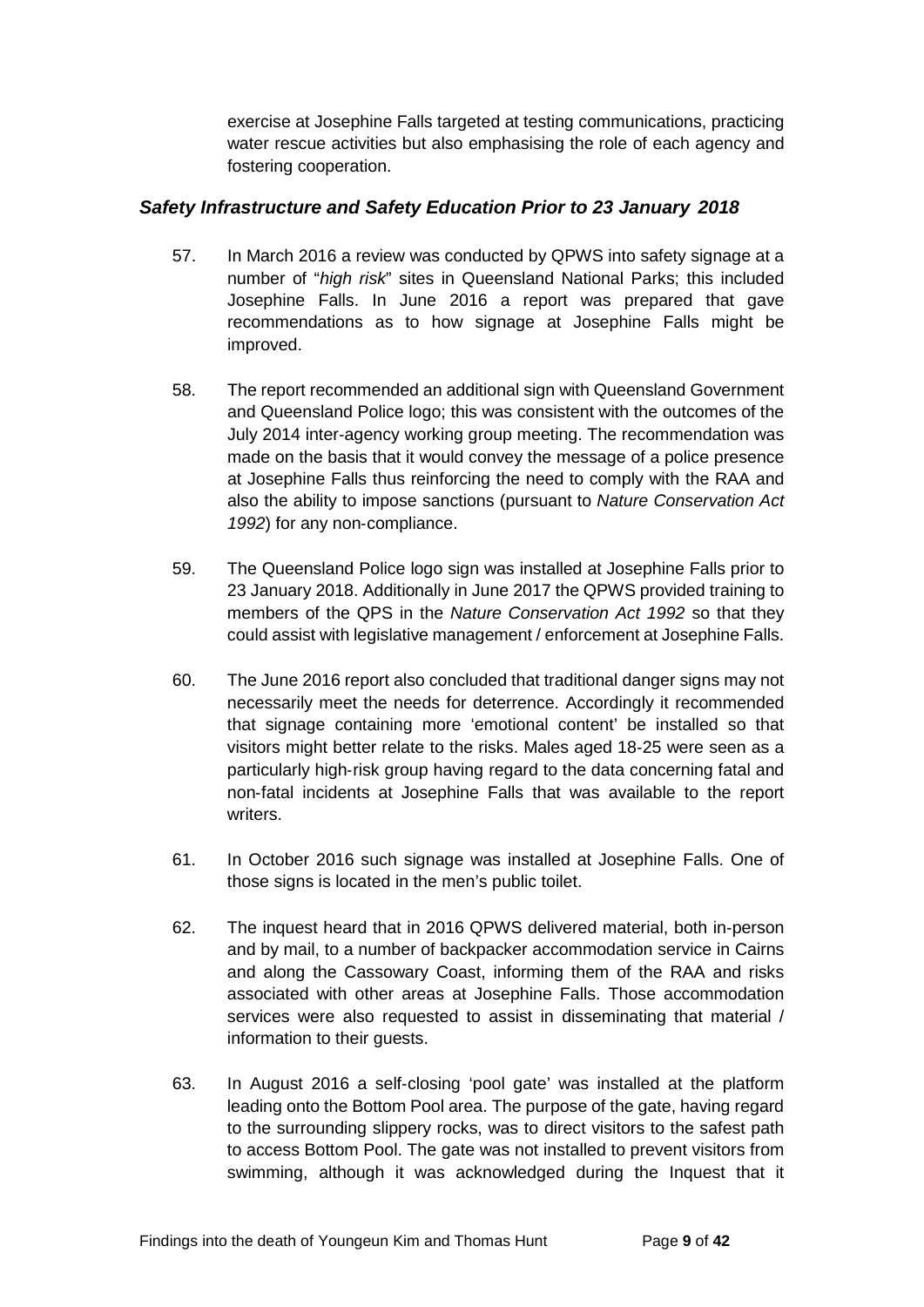provided an additional, signed barrier that visitors must touch and apply pressure (as the gate is spring loaded) to pass through.

#### <span id="page-13-0"></span>*Telecommunication Services*

- 64. It is generally accepted that there is limited mobile phone network access at Josephine Falls. Visitors may have to move some distance from the carpark back towards the main access road before being able to obtain a signal.
- 65. There is a landline service available to visitors within the carpark area. It is located approximately 100m from the entrance to the Josephine Falls walkway near the site of the old ranger's station. There is some signage notifying visitors of its availability. The service is limited to emergency calls only. Visitors are not required to dial '000', call automatically connects.
- 66. Since 23 January 2018 the phone line to that service has been upgraded to remove 'crackling' thus enhancing the audio quality. Additional measures to improve quality included the installation of a water proof phone in March 2019. Signage to the phone has also been upgraded, therefore the signage as depicted in Exhibit E3 is no longer current, although it remains relevant when considering the infrastructure in place at the times of death of Mr Hunt and Ms Kim.
- 67. Access to telecommunication is also a relevant issue for QPS and QFES officers responding to any incident at Josephine Falls. Direct radio signals between officers located at Bottom Pool and officers located at the car park control point were previously not possible. Prior to June 2018, communication between those locations required a relay person stationed mid‐way on the walking track. The relay person would receive information from Bottom Pool then call through that information to the control point stationed at the car park.
- 68. Since June 2018 however a new communication tower has been installed at the Ranger's shed that has improved radio communication signals for the various emergency services. It is understood at the time of the Inquest that particular issue has now been resolved.

#### <span id="page-13-1"></span>*Availability of Rescue Equipment and Personnel*

- 69. The only permanent rescue equipment stored at Josephine Falls is a quad bike. This is essential equipment used to transport equipment to the areas inside Josephine Falls. It is stored at a shed close to the old Ranger's residence.
- 70. QFES does not consider it appropriate to store any other equipment onsite at Josephine Falls on account of: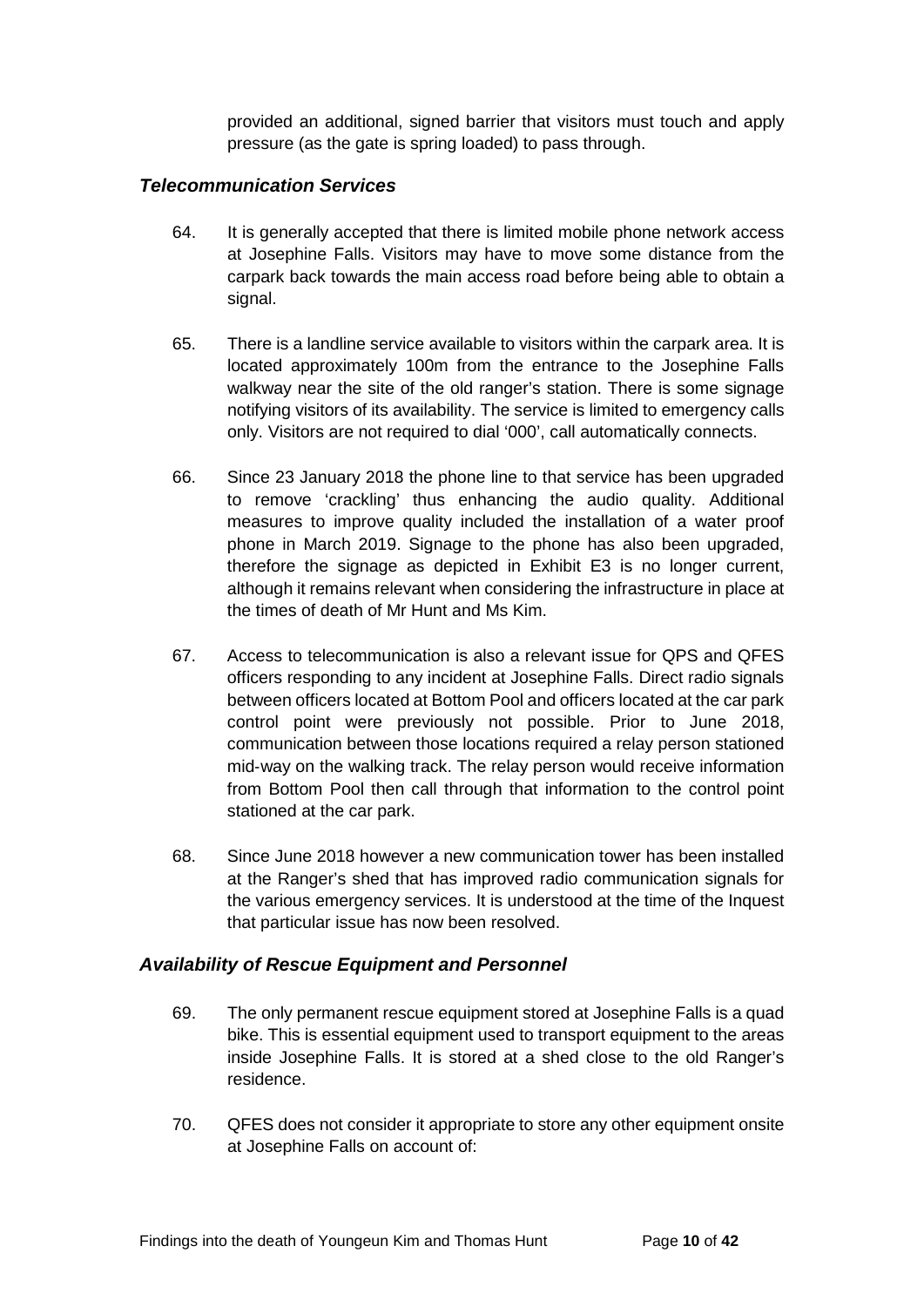- a) Risk of it being used by untrained persons; and
- b) The need for regular checking and maintenance.

In that regard all other equipment needed to facilitate a rescue at Josephine Falls is retained at individual QFES Stations.

- 71. There are three QFES stations that are designated to respond under the Josephine Falls Local Action Plan (LAP) for Swift Water and floodwater rescue. Those stations are Babinda, Innisfail and Cairns. Each of those stations has a number of staff members that are trained in Swift Water rescue.
- 72. In accordance with the LAP a Swift Water rescue cannot be commenced without a minimum of six to eight. Level 2 trained. Swift Water personnel. This requirement is in place to ensure the safety of responding officers and the operation. No one QFES station has those minimum numbers therefore any Swift Water rescue requires a combined and coordinated effort by designated stations.

#### <span id="page-14-0"></span>*Swimming Closures and Associated Warnings*

- 73. Since August 2011 the QPWS have operated a Park Alert system which allows messages and warnings to be posted on the QPWS (public) website. Since May 2018 there have been warnings permanently posted on the website in relation to Josephine Falls.
- 74. In addition to the online Park Alerts, warnings and permanent signage at Josephine Falls the QPWS will periodically install temporary 'no swimming' signage when it is considered that safe conditions at the Falls have been or will be exceeded. The temporary signage is in the form of a sandwich board. One board is located in the carpark at the path entrance. The other is located at the top of the stairs leading down to Bottom Pool.
- 75. The assessment of whether to impose a swimming closure is made by the Ranger on duty. Until recently that assessment was made based on their own experience at the site including making visual observations of water levels against certain topographical features and visual observations of weather in the Josephine Falls catchment area. Since 2017 a more objective, data‐based system for measuring and assessing water safety at Josephine Falls has been developed. This system will ultimately inform an automated warning device at Josephine Falls. Whilst the measuring system was in place at the time of Ms Kim's death it was not then linked to any warning device. Developments in that area are considered below.
- 76. Having regard to all of these matters, the deaths of Mr Hunt and Ms Kim should be considered against the background of significant and substantial undertakings by QPS, QFES and QPWS prior to, during, and subsequent to this inquest, to enhance safety at Josephine Falls.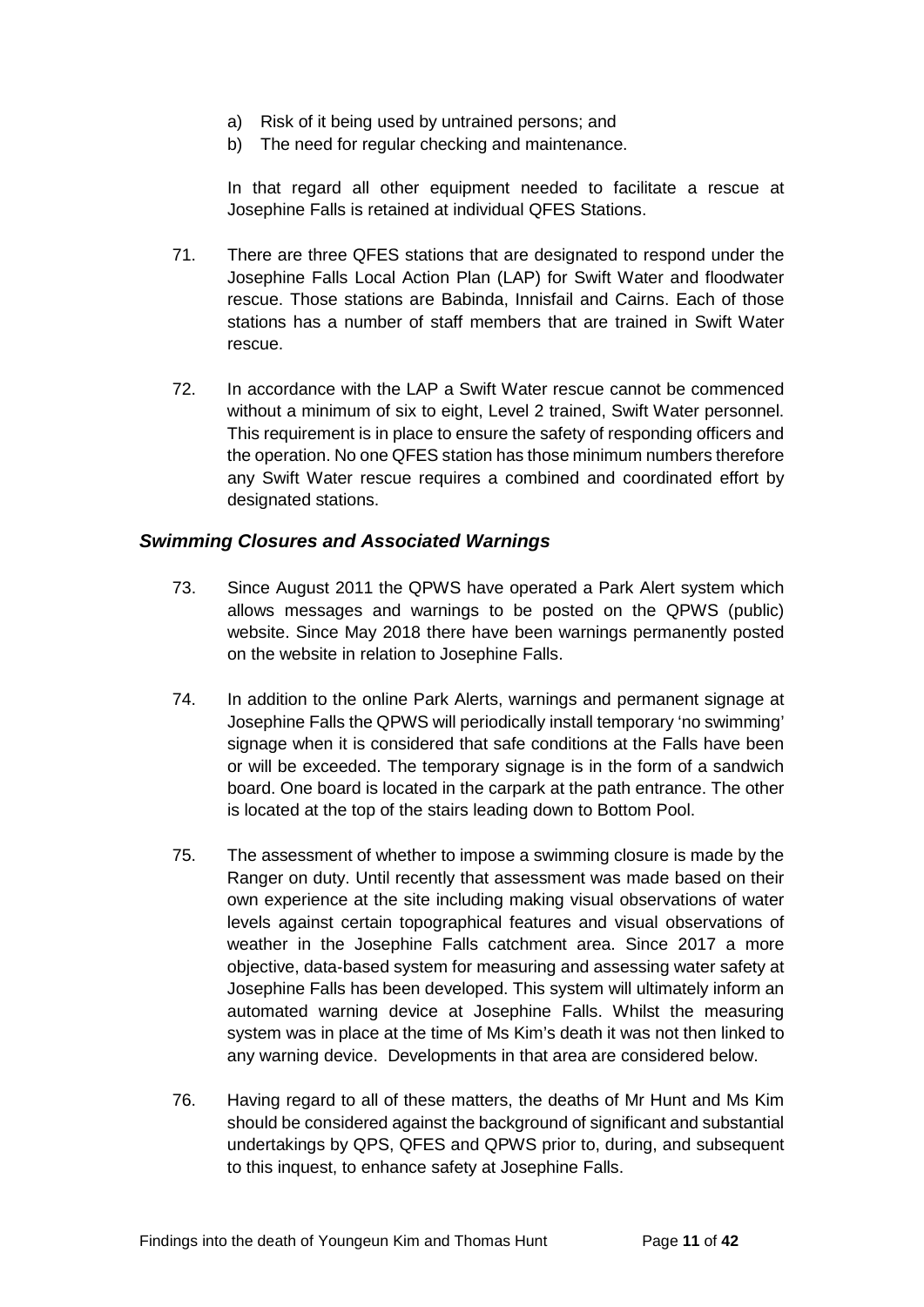# <span id="page-15-0"></span>**Death of Mr Thomas Hunt**

#### <span id="page-15-1"></span>*Personal Details of Thomas Hunt*

- 77. Mr Thomas Peter Hunt was born on 30 November 1990. He was aged 25 years at the time of his death.
- 78. Mr Hunt was a UK national who had arrived in Australia in approximately December 2015. During time spent in Melbourne before travelling to Cairns he commenced a holiday romance with Ms Emily Blair.
- 79. Mr Hunt had some experience as a life guard and was considered to be a good swimmer. Ms Blair was also a good swimmer and had experience as a life guard and swimming instructor. During the Inquest, Ms Blair identified her experience as having been in a pool setting which she accepted was a static / controlled environment compared to sites such as Josephine Falls. Ms Blair did however have experience swimming in dynamic conditions such as at the beach.
- 80. In February 2016 Mr Hunt and Ms Blair arranged to meet in Cairns. Whilst in Cairns they made the decision to visit Josephine Falls. During the inquest Ms Blair gave evidence of hearing Josephine Falls being discussed by other travellers as a place to visit. Prior to visiting Josephine Falls she made enquiries with some tourist information providers in Cairns. The risks at Josephine Falls were not raised in any of those conversations.
- 81. Using a hire car they travelled to Josephine Falls on 23 February 2016, leaving Cairns at about 2:30pm. Allowing for two stops (one at McDonalds another at a service station), they arrived at Josephine Falls at about 4pm. When they arrived at the car park they spent some time changing into swimming clothes before walking along the path to Bottom Pool.

#### <span id="page-15-2"></span>*Weather Conditions*

- 82. Whilst they were at Josephine Falls the weather was overcast however it was not raining.
- 83. There is no primary data or independent witnesses to provide evidence of the water conditions. However based on the witness statement of Ms Blair and GoPro images taken by her there are some conclusions that may be drawn.
- 84. Ms Blair is the only witness to provide a description of the water conditions at the time she and Mr Hunt first entered the water. She described walking to Bottom Pool then entering the water. Ms Blair described checking the water conditions when they first entered and feeling 'safe'.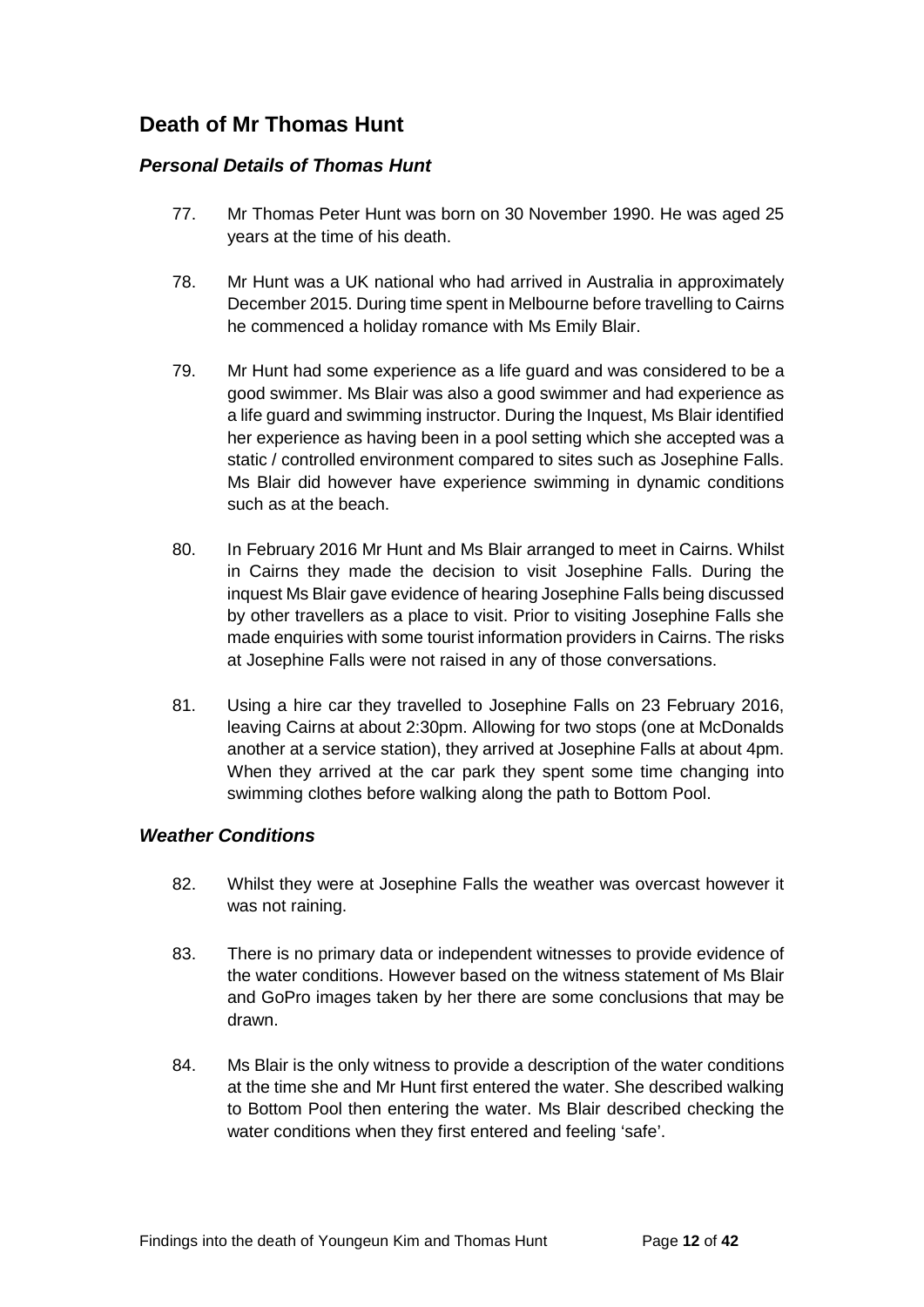- 85. Whilst Ms Blair describes other visitors being present on the walkway and at the lookouts, she described only one other person, a female, being in the water at the time she and Mr Hunt arrived. The female person got out of the water at the same time Mr Hunt and Ms Blair got in, or at least shortly afterward.
- 86. She then described "*chilling in the water, taking photos*" before she and Mr Hunt walked across rocks then swam about four meters to reach the rock slide.
- 87. Ms Blair described two speeds of water flow on the slide, one 'slow' and one 'fast'. Photographs obtained from the GoPro camera used by Ms Blair assist in visualising those two speeds. The photographs taken by Ms Blair depict water flowing over one section the rock slide, that closest to the visitor access side.
- 88. Once on the rock slide Mr Hunt and Ms Blair slid down together about two or three times without incident. They were conscious of the rate of water flow and made a decision to come down the slide where the water was "*flowing softer*". By this time the water in Bottom Pool itself had risen up over most of the boulders, as indicated by the red line Ms Blair marked on a photo.
- 89. By this time Ms Blair estimates they had been in the water for about 45 minutes. Allowing for time in the car park when they arrived this would place them in Bottom Pool sometime between 4:45pm and 5pm. Within that 45 minute period the water flow had increased in speed. Mr Hunt and Ms Blair then made the decision to go down the rock slide again.

#### <span id="page-16-0"></span>*Factual Circumstances Leading to Death*

- 90. They initially went down holding hands but became separated during the slide. Upon entering the water Ms Blair observed the current was "*really strong*" and caused her to flip three times before she could resurface. She describes trying to swim back towards the rocks where they entered but was carried further downstream. She described herself as "*struggling*" to get out of the current.
- 91. Ms Blair then described trying to swim back towards the rock slide because the water appeared calmer. She was unable to do so and was pulled further downstream. She marked the course of her travel on a photo using blue pen. The blue pen line indicates Ms Blair and Mr Hunt were drawn away from the visitor access bank. There are similarities in this regard with Ms Younguen Kim. Ms Blair states it took her a period of time (5 seconds) before she realised "*how serious [the] current was*".
- 92. Ms Blair was ultimately able to secure herself to the visitor side of Josephine Creek after which she made visual contact with Mr Hunt. He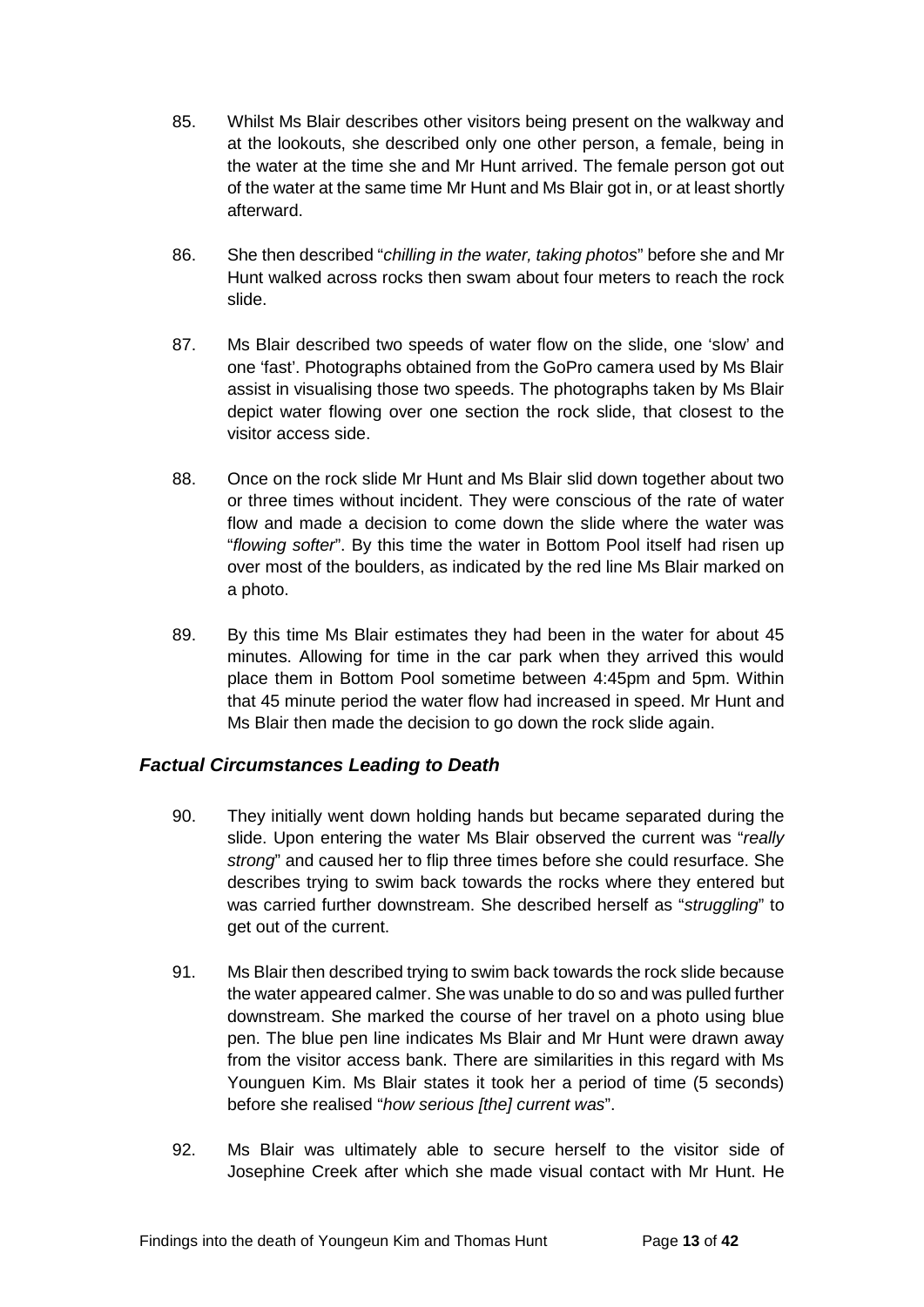was still in the water and appeared to have secured himself on a rock. She was able to talk with him at that point and he asked if she was 'okay', to which she replied 'yes'. Ms Blair then observed Mr Hunt attempt to shift his position however he was unable to do so and was carried downstream.

- 93. Ms Blair observed Mr Hunt being carried downstream and she lost visual contact with him as he approached a "*large rock … [with] a big current [and] an undertow beside it*".
- 94. After losing sight of Mr Hunt, Ms Blair got out of the water and tried to reestablish visual contact with him and called his name; she did this for no more than a minute.
- 95. Ms Blair had by this time become separated from the visitor path. She spent 5 to 6 minutes climbing through forest before finding the path again. Once back on the path she ran back to the car park area. She initially sought assistance from a tow truck driver but he could not obtain a mobile phone signal.
- 96. Ms Blair then went to the car she and Mr Hunt had travelled in and recovered her own phone. She called police and stated they arrived about 15 minutes after that call. QFES members also responded to the call.

#### <span id="page-17-0"></span>*Recovery of Mr Hunt's Body*

- 97. QPS Officers Sergeant Godden and Constable Benvenuti were the first to respond to the incident. They attended from Babinda Police Station. After they arrived Sergeant Godden took a version of events from Ms Blair before commencing a search for Mr Hunt. When police went to Bottom Pool they observed the water level was "*high with almost all of the rock wall slide covered*".
- 98. When considered against Ms Blair's GoPro photos, Sergeant Godden in evidence confirmed a significant rise in water levels had occurred in the ensuing period.
- 99. A QFES (swiftwater rescue) crew arrived shortly after police. QFES first received notification of the incident at 5:47pm that afternoon. QFES travelled from Innisfail and arrived at Josephine Falls at 6:10pm, a response time of 23 minutes.
- 100. Because of fading light QFES were limited in the search they were able to conduct. There were also physical limitations on account of high water levels, a strong current, slippery rocks and generally steep terrain. The QFES searched 150m of creek bank within one hour. On account of these conditions the search for Mr Hunt was suspended at approximately 7:16pm.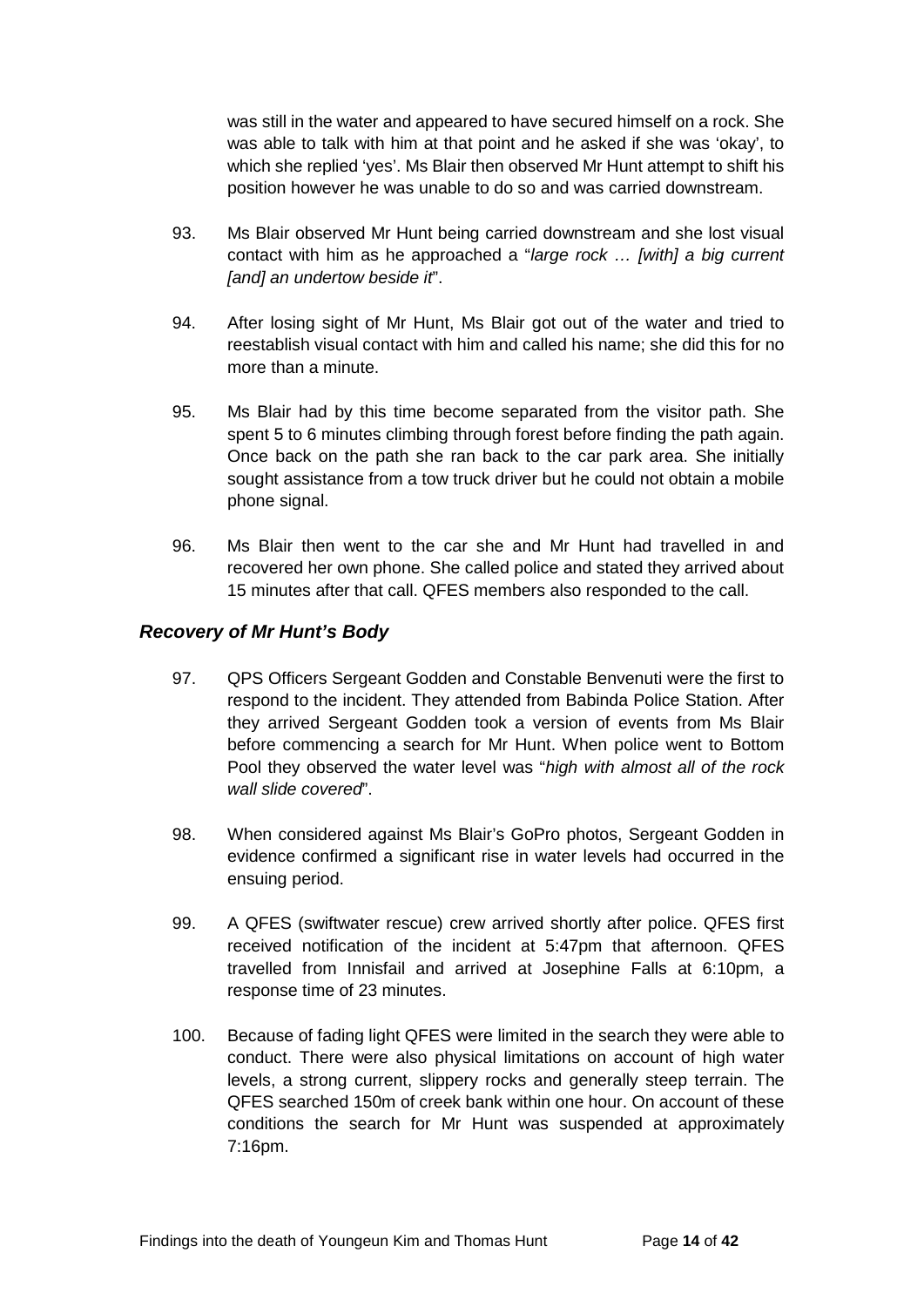101. The search for Mr Hunt resumed on 24 February 2016 at 6am. At about 11:15am Mr Hunt's body was located approximately 1.8km downstream from Bottom Pool. His body was located in a tributary off Josephine Creek; there were visible signs of trauma indicative of contact with objects in the water.

#### <span id="page-18-0"></span>*Autopsy*

- 102. An autopsy was performed on 29 February 2016. No alcohol was detected in femoral blood or urine samples however alcohol was detected in the vitreous humour (15mg/100ml). The only other substance detected was Dextromethorphan, which is a form of cough suppressant.
- 103. The forensic pathologist concluded that the condition directly leading to death was:

1a. DROWNING

#### <span id="page-18-1"></span>*Review by Queensland Police Service*

- 104. At the time of Mr Hunt's death QPS identified the following recommendations to improve visitor safety at Josephine Falls
	- a) A pool fence (capable of locking) at Bottom Pool;
	- b) Water depth indicator at Bottom Pool with colour-coded interpretation;
	- c) Electronic monitoring of water levels upstream linked to an alarm system;
	- d) Additional 'escape routes' [on the opposite bank] with associated signage;
	- e) Additional access track for rescue personnel;
	- f) A bridge linking both sides of Josephine Creek; and
	- g) Closure of Josephine Falls during specific weather events of the wet season.
- 105. All recommendations were the subject of consideration during the inquest.
- 106. Subsequent to the death of Mr Hunt and prior to the death of Ms Kim items (a) and (e) above were fully implemented. Items (b) and (c) were in the process of being implemented at the time of Ms Kim's death but were not operational. Recommendation (g), the closure of Josephine Falls in certain weather conditions or events, is not considered to be necessary or viable as visitors may still access the walking tracks and enter the water against such advice.

#### <span id="page-18-2"></span>*Review by Queensland Fire and Emergency Services*

107. QFES also conducted a review following the death of Mr Hunt. QFES indicated that conditions at the time they arrived (including light, water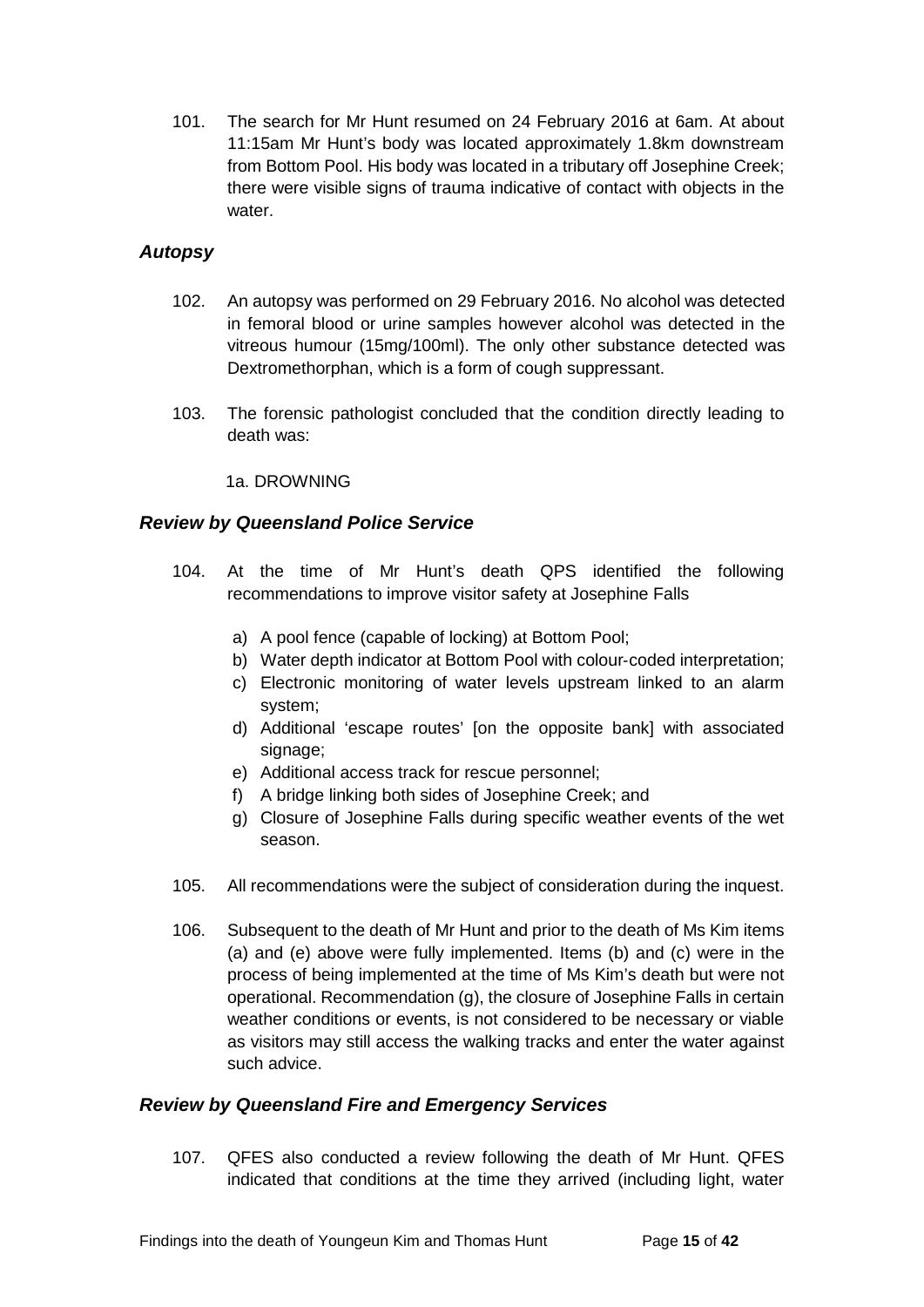levels and current) prevented the use of an IWP (inflatable water platform) to assist in the search. They also highlighted difficulties because of the steep terrain of the search area.

- 108. The QFES considered that whilst rescues at Josephine Falls are common, it was rare for a visitor to be swept downstream. This raised an additional limitation on their ability to respond as site access downstream was more restricted. It is noted that following this incident a path has been cut allowing easier access to Josephine Creek approximately 500m downstream. The path created as a result of Mr Hunt's death played a significant role in the (ease of) access to, and recovery of, Ms Kim's body in 2018.
- 109. QFES also highlighted issues with communication noting mobile phones and satellite phones provided unreliable signals from the carpark at Josephine Falls on this occasion. QFES relied on a radio relay system to maintain communication between crews that were at the Creek with crews at the car park.
- 110. At the time of Mr Hunt's death QPS identified the following recommendations to improve visitor safety at Josephine Falls:
	- a) Closure of Josephine Falls during specific weather events of the wet season;
	- b) An early warning system / alarm for rising water levels;
	- c) A bridge linking both sides of Josephine Creek; and
	- d) A landline emergency phone located at the Creek bank.
- 111. All recommendations were the subject of consideration during the inquest.

## <span id="page-19-0"></span>**Death of Ms Youngeun Kim**

#### <span id="page-19-1"></span>*Personal Details of Youngeun Kim*

- 112. Ms Youngeun Kim was born on 20 October 1993. She was aged 24 years at the time of her death.
- 113. Ms Kim was a national of the Republic of Korea (South Korea). Prior to her death she had been residing in a dormitory complex in Cairns. She resided there with other South Korean nationals who were travelling through Australia on working holiday visas. Those nationals were:
	- i. Mr Hyun Woo BAE;
	- ii. Mr Jinseok KIM;
	- iii. Mr Yeon NAMGUNG;
	- iv. Mr Woongjae WON; and
	- v. Ms Jiyeon JUN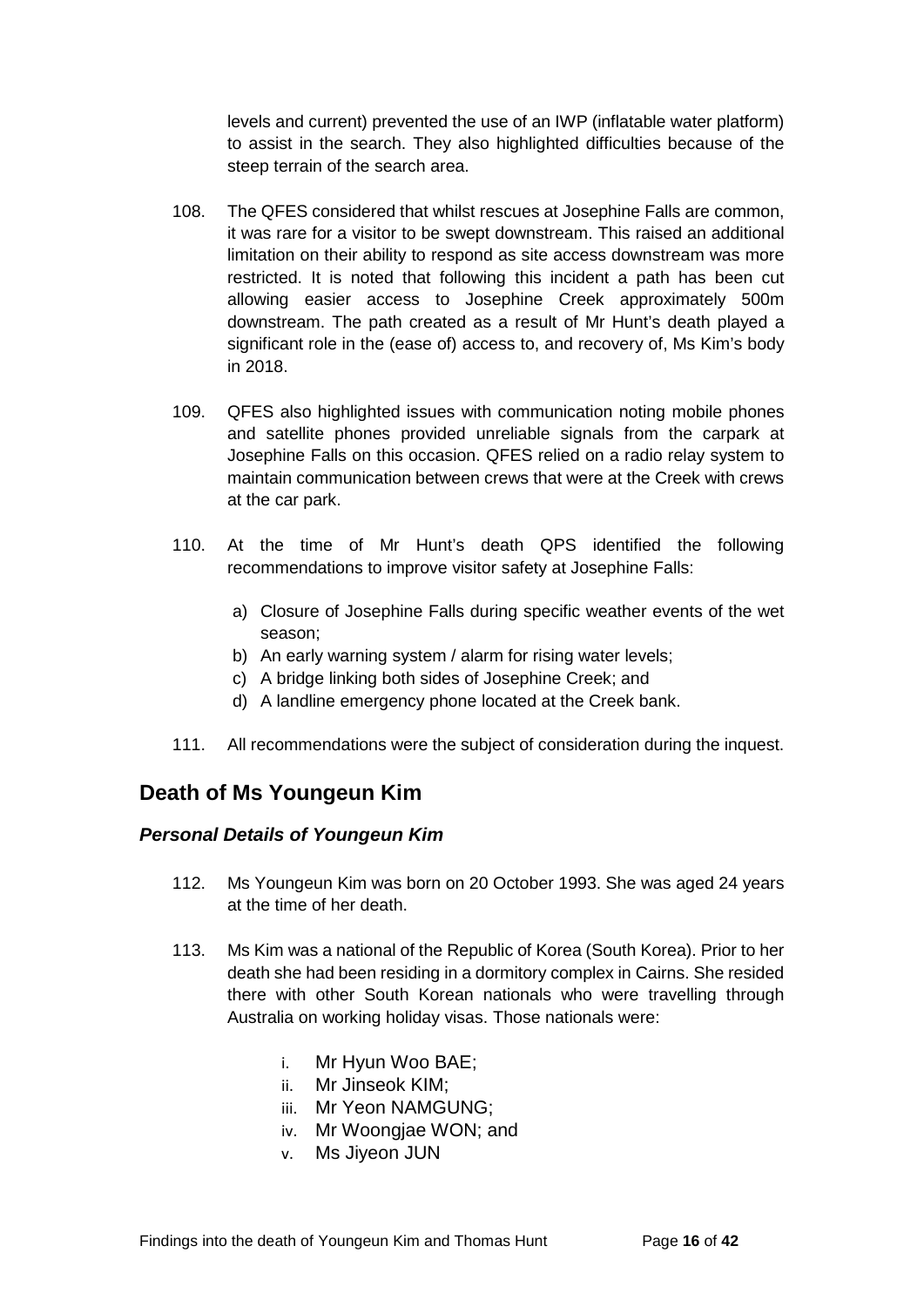- 114. Messrs Bae, Kim, Namgung and Won were each interviewed by police on 24 January 2018. The transcripts of those interviews were tendered at the Inquest. Additionally Mr Won gave evidence by telephone.
- 115. During his evidence Mr Won confirmed he had the opportunity to read the transcript of his interview with police and the transcript was true and correct.
- 116. Based on their interviews it was established they decided as a group to leave Cairns together at about 2pm on 23 January 2018 and drive to Josephine Falls. The journey took approximately 1.5 hours; they arrived at about 3:30pm. Mr Won agreed with that timeframe in his evidence at the Inquest.
- 117. Some of the members of the group describe Ms Kim as not being able to swim, however video footage of her on the rock slide into Bottom Pool would suggest she may have had a very limited swimming ability.

#### <span id="page-20-0"></span>*Weather Conditions*

- 118. The weather conditions were described as raining for the duration of the drive from Cairns to the Falls. The video footage also confirmed that it was raining at the time Ms Kim came down the rock slide.
- 119. Sergeant Gooden who was off‐duty on the day but hiking on Mt Bartle Frere noted that weather conditions changed whilst he was hiking. He noted that when he returned to the base of the trail (at the Josephine Falls carpark) at 2pm it was "*raining heavily*".
- 120. At approximately 3pm on 23 January 2018 the 'no swimming' sandwich boards were posted at the path entrance leading from the carpark and at the top of the stairs leading down to Bottom Pool by the Ranger on duty.
- 121. A water level gauge had been installed at Bottom Pool at this time. The gauge was installed as part of the hydraulic modelling system being developed by QPWS that had commenced in July 2017. At the time of Ms Kim's visit the water level gauge did not provide any interpretation for visitors to understand risks associated with water conditions.
- 122. The GoPro footage also provides a clear representation of the water conditions at the time Ms Kim ventured down the slide. Prior to that it was positively established that water levels had been increasing.
- 123. In his interview with police, witness Hyun Woo Bae described three other people already swimming in Bottom Pool when his group arrived. He told police of a conversation he had with one person in which he was warned of the dangers of the water currents and that the water gauge should be monitored for changes.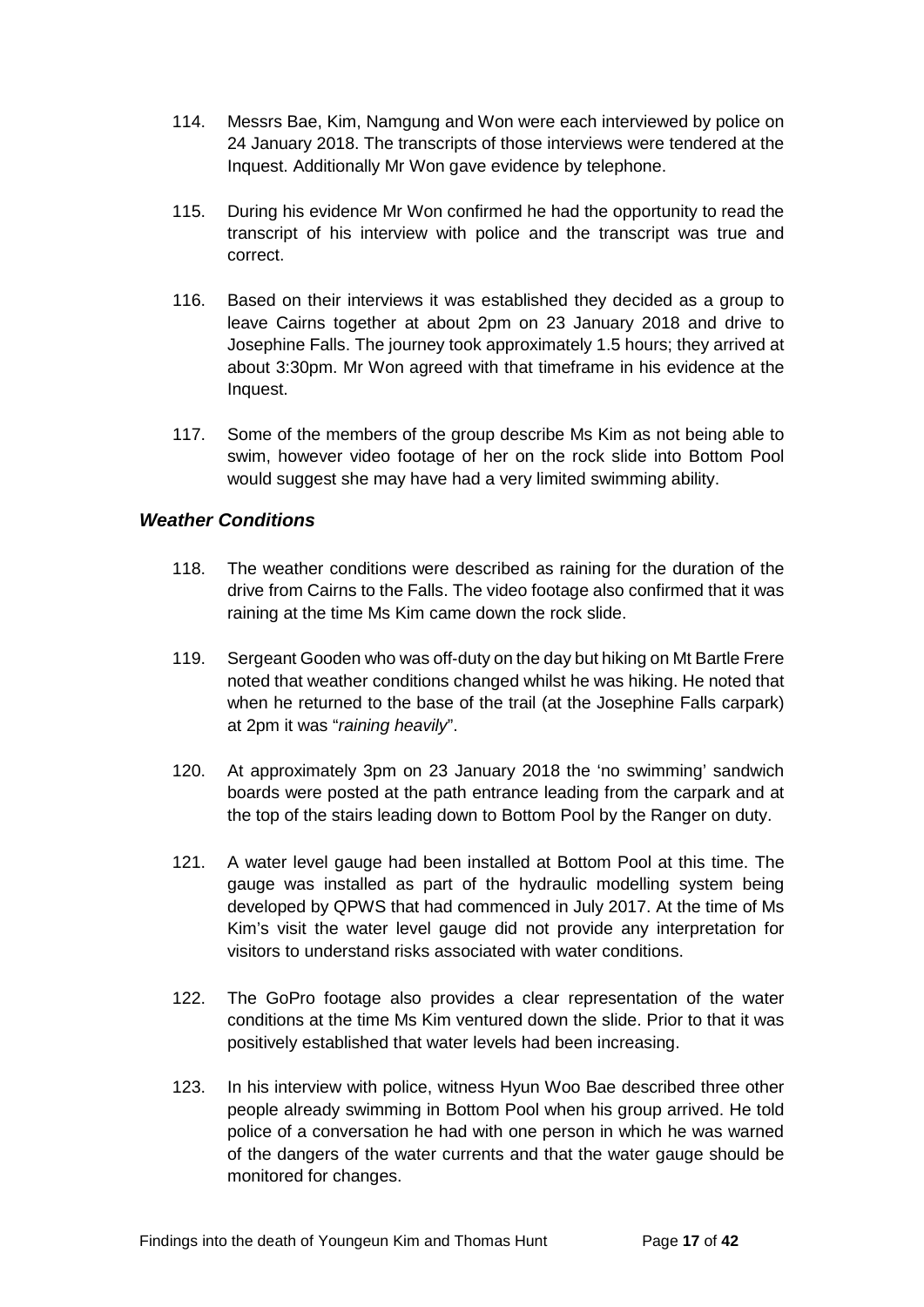- 124. During the Inquest, evidence was heard from Mr Simon Leeds who had been engaged by QPWS to develop the hydraulic modelling system. He confirmed that a water gauge was in place in Josephine Falls at the time of Ms Kim's death, however it did not provide any interpretation for visitors from which they could establish the water depth or rate of water flow.
- 125. Whilst Mr Bae could not have meaningfully interpreted the gauge it provided a simple visual guide as to whether water levels were increasing or decreasing. To that effect Mr Bae's observation that the water level increased whilst they were at Bottom Pool is entirely credible, indeed consistent with the data that was being recorded by the modelling system.
- 126. From 2pm on 23 January 2018 water levels in bottom pool had begun to increase. They were initially 0.735m but this increased to 0.8m over a period of one hour and twenty-five minutes (3:25pm). This meant water levels had begun to increase prior to Ms Kim or her companions entering the water.
- 127. Prior to 2pm water levels had remained steady at Bottom Pool.
- 128. From 3:25pm to 4:35pm the water level increased from 0.8m to 1m. Thereafter there was a further increase to 1.57m, this occurred by 5:10pm by which time Ms Kim was known to be stranded on a boulder in Bottom Pool.
- 129. The water level in Bottom Pool eventually peaked at 1.64m at 5:35pm, shortly before Ms Kim came off the boulder, entered the water and was lost from sight.

#### <span id="page-21-0"></span>*Factual Circumstances Leading to Death*

- 130. How Ms Kim came to be stranded on the boulder is the subject of GoPro footage. The circumstances of her entering the water are not clear. It appears from her companions interviews that Ms Kim initially stayed out of the water whilst her companions went in. Ms Kim's companion, Jinseok Kim, told police that Ms Kim decided to come down the rock slide and her other companion, Mr Yeon Namgung offered to take her there.
- 131. Mr Bae recalled seeing Ms Kim and Mr Namgung at the top of the rock slide together. He observed Mr Namgung come down the slide first. As can be seen in the GoPro footage Ms Kim was alone at the top of the rock slide when she came down. That footage is the best evidence of how Ms Kim ultimately became stranded on the boulder.
- 132. It is unknown what if any regard Ms Kim or her companions may have had to signage that was installed at Josephine Falls. However at least one member of Ms Kim's party had an awareness of some of the risks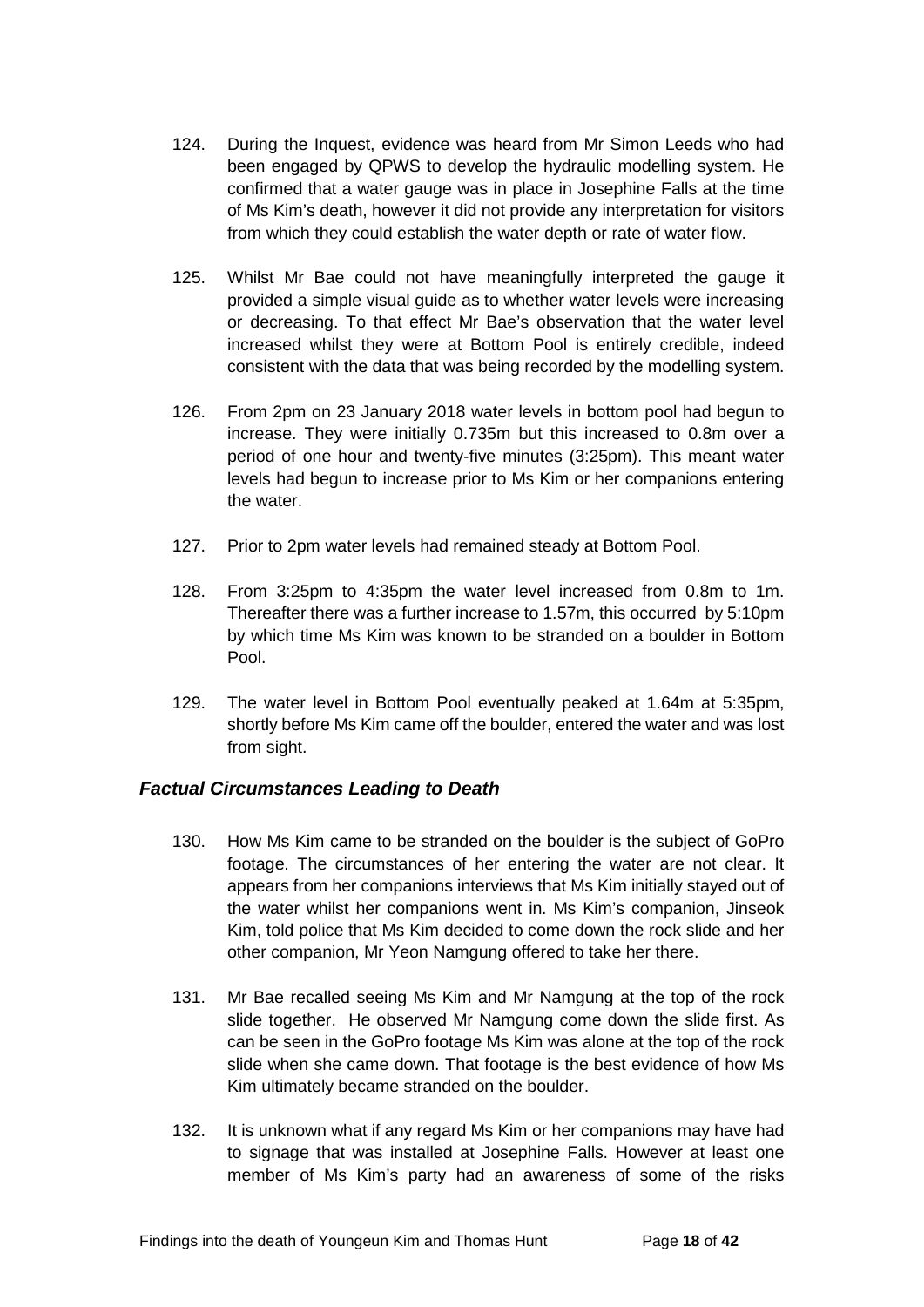associated with the changing water levels (Mr Hyun Woo Bae). During the Inquest Mr Won gave evidence that he recalled the 'pool gate' had been left open when they entered the rock pool. I find it difficult to accept this version of events as the gate is a spring loaded self-closing gate.

- 133. It is relevant to consider the time at which Ms Kim became stranded on the boulder. The timing of this event is relevant when considering the response by Queensland Police and Queensland Fire and Emergency Services.
- 134. Mr Bae informed police that Ms Kim and their party arrived at Josephine Falls at about 3:30pm. Mr Won agreed with that time estimate during his evidence at the Inquest.
- 135. During his evidence at the Inquest Mr Won informed the Court that Ms Kim did not enter the water immediately and there was period of approximately twenty to twenty‐five minutes from arriving at the Falls until she came down the slide. To that effect the earliest estimate of when Ms Kim became stranded on the boulder is approximately 3:50pm to 3:55pm.
- 136. Witness Kneisha Blackford was visiting Josephine Falls at the same time as Ms Kim and her party. Ms Blackford was visiting Cairns from Victoria.
- 137. Ms Blackford's best estimate is that she and her companion arrived at the Falls at about 4:00pm. She and her companion then walked from the carpark to the 'second level' (Middle Pool). She estimated this walk took them five minutes (4:05pm). From that position she observed a female person of Asian appearance sitting on a rock with her legs crossed. Ms Blackford described the top of the boulder upon which the female was sitting as "*a fair way above the level of the water*".
- 138. I accept that the person described by Ms Blackford was Ms Kim.
- 139. Given the time at which Mr Bae estimates Ms Kim and their party arrived at Josephine Falls, the increasing water level he observed in their time there, the known data of the water level increase between 3:25pm and 4:35pm and Ms Blackford's observations of the water level I conclude that Ms Blackford's time estimates about events are accurate.
- 140. From Middle Pool, Ms Blackford and her companion walked up to Top Pool. From there Ms Blackford observed water was "*crashing down from the waterfall and appeared really* strong". Ms Blackford also observed the rainfall, whilst constant during their time there, was becoming heavier. She estimates that she stayed at Top Pool for about five minutes.
- 141. Ms Blackford and her companion then walked back towards the carpark. On the return walk she observed Ms Kim was still on the boulder but could not recall if there was any apparent change in the water level. She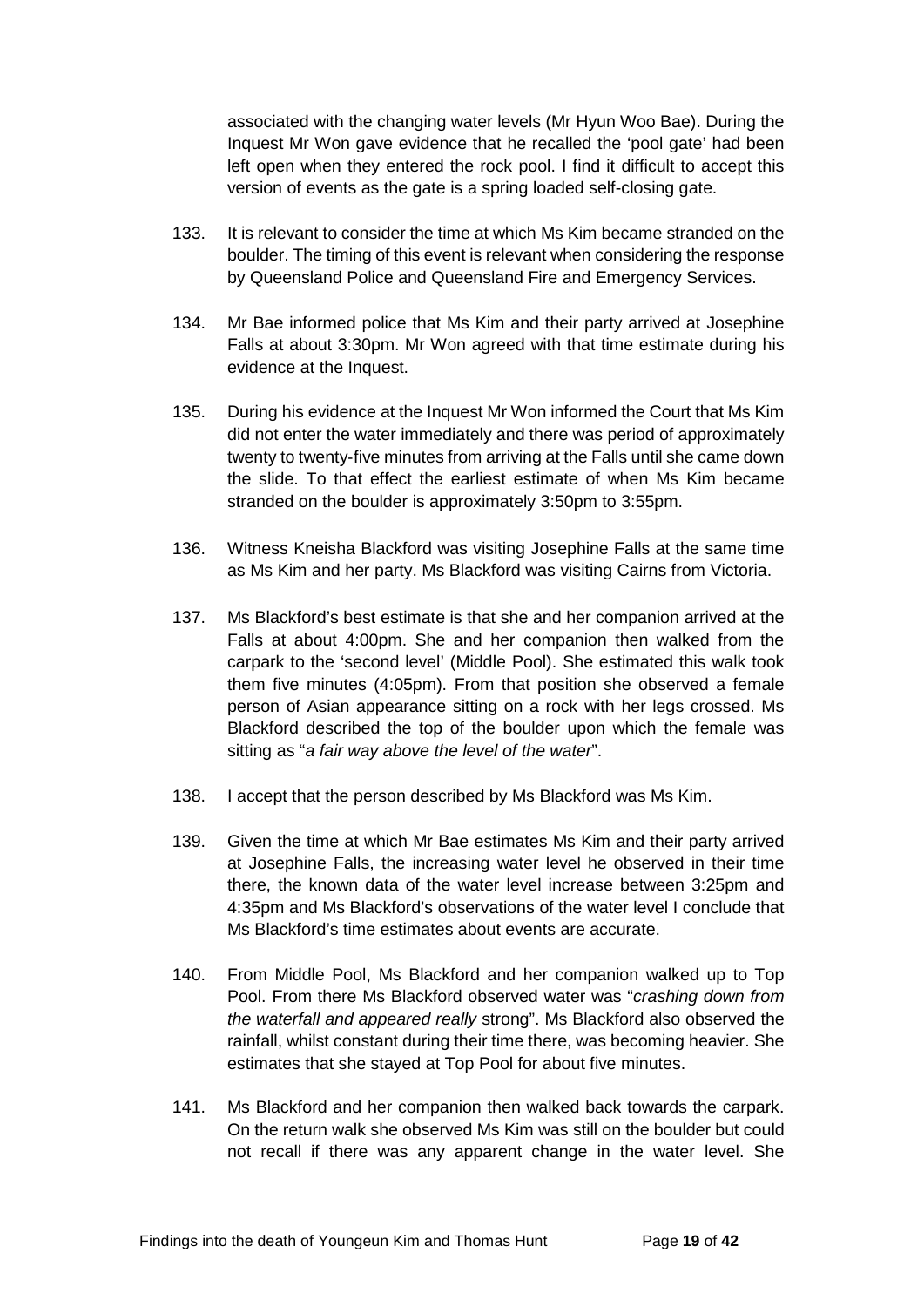estimates they left Josephine Falls after being there for about 30 minutes  $(4:30pm - 4:35pm)$ 

- 142. Ms Blackford states that about 10 to 15 minutes after they left Josephine Falls she made a phone call to '000'. That call was assigned to the Queensland Fire and Emergency Service.
- 143. The call commenced at 4:59:28pm. It was the first call any person made seeking assistance for Ms Kim. The call occurred approximately one hour after Ms Kim became stranded on the rock. The call lasted approximately 3 minutes.
- 144. In that call Ms Blackford told the Operator:

#### *"There was a girl on a rock, kinda stuck. We just left and she kinda looks a bit stuck and the water was getting higher … it just didn't look too safe"*

- 145. Ms Blackford's call that set in motion the rescue efforts by the Queensland Fire and Emergency Service and the Queensland Police Service.
- 146. Exhibit JF3 was tendered at the Inquest. It set out the details of the QFES Crews that responded to Ms Blackford's '000' call. It further set out a chronology of calls that were relayed between the various responding crews and their communications centre. That chronology should be considered in conjunction with the witness statements of those that attended Josephine Falls prior to Ms Kim entering the water.
- 147. In addition to Exhibit JF3 it is relevant to consider when each crew departed their respective station in response to the '000' call of Ms Blackford:

| <b>Crew</b>     | <b>Station</b> | <b>Dispatch</b><br><b>Time</b> | <b>Distance to</b><br><b>Josephine Falls</b> |
|-----------------|----------------|--------------------------------|----------------------------------------------|
| 725A            | Innisfail      | 17:00:17                       | 28.5km                                       |
| FY <sub>3</sub> | Innisfail      | 17:04:02                       | 28.5km                                       |
| 721A            | <b>Babinda</b> | 17:04:02                       | 16.5km                                       |
| 711L            | Cairns         | 17:04:48                       | 73.4km                                       |
| <b>FP11</b>     | Cairns         | 17:07:47                       | 73.4km                                       |

148. Whilst all of the responding QFES crews were in transit from their Stations to Josephine Falls one of Ms Kim's companions (Ms Jiyeon Jun) made another '000' call (the second call) using a mobile phone. This call was made at approximately 5:16pm. The call duration was two minutes and five seconds. This call was assigned to Queensland Ambulance Service (QAS). For reasons unknown that call terminated unexpectedly before Ms Jun could provide any details of the incident.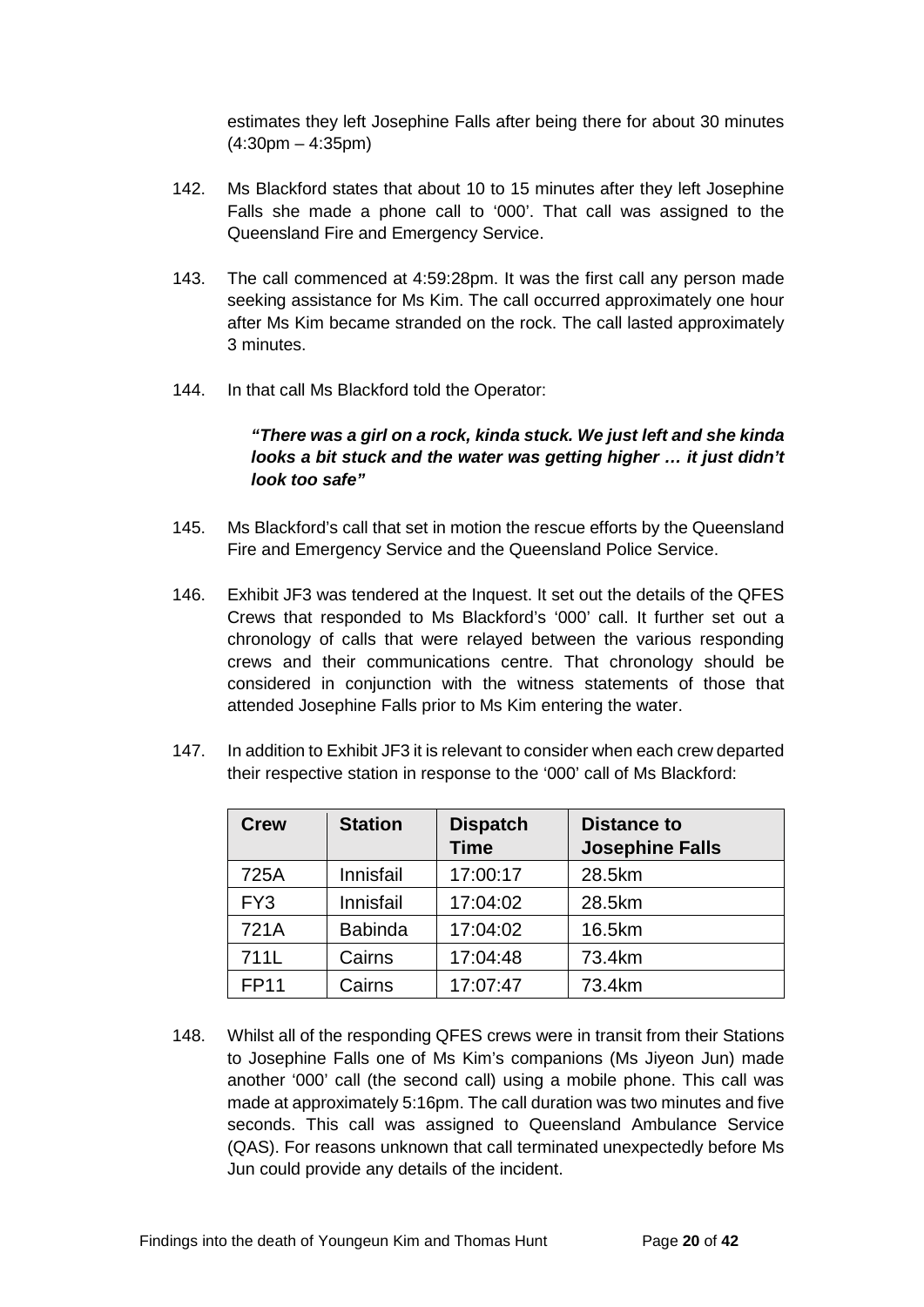- 149. The QAS operator then called Ms Jun back. That call commenced at 5:19pm and lasted for five minutes and twenty‐eight seconds. During that call it was apparent the Operator experienced difficulties understanding Ms Jun who was nonetheless able to tell the Operator in English that assistance was needed at 'Josephine Falls'. Ms Jun also spelled out the word 'Bartle' (Frere) for the Operator.
- 150. It was ultimately established by the Operator that agencies were already attending Josephine Falls in relation to the incident. Ms Jun also explained during her call that she could see Police and Ambulance arriving. The Operator subsequently confirmed that Police were there. When asked by the Operator if she was still with Ms Kim, Ms Jun told the Operator: "*My other friend with her … I cannot call you when I was in there*". It can be inferred from that statement that Ms Jun experienced difficulties obtaining a mobile phone signal when closer to Josephine Creek.
- 151. Having regard to the first call by Ms Jun it can be established that it took at least one hour and twenty‐one minutes from when Ms Kim became stranded on the boulder before any member of her own party made a call for assistance.
- 152. The Queensland Police Service (SC Daniel Whitling) and Queensland Ambulance Service (Justin Cairns) were the first agencies to arrive at Josephine Falls. SC Whitling responded from Babinda Police Station having received instruction from Police Communication shortly after 5pm to attend Josephine Falls. Upon arriving at Josephine Falls, SC Whitling ran down to Bottom Pool. He described the Falls as "*roaring*", making it difficult to communicate with Ms Kim.
- 153. SC Whitling observed Ms Kim was sitting on a rock in the centre of Bottom Pool. The water was rushing over the rock and was up the height of Ms Kim's navel. SC Whitling signalled to Ms Kim to hold her position. At the Inquest SC Whitling gave evidence that the water level had at that time risen level with and was lapping against the platform from where visitors enter Bottom Pool.
- 154. Crews 725A and FY3 (both responding from Innisfail Fire Station) were the first QFES crews to arrive at Josephine Falls; they arrived at 5:24pm. There were three Level 2 trained Swift Water personnel in that compliment, FF2 Christopher Magarey, SFF Malcolm Davison and FF Mark Lawrence. The fourth officer, SO Georgeson was the incident controller.
- 155. Crew 721A, responding from Babinda Fire Station, arrived at Josephine Falls at 5:25pm. That crew consisted of FF2 Daniel Dimarco and auxiliary firefighter Captain Grimshaw. Neither had Level 2 training in Swift Water operations.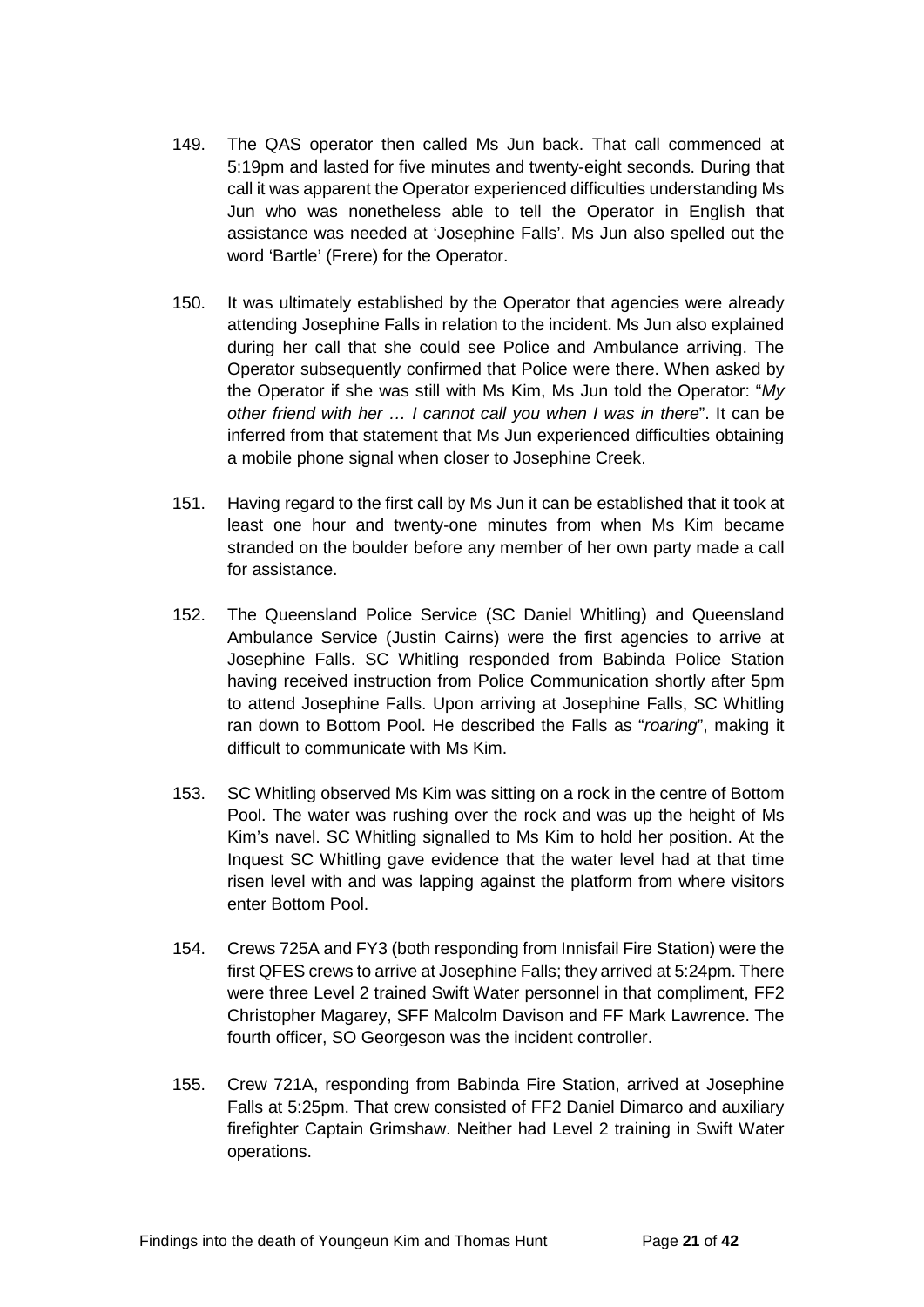- 156. At the time those crews arrived there was three Level 2 trained Swift Water personnel at the scene. This was below the minimum requirement specified in the Local Action Plan in order to maintain safe operations.
- 157. Upon arrival SO Georgeson instructed the Swift Water personnel to prepare their equipment, he then proceeded to Bottom Pool and spoke with SC Whitling. He provided SC Whitling with a throwbag and give him instructions on how to deploy it. Both SO Georgeson and SC Whitling then attempted to find a position from where they might reach Ms Kim.
- 158. FF2 Christopher Magarey, SFF Malcolm Davison and FF Mark Lawrence, under instruction from SO Georgeson, immediately commenced preparing themselves by entering their wetsuits and applying other safety equipment such as helmets and lifejackets.
- 159. In addition to that equipment, and with the assistance of QAS, they retrieved a quad bike and trailer onto which they loaded an Inflatable Work Platform (IWP). They then proceeded to Bottom Pool. It took approximately 7 minutes from the time they arrived at Josephine Falls to prepare their equipment and move to Bottom Pool (approximately 5:31pm).
- 160. At the Inquest, SO Georgeson gave evidence that his Officers had all the equipment that was required to effect a rescue of Ms Kim however they did not have the required numbers of Swift Water trained personnel to do so safely.
- 161. Upon arrival at Bottom Pool, SFF Malcolm Davison commenced inflating the IWP. He commenced inflating this with assistance from members of the public who were also present. Under direction of SFF Georgeson crew members FF2 Christopher Magarey and FF Mark Lawrence moved downstream and positioned themselves to deploy their throwbags.
- 162. Ms Kim had observable signs of fatigue at that time. The surges in water were also impacting on her ability to hold her position on the boulder.
- 163. The decision by those QFES officers not to enter the water at that time, or attempt to throw a line to Ms Kim from the visitor bank at Bottom Pool was made having regard to a number of factors:
	- i Ms Kim was positioned approximately two thirds of the way across Josephine Creek towards the opposite bank;
	- ii Water level and flow rates were 'dramatically elevated';
	- iii Those water conditions meant there was a low likelihood of success of the Swift Water crew entering the water to successfully reach Ms Kim, at an extreme risk to their own life if they did so;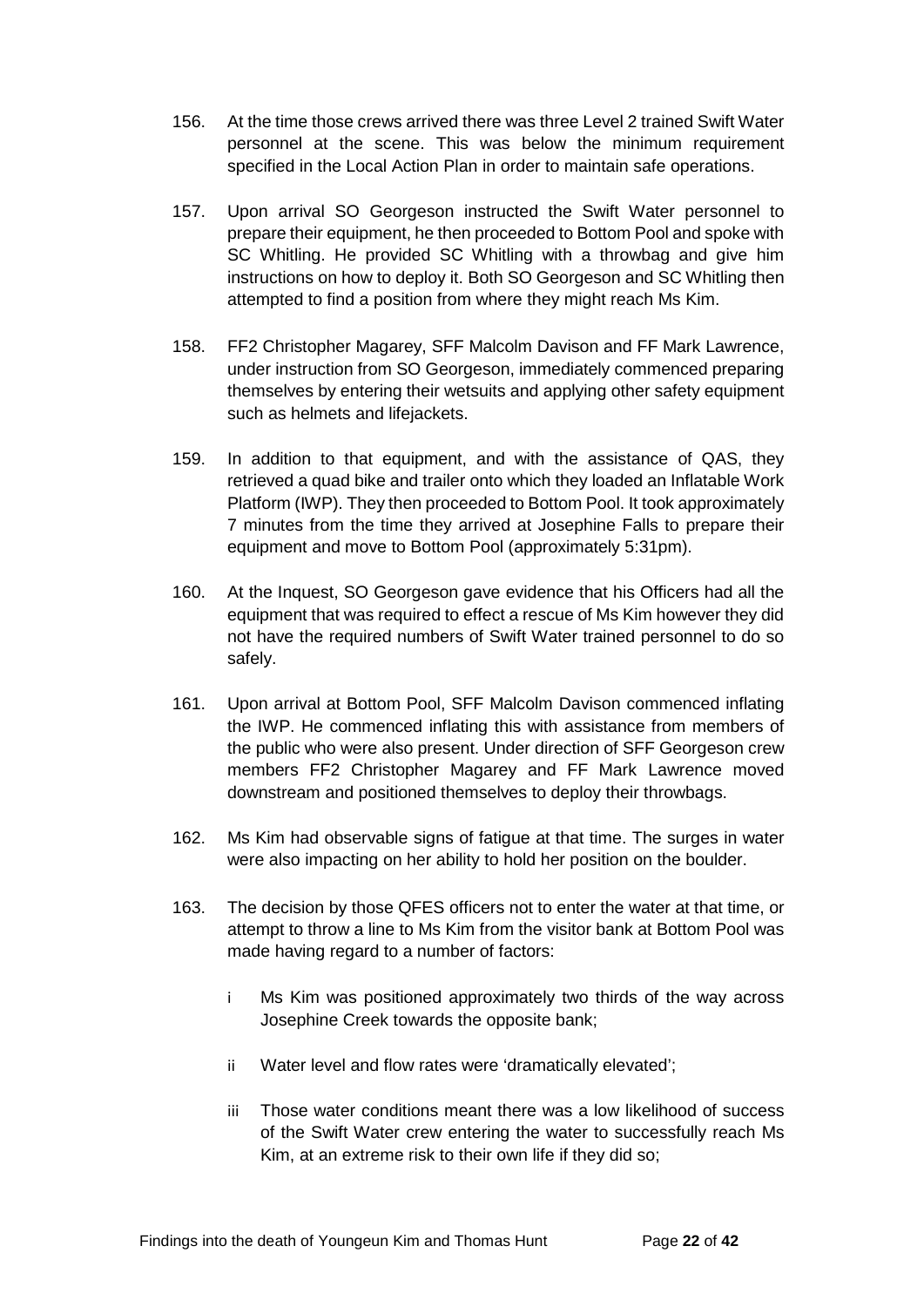- iv Because of Ms Kim's distance towards the opposite bank, her observed fatigue levels, and the water conditions it was considered that Ms Kim would be placed at greater risk if they attempted to deploy a throwbag;
- v Throwbags also work on a 'pendulum effect' such that had Ms Kim successfully held on she would have been swung downstream in an arc back towards the visitor side. This movement would have placed Ms Kim into 'strong rapids'; and
- vi There were insufficient Level 2 trained Swift Water personnel onsite in order to facilitate any other mode of rescue at that time.
- 164. After giving instructions at Bottom Pool SFF Georgeson moved back towards the Josephine Falls carpark where the control centre was based. Whilst SFF Davison was still inflating the IWP he heard a scream from Ms Kim. He then looked towards her and observed her "*lose her grip on the*  boulder" and being carried downstream.
- 165. FF2 Magarey and FF Lawrence, who were at that time positioned a short distance downstream from Ms Kim also observed her lose her position on the boulder and enter the water. FF2 Magarey shouted at her to swim to the opposite bank however Ms Kim appeared unable to swim. Both FF2 Magarey and FF Lawrence deployed their throw bags towards Ms Kim. She was briefly able to take hold of the line deployed by FF Lawrence but was unable to maintain her hold.
- 166. Ms Kim was carried downstream. FF2 Magarey and FF Lawrence both lost sight of her after she travelled about 20 to 35 metres.
- 167. At approximately 5:51pm SO Georgeson called through to the QFES communications centre and advised as follows:

#### *"one casualty was in the middle of the river, we've lost sight of the casualty, currently doing a search"*

- 168. Additional crews 711L and FP11, deployed from Cairns Fire Station, were still in transit at this time. They arrived at Josephine Falls at 18:00:49 and 18:01:42 respectively.
- 169. Ms Kim's body was located at approximately 7:23pm on 23 January 2018. Due to weather, water and light conditions she could not be recovered until the following day.

#### <span id="page-26-0"></span>*Recovery of Ms Kim's Body*

170. Ms Kim's body was located relatively quickly on account of the access track that was cut after the death of Mr Hunt. Officers walked to the water's edge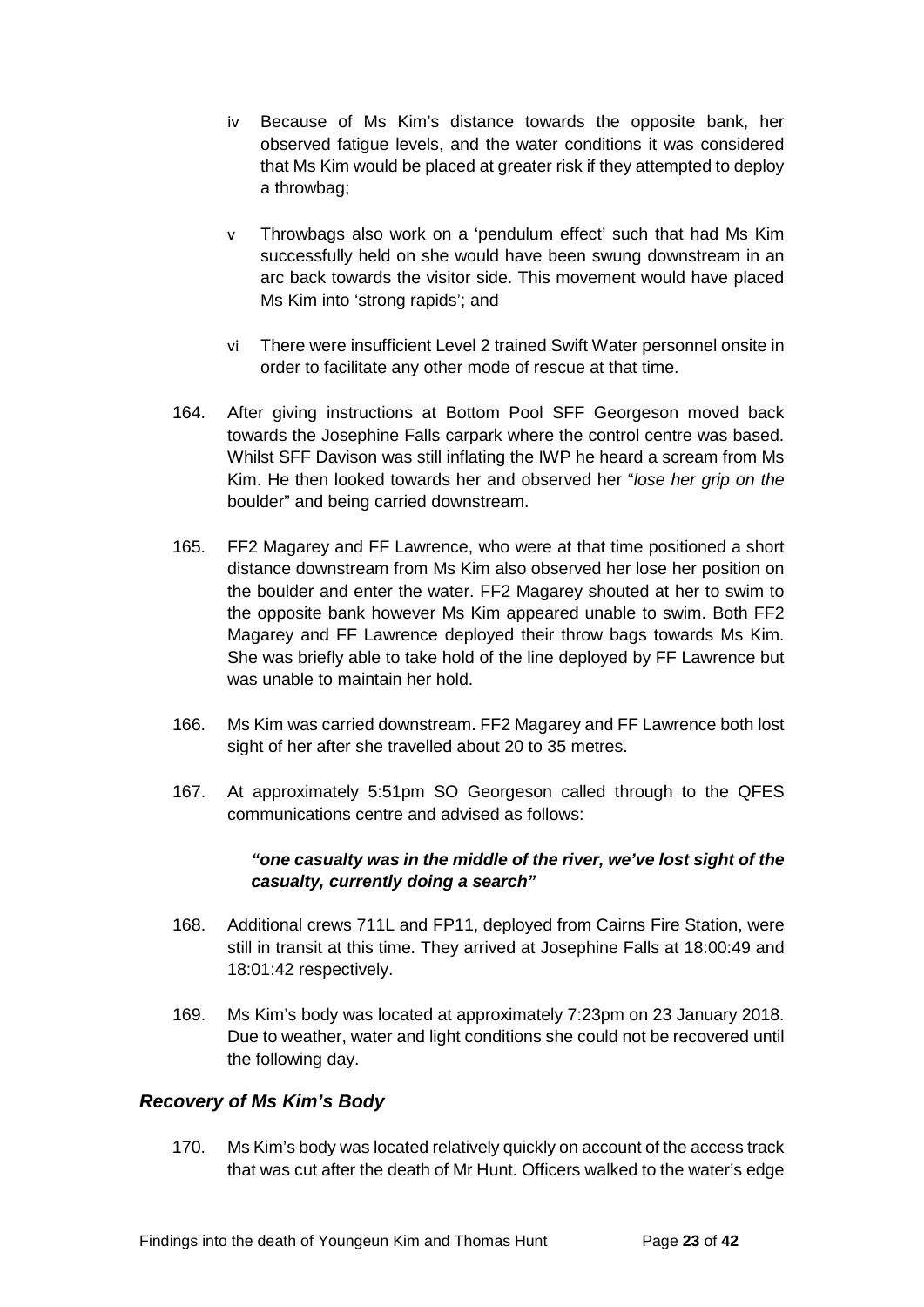at the end of that track and observed that Ms Kim's body had become entangled in a tree truck. A crime scene was established and members of the Queensland Police Service (SC Daniel Whitling, Con. Justin Benvenuti and Officer Tweedie) remained at the scene on the banks of the creek overnight, keeping watch over Ms Kim's body.

- 171. Water levels were too high at that time to effect a safe recovery.
- 172. By approximately 9:00am on 24 January 2018 it was determined that water levels had receded to a sufficiently safe level to effect the recovery. QFES Officers SO Brett Jones, SFF Mark Miller, SFF Robert Darch, FF Timothy Casswell, SFF Malcolm Davison, FF2 Christopher Magarey and FF Mark Lawrence were able to wade across the river and retrieve Ms Kim's body.
- 173. Ms Kim's body was recovered sometime before 11:10am.
- 174. It was noted at the Inquest by witness Simon Leeds that water levels on 24 January 2019 dropped to a minimum of 0.82 by midday before rising again and peaking at 2.1m at 8:15pm that night. In that regard there was a relatively narrow window of opportunity within which to recover Ms Kim's body before water conditions became unsafe again.

#### <span id="page-27-0"></span>*Autopsy*

- 175. An autopsy was performed on 30 January 2018. No alcohol was detected in the subclavian blood, vitreous humour or urine.
- 176. The disease or condition directly leading to death was identified by the forensic pathologist as:
	- 1a. DROWNING / IMMERSION
	- 1b. HEAD INJURY

#### <span id="page-27-1"></span>*Factual Inconsistencies*

- 177. Four of Ms Kim's companions were interviewed by police on 24 January 2018, the day after Ms Kim's death. Those interviews did not raise any inconsistencies when compared to the evidence of Ms Blackford, the QFES, or QPS officers that were onsite attempting to facilitate the rescue.
- 178. Mr Won told police the rescue crew "*were only getting ready to throw ropes … that's all they were doing*". Furthermore, "*it was obvious she was going to be swept away soon … the rescue team's equipment weren't suitable for rescuing*". Mr Won told police: "*they brought a boat but it wasn't the right conditions to float a boat*". Mr Won considered the use of throw ropes was ineffectual because Ms Kim could not be expected to grab them "*when she can't even swim*".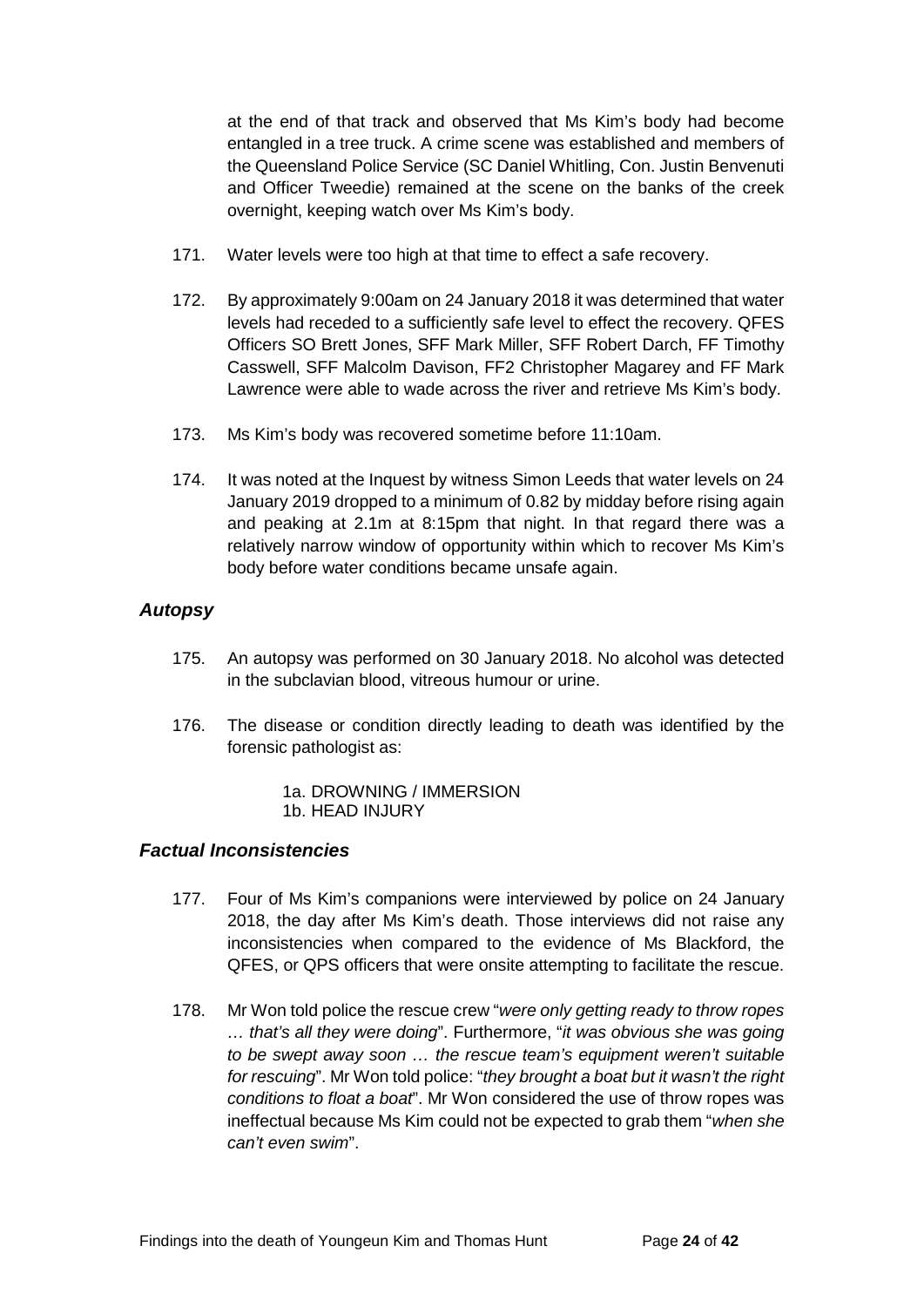- 179. Mr Won was also critical of the rescue crew's response / reaction after Ms Kim entered the water and was swept downstream telling police: "*after they threw the ropes, they were watching her floating away. And then one of them just walked and followed along the side. There was no sense of urgency at all*".
- 180. Mr Namgung told police: "*So the water swelled and the rock where she was became submerged. The rescue team finally arrived, they arrived and threw some ropes and blew air into a boat as well, you see? So the moment they were about to do it, the water suddenly swelled and she got swept away and the rescue team threw her some ropes. They threw two ropes, she missed one and grabbed the other one. But then she lost her grip and that's how she went*".
- 181. Mr Namgung also informed police that he assisted with the inflation of the IWP. He told police: "*they pointed to some of us and asked us to help if we could. And soon other people came and moved the boat*‐*like thing. And after that more rescuers came, the ones who throw the ropes, who went onto some rocks close by. We were putting air into the boat. And then when we finished blowing up the boat she got swept away*".
- 182. Mr Jinseok Kim also assisted with the inflation of the IWP and told police: "*They (rescue crews) were building a boat. They were making the boat with us. When the boat was almost done, Youngeun got swept away. And the person waiting to throw threw it but she panicked and couldn't catch it*".
- 183. In that regard the statements of Mr Namgung and Mr Kim confirm active steps being taken to facilitate a rescue right up until the point when Ms Kim entered the water.

#### <span id="page-28-0"></span>*Review by Queensland Police Service*

- 184. On 16 July 2018 a Supplementary Form 1 was produced by the Queensland Police Service for the Northern Coroner.
- 185. A review by Queensland Police Service confirmed that as of 24 January 2018 all signage was in good condition and legible. Notwithstanding the presence of that signage not all visitors heeded the warnings.
- 186. It identified that communications at Josephine Falls remain problematic with no satellite phone coverage and limited mobile phone coverage. The review identified there was a landline emergency phone at the Ranger's Station which is located a short distance from the entrance to the Falls.
- 187. The review identified Bottom Pool as the location for a 'majority' of rescues conducted at the area. Police identified the lack of 'reference points' by which visitors could make a judgement about water levels and water flow was problematic.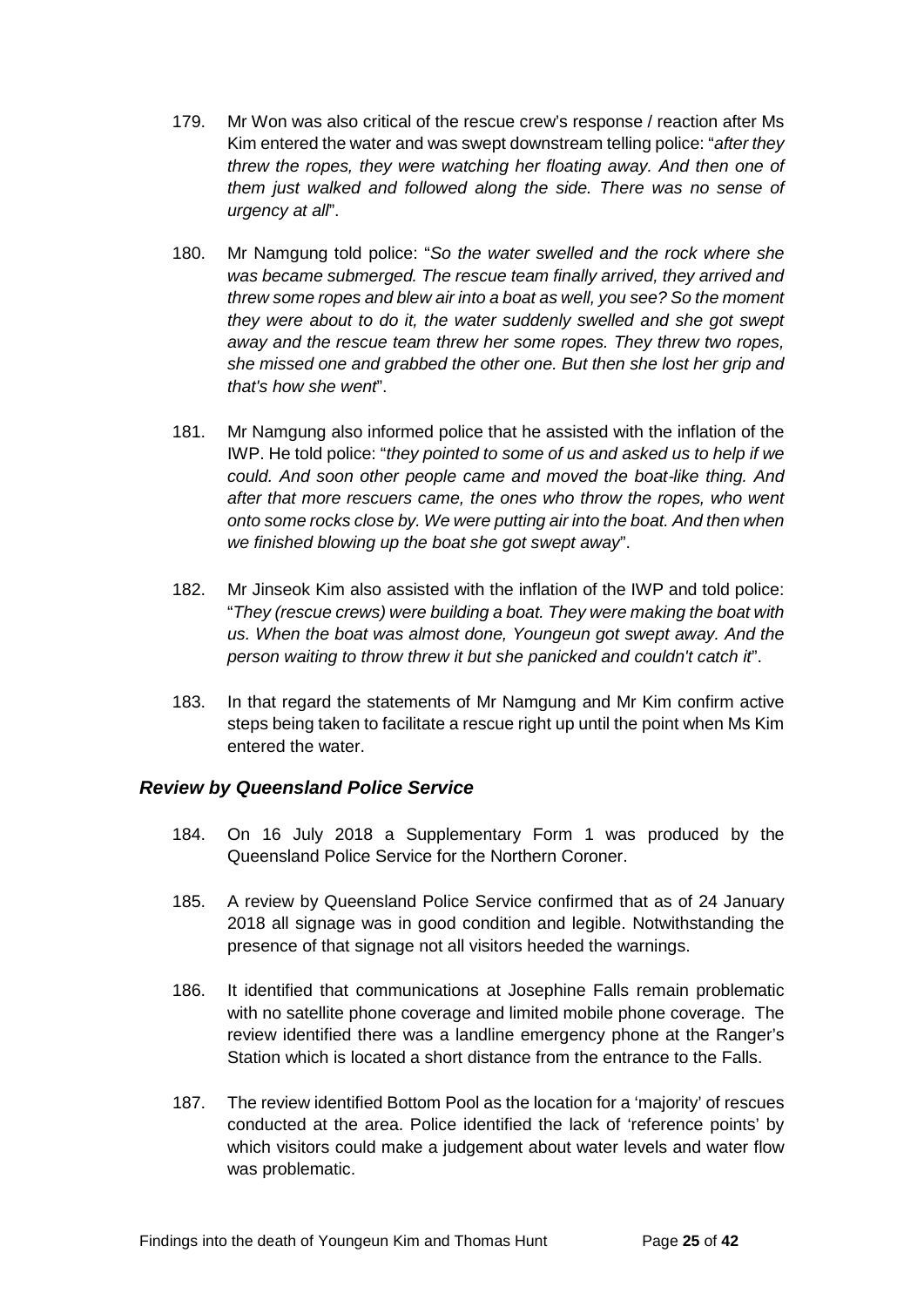- 188. The review made the following suggestions for additional resources:
	- i A water monitoring system with audible alarm;
	- ii Explanatory material onsite to inform visitors of the alarm;
	- iii Additional tracks to provide escape routes form the opposite bank; Additional tracks to allow greater access by rescue services;
	- iv A bridge linking both sides of Josephine Creek;
	- v Site closures during weather events or the entire wet season;
	- vi Rescue equipment onsite that could be deployed by visitors; and
	- vii Swift water rescue equipment onsite to be used by QFES.

#### <span id="page-29-0"></span>*Review by Queensland Fire and Emergency Service*

- 189. An 'After Action Review' completed by QFES after Ms Kim's death confirmed the continued need for a minimum number of Swift Water officers as part of any response to Josephine Falls. It also confirmed that communications between the control point and personnel within the Josephine Falls area remained problematic.
- 190. In addition to that Review a number of Officers gave evidence of additional measures they considered would improve safety at Josephine Falls. Consistent amongst those were the suggestions of:
	- a) An early warning system;
	- b) A bridge connecting both sides of Josephine Creek;
	- c) A landline emergency phone to overcome mobile phone coverage issues;
	- d) A permanent lifeguard station; and
	- e) A zip-line to allow rescue personnel to access the opposite bank.

## <span id="page-29-1"></span>**Analysis of safety features and proposals at Josephine Falls**

#### <span id="page-29-2"></span>*Interaction with the Wet Tropics World Heritage Area*

- 191. Because Josephine Falls is within the Wet Tropics World Heritage Area (WTWHA) any decisions as to its management must take into account the *Wet Tropics Management Plan 1998* (the Plan) which sets out:
	- a) The regulation of certain activities;
	- b) How the impact of certain activities are to be assessed; and
	- c) Conditions that might be imposed to minimise the impact of those activities.
- 192. Activities might include:
	- a) Maintenance of roads and powerlines within the WTWHA; but also
	- b) Tourism infrastructure such as walking tracks and viewing platforms etc.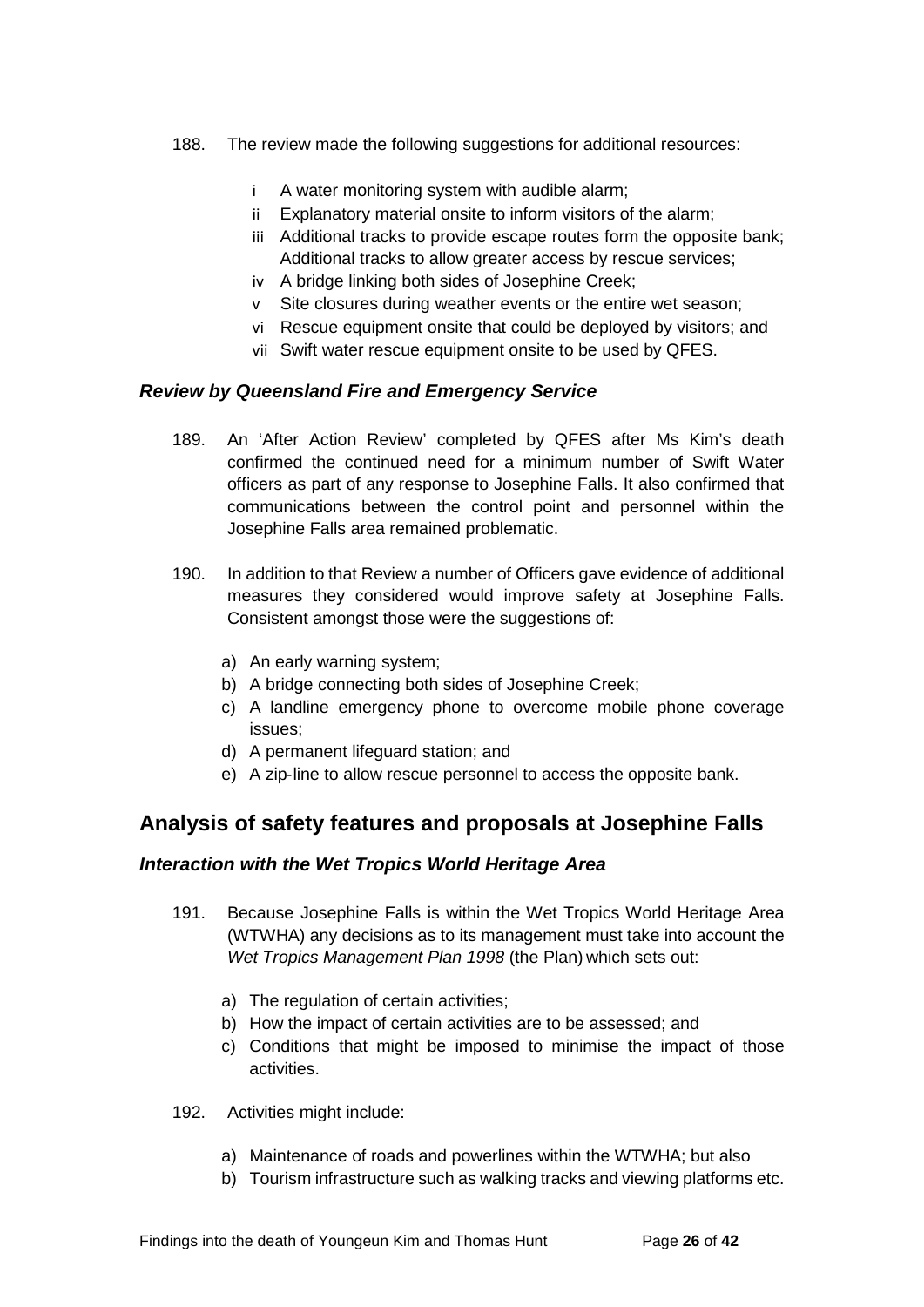193. The Inquest had the benefit of evidence from Mr William Carrodous who is employed by the Wet Tropics Management Authority (the Authority). He informed the Inquest that Josephine Falls is classified as a 'Zone D' location for the purpose of the Plan. As such it is intended that visitors be able to enter the area and appreciate its World Heritage values which in this case include:

#### *"superlative natural phenomena or areas of exceptional natural beauty and aesthetic importance"*

194. To give effect to that, the Authority must make decisions about activities within Josephine Falls (or any other place within the WTWHA) in a way that minimises impact on its World Heritage values. Guiding the Authority in that regard are principles within the Plan including those within s.53(3)(c) which provides:

#### *"the Authority must have regard to … the likely impact of a proposed activity on the area's scenic amenity including, in particular, the degree of visual dominance of the activity or of any alteration of the landscape arising from the activity"*

195. It is therefore relevant to consider the Plan and its principles against the proposals for improved safety raised before and during the Inquest.

#### <span id="page-30-0"></span>*Development and Implementation of an Electronic Monitoring and Warning System*

- 196. In January 2017 Ms Alison Webb commenced as Regional Director for the QPWS Northern Region. Within that same month Regional Director Webb consulted with QPWS Rangers about fatalities and other incidents at the Falls. It was identified that the capacity of Rangers to make assessments about the safety of the Falls was based on their individual knowledge and experience at the site.
- 197. In response to that Regional Director Webb commenced a project to determine if an early warning system could be developed to notify visitors of changing conditions in the water. Mr Simon Leeds was engaged to develop a hydrological forecasting model. The goals of the project were:
	- i To produce a forecast model to identify conditions in the pools with certainty; and
	- ii To communicate the model to stakeholders for the purpose of minimising potential impacts to the safety of visitors during times of rapidly changing conditions.
- 198. Funding for the project was approved in April 2017.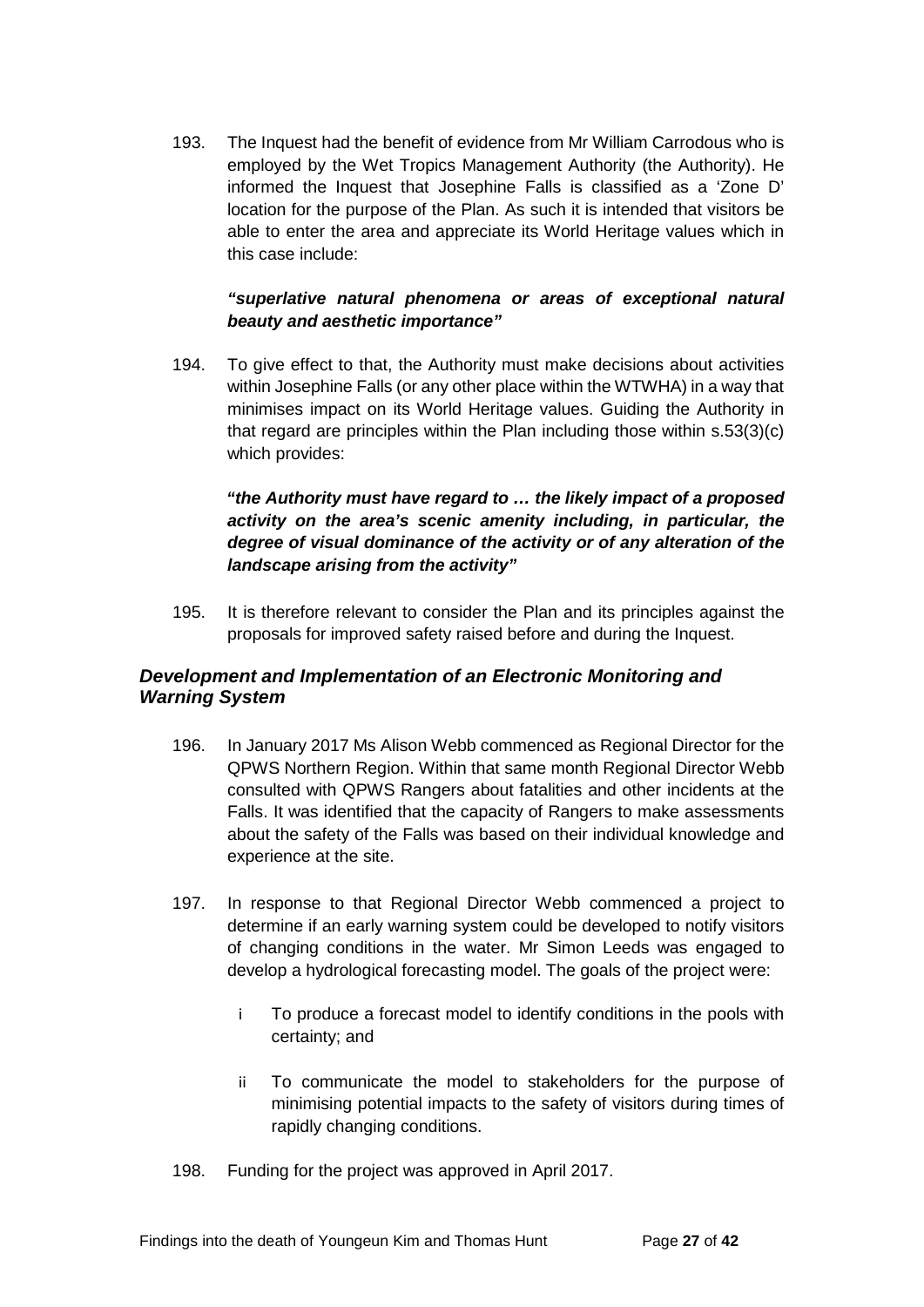- 199. The project commenced in July 2017 with the installation of a rainfall monitoring station on the eastern summit of Mount Bartle Frere and the installation of measuring gauges within Bottom Pool. Data was then gathered for the period of September 2017 to January 2018. Ms Kim's death coincided with the data gathering stage. The Inquest therefore had the benefit of precise data of water levels changes prior to and at the time of her death.
- 200. The project was successful in developing a modelling system to forecast water level changes however there is no uniform level of 'wash-away' risk i.e. when a person is carried by the water flow. The wash‐away risk will depend on the particular conditions within the physical space being monitored and on such other factors as the age of the swimmer, their build and swimming ability.
- 201. However, having regard to other scientific publications, there are guidelines that provide a starting point to determine where the wash‐away level of risk might be set. This is relevant to determining when any alarm might be activated. The guidelines establish the following wash‐away levels:

| Category                           | <b>Water Level (Gauge Post)</b> |  |
|------------------------------------|---------------------------------|--|
| Limit for a large child            | 0.74m                           |  |
| Moderate risk for an adult (>50kg) | 0.85m                           |  |
| Significant risk for an adult      | 1.04m                           |  |

- 202. Based on these guidelines the water levels at Josephine Falls were already at the moderate risk level shortly before Ms Kim and her companions arrived at Josephine Falls on 23 January 2019 and exceeded the significant risk levels before any '000' call had been made. The water continued to rise and exceed the significant risk level up until the time Ms Kim entered the water.
- 203. Based on the success of the modelling system three options were provided to QPWS Northern Region as to how that system might be linked with an alarm at Bottom Pool to give advance warning to swimmers of rising water levels.
- 204. The first option would provide a real time reading of water levels and the rate of water rise in Bottom Pool. In conjunction with the pre‐determined wash‐away risk levels an alarm system would be triggered before a certain level was about to be reached. Because this system relies on readings taken at Bottom Pool only it would provide approximately 10 to 15 minutes of advance notice for people to exit the water.
- 205. The cost of implementing this option was estimated at \$40,000.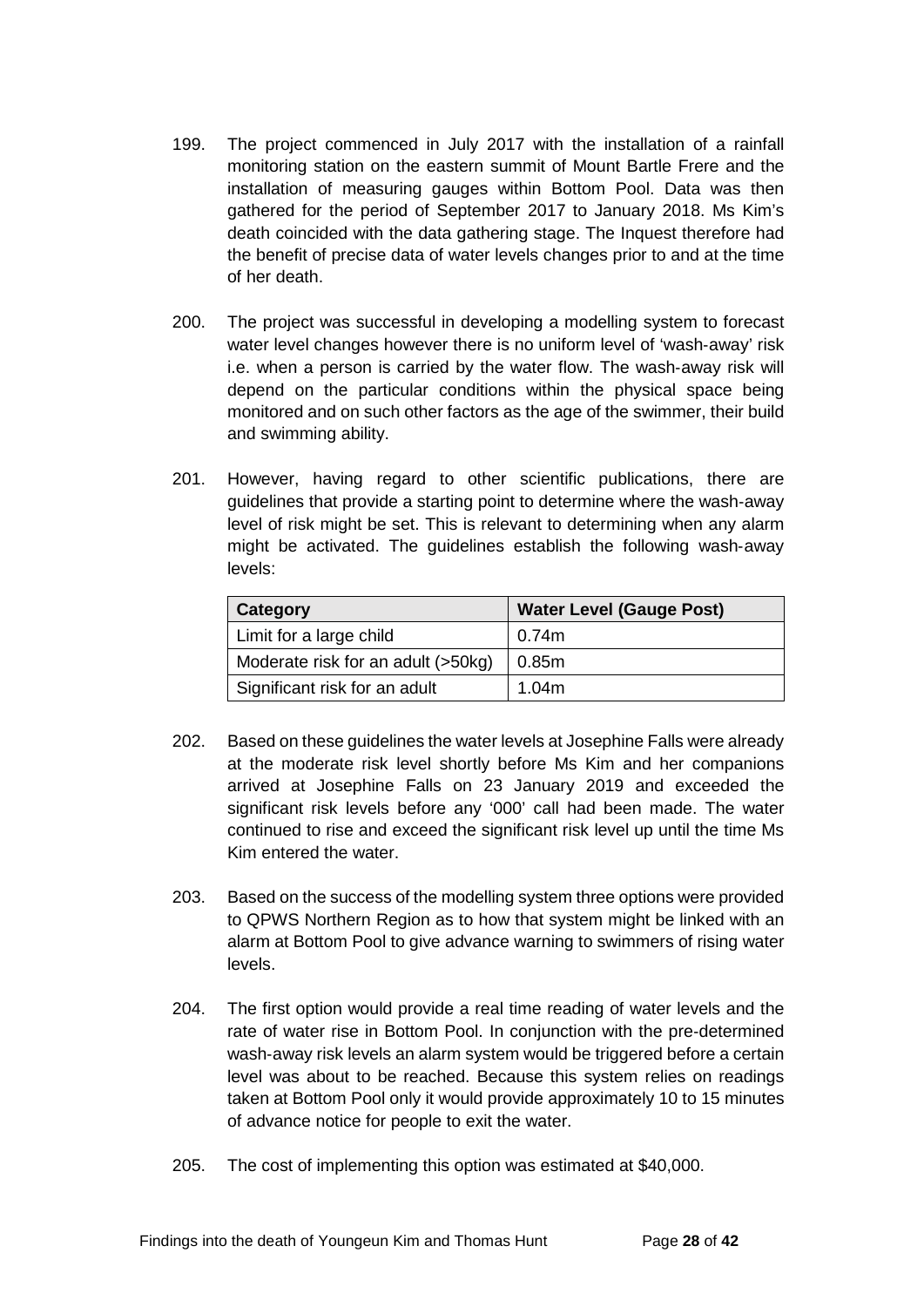- 206. The second option would operate in a similar manner, however additional data would be taken of rainfall occurring at the summit of Mt Bartle Frere and correlated with the water levels being measured in Bottom Pool. This would require the installation of radio communication between the two monitoring sites, which given the nature of communications at Josephine Falls would require additional upgrades to communication infrastructure. This system would provide 45 to 60 minutes advance notice for people to exit the water.
- 207. The cost of implementing this option was estimated at \$80,000.
- 208. The third option would involve the full implementation of the second option but also installation and integration of a monitoring system at Top Pool which is considered to provide the best hydraulic model at Josephine Falls. This is considered a more complex system involving maintenance of a greater number of monitoring sites.
- 209. The cost of implementing this option was estimated at \$135,000.
- 210. The project report, containing the proposals and costings, was delivered to QPWS in May 2018. One‐off, additional funding was then sought for the full implementation of Option 3 as part of the Josephine Falls safety project. Funding of \$65,000 was ultimately granted towards the project. To work within that funding QPWS Northern Region proceeded with the implementation of Option 1 which also include colour‐coded water level signage and a flashing light warning system. This will be fully implemented by the end of the 2018 / 2019 financial year.
- 211. Whilst Option 1 does not provide the longer period of advance notification the system that is being installed will have the capacity to add the other components at a later date if required. At the time of the Inquest the setting of the washaway risk levels was in the process of being finalised. Once the system is fully implemented there was be an additional 12 month monitoring period to determine if any adjustment should be made to the risk levels.

#### <span id="page-32-0"></span>*Installation of a Bridge and or Zip Wire Across Josephine Creek*

- 212. The development of a bridge or zip wire crossing Josephine Creek was raised before and during the Inquest as a means by which people might self-rescue or improve the ability of emergency personnel to reach and provide assistance to visitors.
- 213. The Inquest heard evidence from Mr Carrodous how projects of that nature might be assessed against the requirements of the Plan.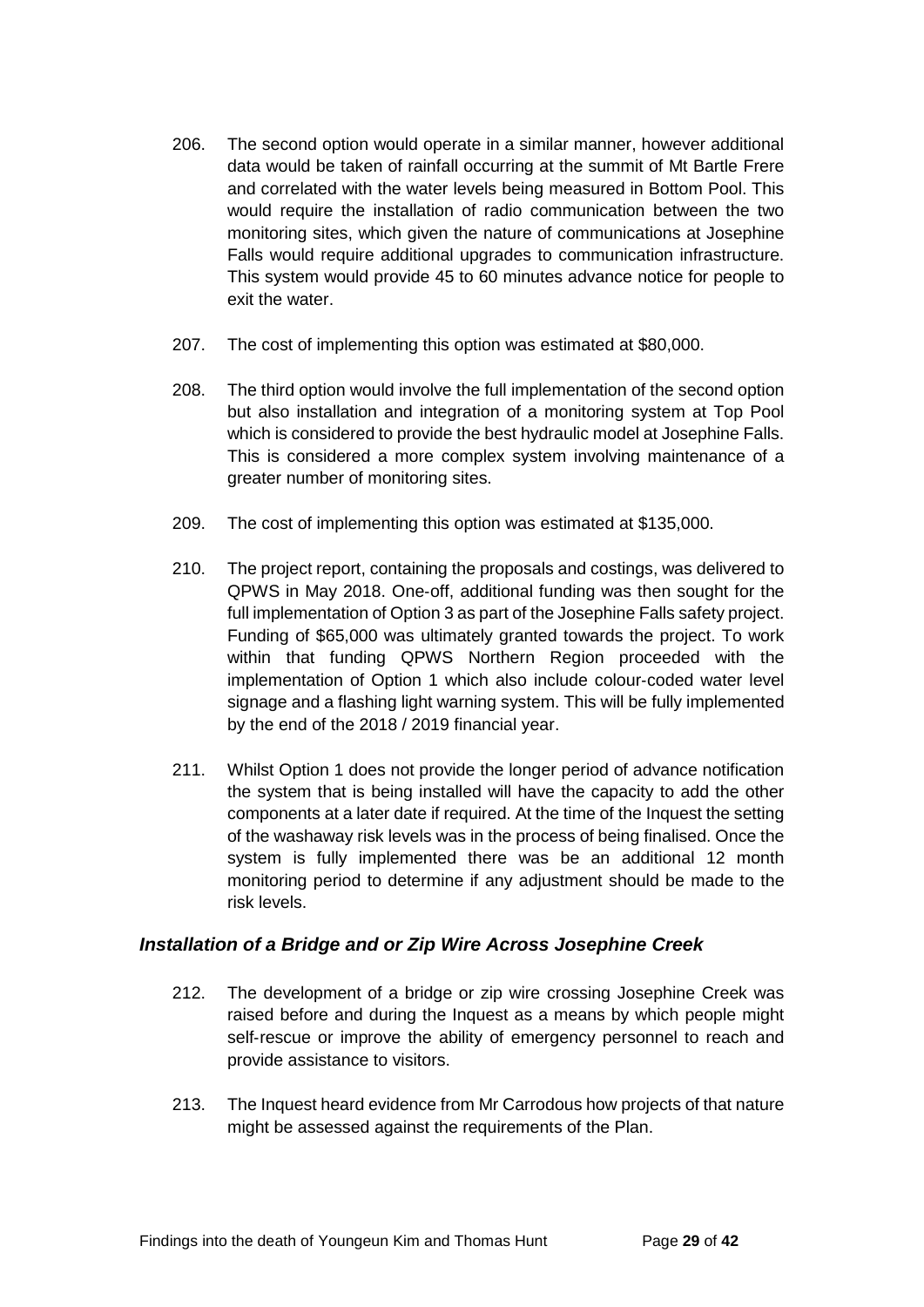- 214. The Inquest heard that a bridge (and with it a zip line) would impact on the visual amenity at Josephine Falls and had the potential to diminish its World Heritage values. In particular regard to a bridge, it was considered that the supporting pylons may also impact on natural flow patterns that in turn may contribute to erosion and disruption to flora and fauna.
- 215. In addition to the *Wet Tropics Management Plan 1998*, QPWS must also have regard to the *Nature Conservation Act 1992* which sets down management principles for national park areas. Those principles provide that a national park be managed to provide "*to the greatest possible extent, for the permanent preservation or [an] area's natural condition*".
- 216. Whilst the Inquest heard substantially about the side of Josephine Creek that is accessible to visitors some considerations was also given to the opposite bank. The opposite bank is presently not accessible to the public by any walking tracks although it was noted that visitors do sometimes voluntarily swim to the other side and on other occasions swim there as a matter of necessity for safety.
- 217. Like the Plan, the *Nature Conservation Act 1992* requires consideration be given to feasible alternatives that might also achieve the same objectives but have less impact on an area. The objective as heard during the inquest is to improve visitor safety at Josephine Falls and reduce the incidence of fatalities or injuries.
- 218. The Inquest had the benefit of evidence from Mr Guy Thomas, the Director of Asset Services. He gave evidence that a bridge would only assist with the rescue of visitors already safely on the opposite bank. In that regard it could not a regarded as a preventative measure.
- 219. To that effect, the electronic monitoring and warning system was viewed as more consistent with the objective of improving visitor safety but also a more feasible alternative to a bridge. Additionally the electronic monitoring and warning system was considered to provide better awareness and education to visitors about when conditions are unsafe and how quickly they can change. I accept those conclusions.
- 220. The installation of a bridge was also viewed as encouraging visitors to access the opposite side of Josephine Creek which to date is substantially free of any impact. Additionally, it was considered that the installation of a bridge would create an additional risk to those visitors that might engage in diving or jumping from it into Josephine Creek. A zip‐line would raise similar concerns.
- 221. At the time of the Inquest there was no formal proposal for a bridge to be built across Josephine Creek and it had not been costed. A comparison with the suspension bridge constructed in Springbrook National Park suggested that the potential cost of a similar structure in Josephine Falls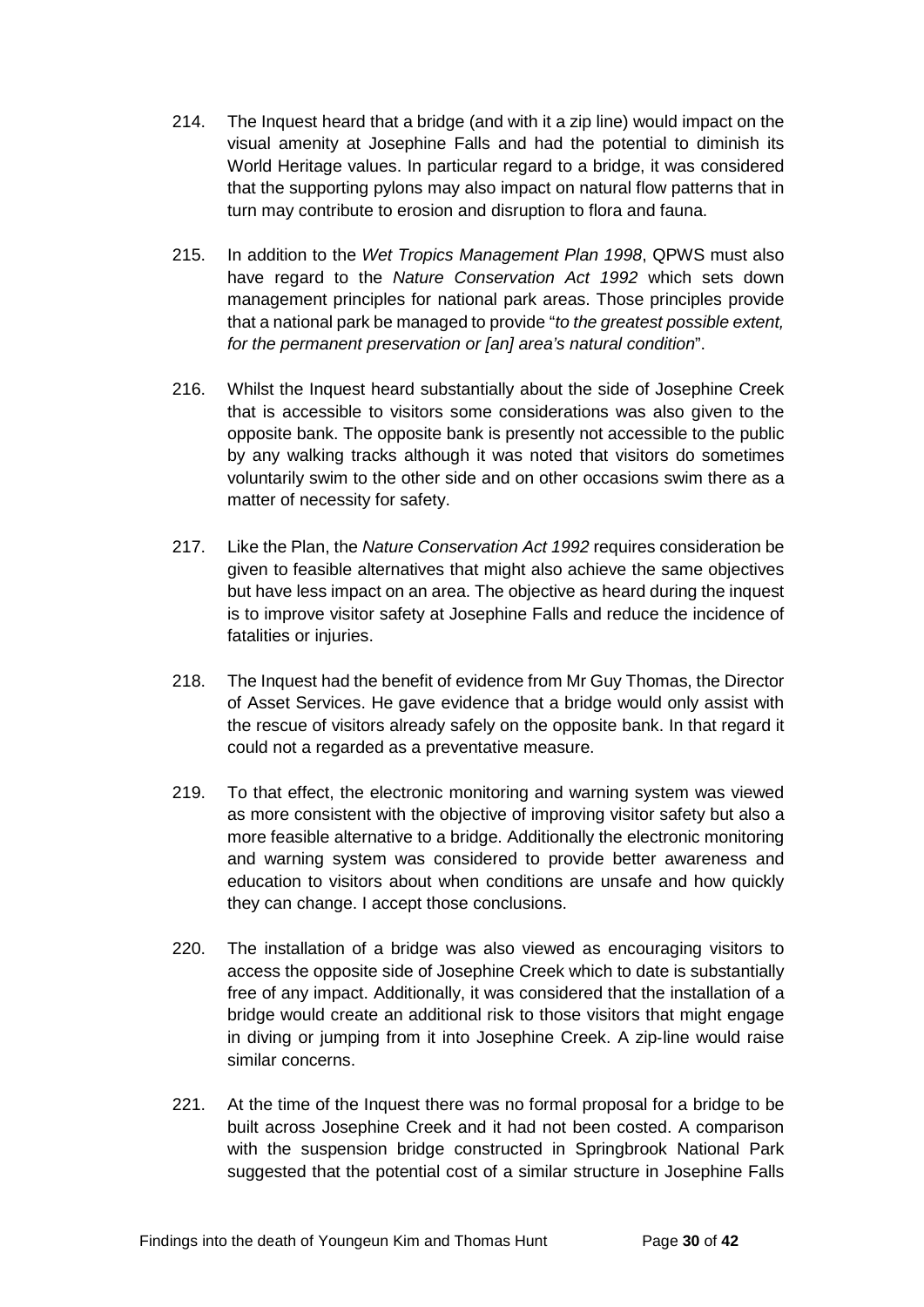would exceed \$1,000,000. This would represent significant expenditure by the QPWS Northern Region (in addition to the environmental impact).

#### <span id="page-34-0"></span>*Deployment of Permanent Staff at Josephine Falls*

- 222. Prior to and during the Inquest consideration was given by various parties to placing permanent staff, either a Ranger or lifeguard(s) at Josephine Falls.
- 223. As per paragraph 2.3.5 of these submissions the size of the Josephine Falls and surrounding areas requiring management, and the number Rangers available, does not allow for a Ranger to be permanently placed on site. Additionally any such proposal would preclude that Ranger from consistently supervising visitors at the Falls, having regard to their other responsibilities.
- 224. In that regard the placement of lifeguards would provide dedicated supervision of visitors swimming at the Falls, however that would present as resource intensive exercise for the QPWS. It would require the presence of two lifeguards throughout the year for extended periods of time. The implementation of the early warning system was again viewed more education and awareness for visitors to reduce the need for them to require assistance.
- 225. The prospect of a permanent presence of ranger or lifeguard on site at times when the Bottom Pool was closed was canvassed during inquest. QPWS advised that the pool had been closed for the 6 days prior to inquest (to ensure public health and safety due to water conditions). It is not a case of a ranger being on site for snap closures during weather events every now and then. Such closures can be for days (perhaps weeks) at a time. I do not consider the presence of an onsite ranger to monitor the Bottom Pool during times of official closure to be viable.

#### <span id="page-34-1"></span>*Installation of a Landline Emergency Phone at Bottom Pool*

226. Whilst the installation of a landline at Bottom Pool was raised during the Inquest it was considered by the QPWS that the existing emergency phone at the carpark remained suitable. Improvement of mobile phone communication is considered of greater benefit, given the extensive use of these devices as demonstrated in the matters of Mr Hunt and Ms Kim.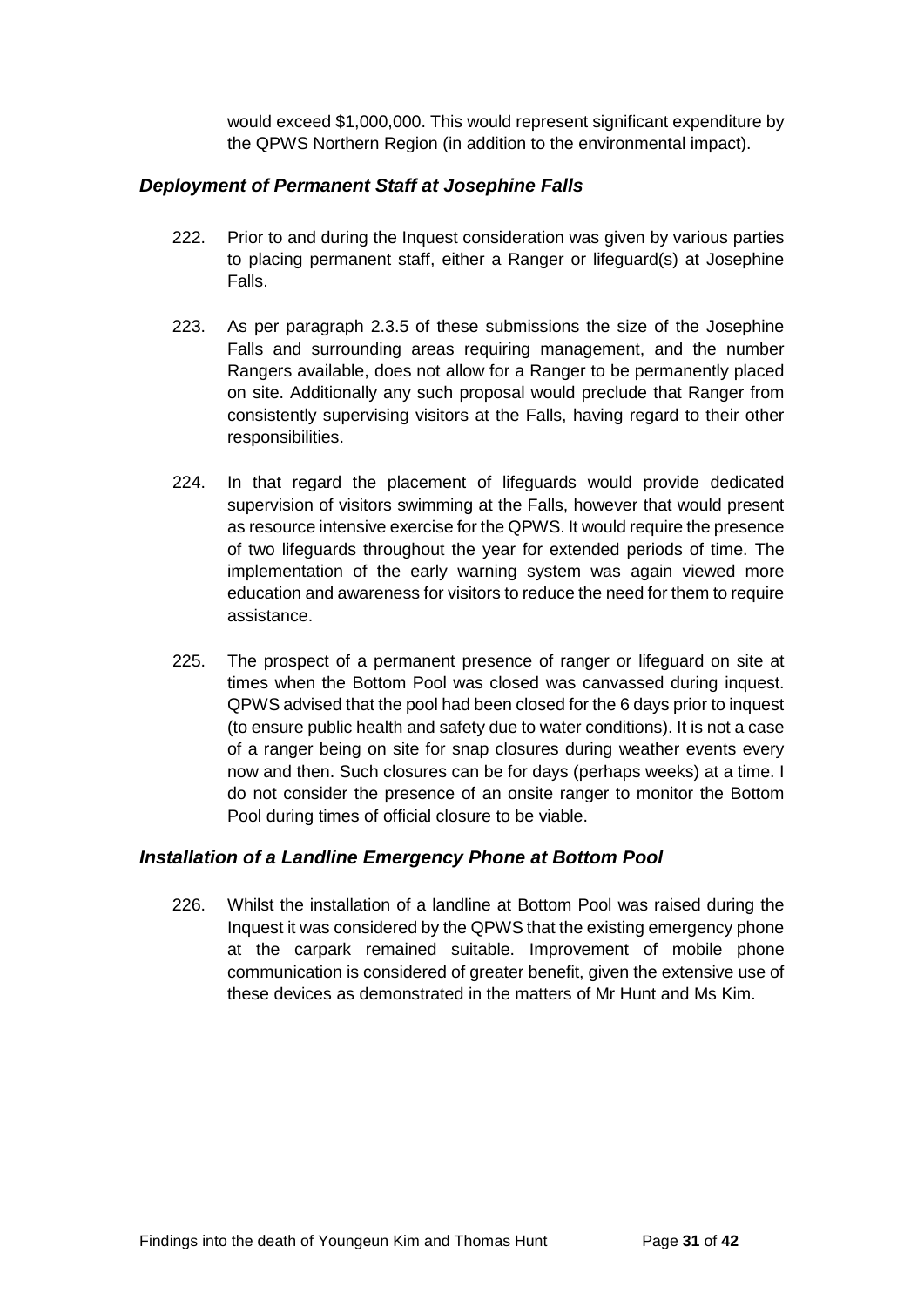# <span id="page-35-0"></span>**Analysis of the Coronial Issues**

#### <span id="page-35-1"></span>*Whether in all the Circumstances, the Signage at Josephine Falls is Adequate*

- 227. I find that the signage at Josephine Falls is adequate. The signage provides specific warnings about the nature of the risks and includes pictograms, representing those risks that are not language specific. This signage is located at multiple places within Josephine Falls and within the carpark area.
- 228. Additional signage placed at Josephine Falls during certain weather events also notifies visitors when swimming is not permitted.
- 229. An alert system posted on the Queensland Parks and Wildlife Service website provides up to date warnings and other relevant information for Josephine Falls and other National Park areas. This information is available for all members of the public to access.

#### <span id="page-35-2"></span>*Whether Additional Warning Systems Should be Implemented*

- 230. Based on the evidence adduced at inquest it is was identified that Queensland Parks and Wildlife Service has successfully developed and in the process of implementing an electronic water monitoring and warning system.
- 231. The system will provide a scientifically objective basis on which Rangers can assess water conditions at Josephine Falls. Additionally the automation of the warning system will ensure that visitors at Josephine Falls will continue to receive warnings even in the absence any QPWS personnel.
- 232. I find that the electronic water monitoring and warning system being developed as at the date of inquest is both appropriate and adequate for the purpose of ensuring public safety at Josephine Falls.
- 233. Whilst I note that research, development and implementation is underway (certainly at the time of inquest) I intend to formalise a recommendation that the electronic water monitoring and warning system is implemented within the Josephine Falls National Park so as to warn swimmers when to withdraw from the water.

#### <span id="page-35-3"></span>*Whether Improved Infrastructure is Required to Enhance Visitor Safety*

- 234. The additional infrastructure raised during the inquest included:
	- a) A bridge linking both sides of Josephine Creek;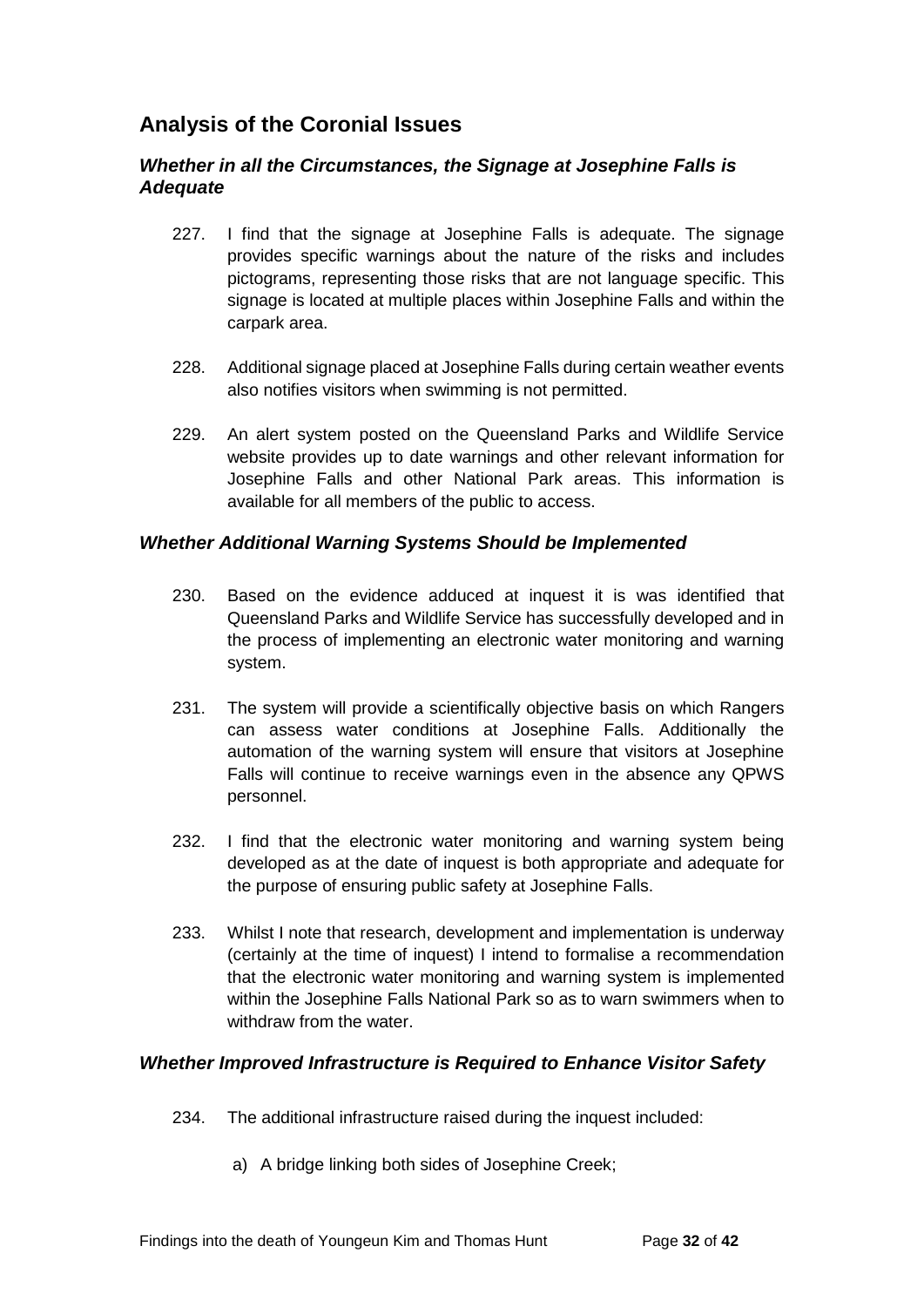- b) A zip line; and
- c) A locking mechanism on the gate at Bottom Pool
- 235. During the course of the Inquest evidence was heard regarding the interaction of the *Wet Tropics Management Plan 1992* and the *Nature Conservation Act* 1998 with the management of Josephine Falls. Having regard to both legislative instruments I find that the construction of a bridge or zip line at Josephine Falls would be inconsistent with the principles contained in each instrument.
- 236. Furthermore, the implementation of such infrastructure has the potential to create additional risks by visitors diving or jumping from such structures.
- 237. From a funding perspective, the outlay seems disproportionate to the risk being managed.
- 238. I am not satisfied that the implementation of this infrastructure would enhance visitor safety.

## <span id="page-36-0"></span>**Additional recommendations submitted on behalf of the Kim family**

- 239. In written submissions prepared on behalf of the Kim family I was asked to consider:
	- 1) Locking the Bottom Pool gate at appropriate times during adverse weather events.
	- 2) Additional signage directing visitors to the landline phone located near the carpark.
	- 3) Additional signage in multiple languages.
- 240. I address each of the above below.

## <span id="page-36-1"></span>**Locking Mechanism on bottom pool gate**

- 241. The inquest considered whether a locking mechanism might be installed on the gate at Bottom Pool. I accept the submissions of Counsel Assisting and the QPWS that although such a mechanism may prevent the gate from being opened and visitors passing through, it would not of itself exclude visitors from entering the water by other means and routes.
- 242. I would go further and add that locking the gate may in fact encourage entry from any other point along the embankment.
- 243. On the evidence, it is apparent that some visitors to Josephine Falls enter the Restricted Access Area in disregard of:
	- i. the obvious signage,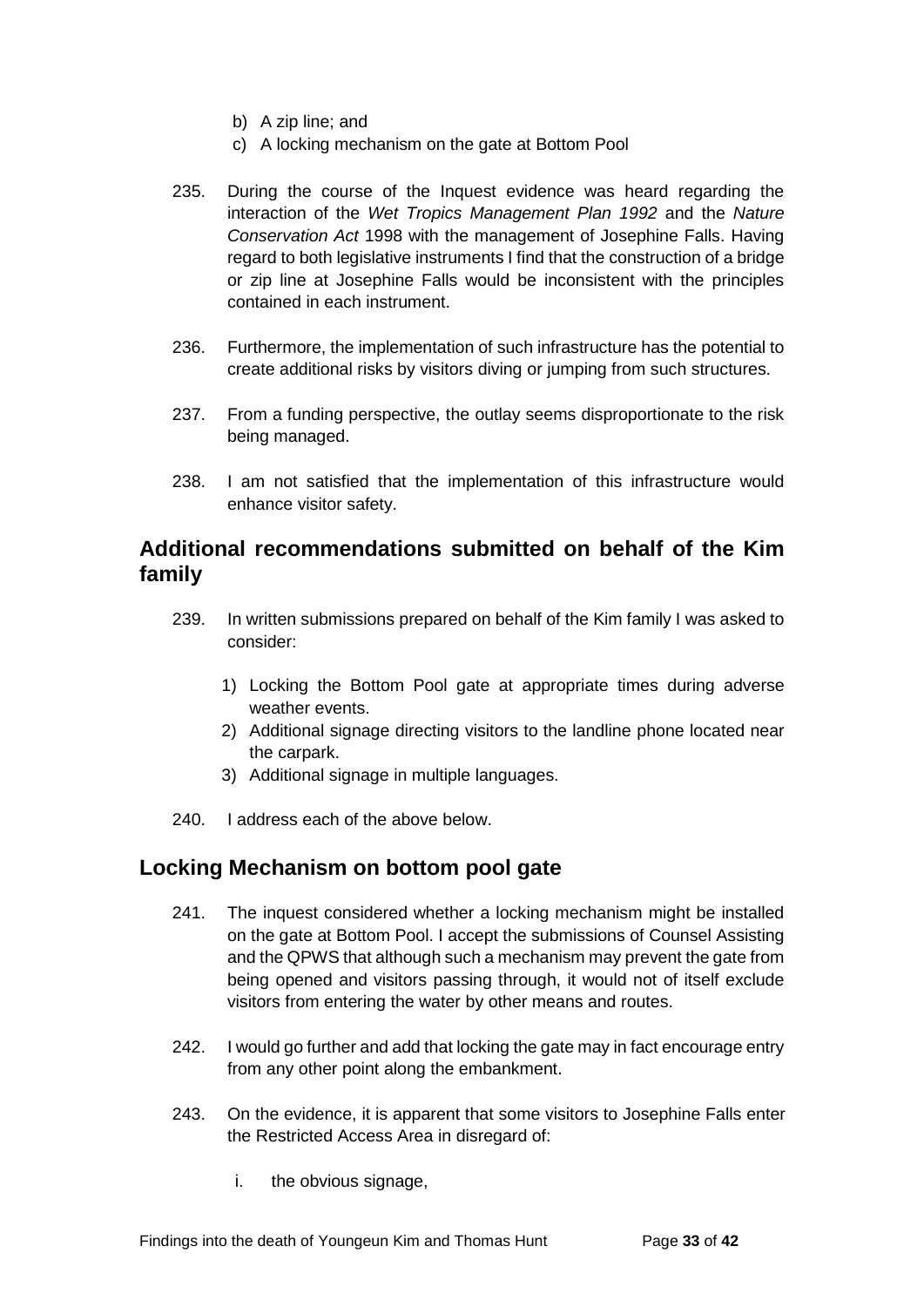- ii. the notices posted onsite and
- iii. the physical barrier with a spring loaded self-closing gate already in place.
- 244. Noting the many hundreds of metres of unfenced embankment leading to, and past the bottom pool, I do not consider that physically locking the spring loaded self-closing gate already in situ will detract those that wish to swim in spite of prevailing adverse conditions.
- 245. I am of the view that a locked gate will not of itself create an effective barrier to prevent visitors from entering the water. Whilst it may prevent visitors from entering at that location, there remains 700 - 800 metres of unsecured embankment between the bottom pool and the car park, providing unrestricted entry to the creek.
- 246. I also accept the submissions of the QPWS that a ranger would be required to manually lock and unlock the gate, and that the dynamic nature of the water level may require a constant or regular presence by a ranger on site at various times. I note Ms Webb's evidence that the QPWS is responsible for managing approximately 3000 watercourses in northern Queensland and that rangers are not stationed at Josephine Falls every day.
- 247. I am of the view that within the current structure of the QPWS it is not possible or viable to station a permanent ranger at Josephine Falls. Noting that a locked gate option would require regular on-site attendances at times by rangers I do not support a recommendation that the bottom pool gate be modified to be lockable.

# <span id="page-37-0"></span>**Additional signage directing visitors to landline**

248. I accept the evidence of Principal Ranger Fuller at inquest that there are currently two signs advising the location of the landline phone (the first junction when leaving the bottom pool and in the carpark). I accept the submissions of the QPWS the location is identified with sufficient clarity.

# <span id="page-37-1"></span>**Additional warning signs in multiple languages**

- 249. I accept the written submissions of the QPWS regarding the proposition put on behalf of the Kim family, that additional signs in multiple languages should be erected at Josephine Falls.
- 250. I extract from the written submissions of Counsel for the DES (QPWS), Ms. Holliday as follows:
	- 1) Agencies have developed and installed signage that will assist visitors of all nationalities. Pictograms are the only workable means of educating visitors who speak many different languages. As detailed at the inquest, there is no issue with the upgraded signage but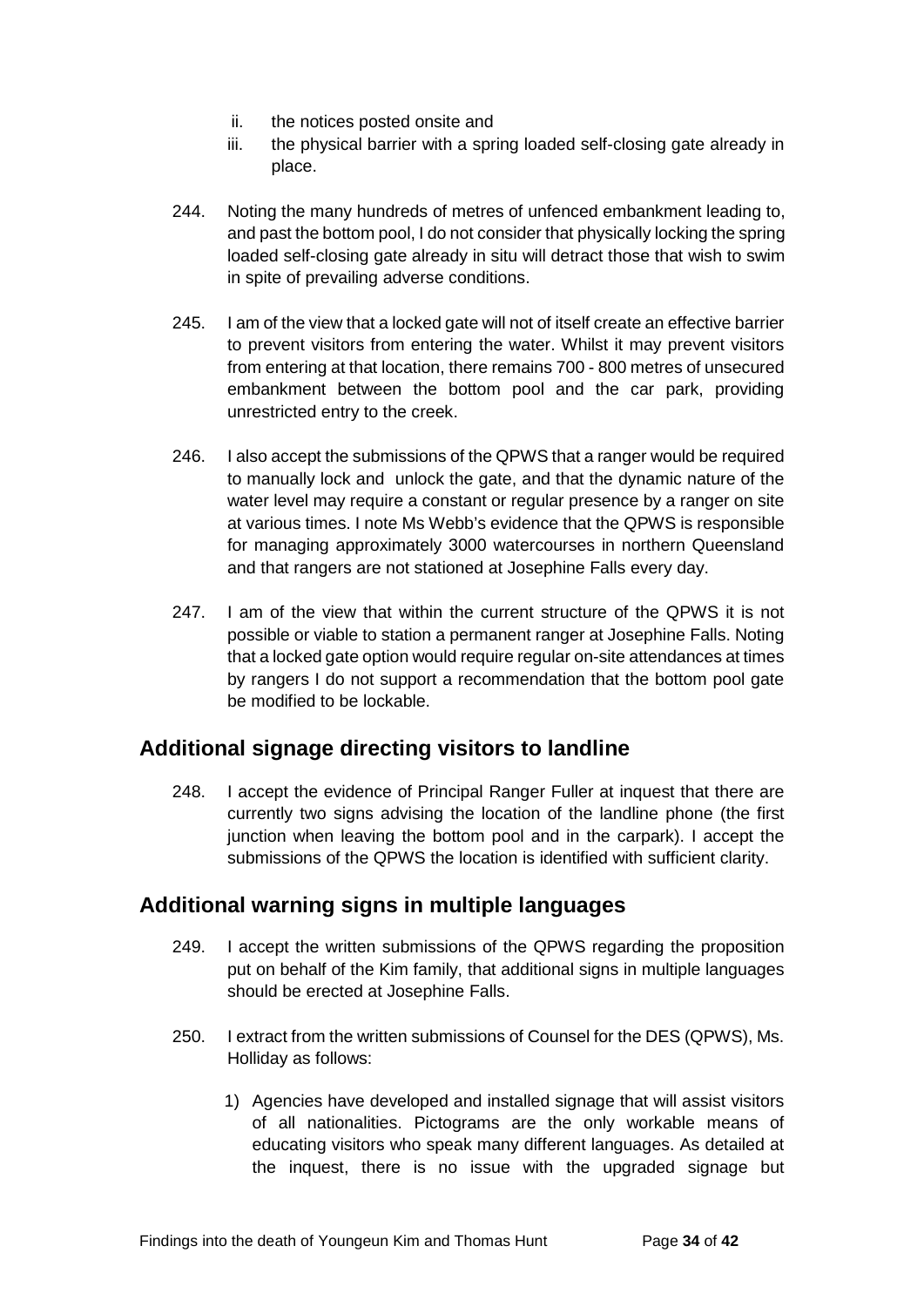unfortunately people continue to ignore the words, diagrams, representations and pictures.

- 2) It is of assistance to consider the pictograms depicted on each sign erected by QPWSthat Ms Kim and her party passed (on their way from the car park to Bottom Pool) , in sequence:
	- (a) Sandwich board chained to the sign directing people to Josephine Falls, showing a pictogram of a person swimming with a prohibition circle superimposed over the top;
	- (b) Permanent sign to the right (as one walks towards Bottom Pool) showing three pictograms depicting a person being swept off their feet and losing their balance, a person striking their head on an object under water, and a person encountering flood water;
	- (c) Sandwich board chained to the fence leading down to Bottom Pool, showing a pictogram of a person swimming with a prohibition circle superimposed over the top; and
	- (d) Sign mounted to the self-closing pool gate showing three pictograms depicting a person being swept off their feet and losing their balance, a person striking their head on an object under water, and a person encountering flood water.
- 3) Mr Won did not state that he saw the signs and failed to understand them. Instead, the evidence from Mr Won was that he did not see any signs prohibiting swimming at all.
- 4) It is unknown why Mr Won did not see the signs clearly stating and depicting the dangers and that Bottom Pool was closed for swimming. However, it is known that people regularly swim in Josephine Falls even when signs clearly indicate that the area is closed for swimming. Senior Firefighter Justin Georgeson gave evidence that he has regularly seen people swimming in Bottom Pool despite clear signs prohibiting people from swimming.
- 5) The evidence of Sergeant Godden is also important to consider on this issue. He stated that if there are too many signs present in an area, people do not pay attention to them. It was for this reason that the pool gate was installed; the gate was to serve as a barrier to force people to look down and thus see the sign mounted to it.
- 251. I accept those submissions and conclude from the evidence that the current signage reflects contemporary best practice in relation to signage including the use of pictograms and symbols, designed for universal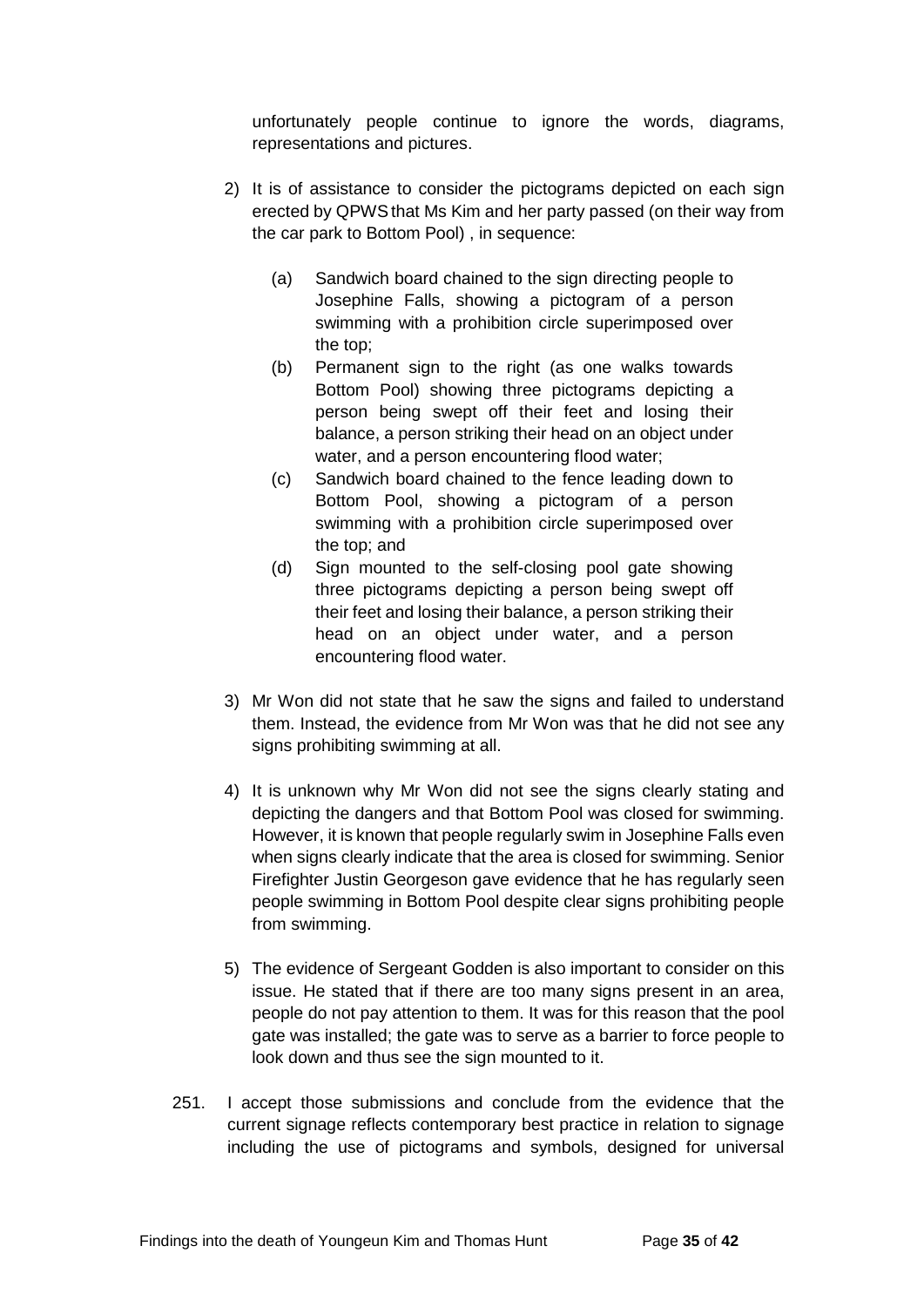understanding by any person, beyond the limitations of any particular language group.

**252. I further conclude it is, not a lack of signage, but a lack of regard for the signage already in place by visitors to Josephine Falls that remains at issue, and the unambiguous message that your life is at risk if you swim at times whilst the warning signs are displayed.**

#### <span id="page-39-0"></span>**Further considerations re: emergency response**

#### <span id="page-39-1"></span>*Whether Measures are Required to Optimise Response Times for Emergency Services*

- 253. Emergency services can only respond once they are notified of a need for assistance. It was clear from the evidence that the people who attempted to make Triple 0 using their mobile phones, experienced difficulties obtaining a signal. A permanent landline emergency phone is installed at the Josephine Falls carpark, and signage directing visitors to its availability has been improved. However, the first and closest opportunity to call for assistance will be from beside the Creek itself.
- 254. Improved mobile phone coverage is required at Josephine Falls. QPWS Northern Region has applied, although been unsuccessful to date, obtaining funding to resolve 'blackspot' issues for mobile phone coverage at Josephine Falls. In any given year there is potential for over 100,000 mobile phones to be on- site (as opposed to one landline 800metres from Bottom Pool), and mobile phone coverage would greatly enhance and expedite communications from that location.

#### <span id="page-39-2"></span>**Comments regarding the emergency response**

- 255. The Queensland Fire and Emergency service acted promptly and fully discharged their duties in the attempted rescue of Ms Kim. Any perception by untrained civilian witnesses to this tragedy that QFES were in some way passive, not trying, or not doing enough, was completely dispelled at inquest. I am left in no doubt that the Swift Water rescue technicians from the QFES did all that was possible in the circumstances to effect a rescue within the constraints of the resources available on site at the time. These highly trained and skilled operatives assume a significant element of personal risk when rescuing, attempting to rescue, and / or recovering persons from Josephine Falls in dangerous environmental conditions.
- 256. Neither Mr Hunt and Ms Kim, nor those with whom they were in company, appreciated the danger posed by the sudden increase in the volume of water at the Bottom Pool as a result of the rainfall in the Mt Bartle Frere catchment area.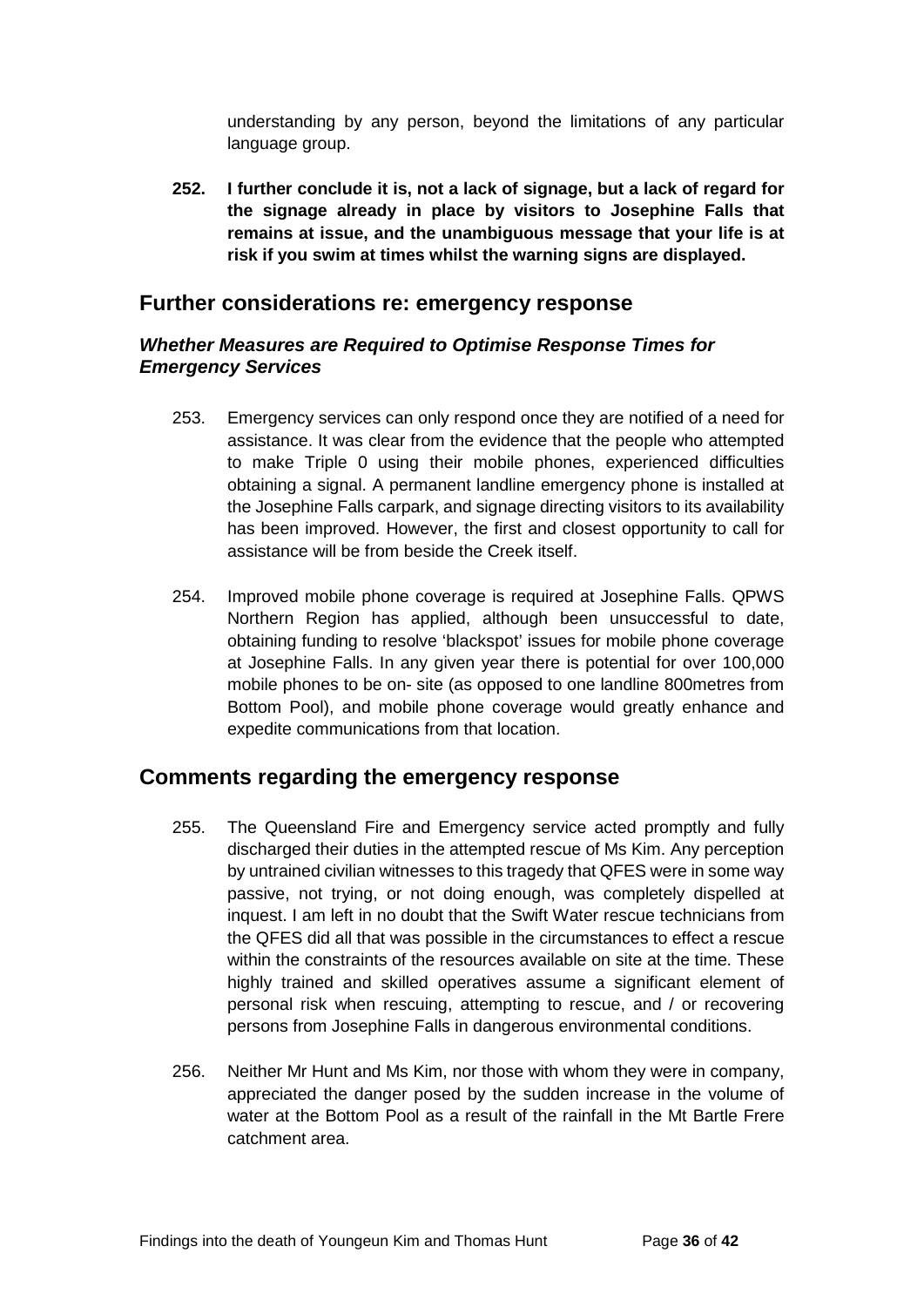257. Both Mr Hunt and Ms Kim were taken unawares by the sudden increase in volume and turbulence of the water in Bottom Pool.

## <span id="page-40-0"></span>**Comments in accordance with s.46 of the** *Coroners Act 2003*

- 258. Section 46(1)(c) of the *Coroners Act* 2003 provides for a Coroner to make comments relating to ways to prevent deaths from happening in similar circumstances in the future. I have considered the significant submissions of Counsel Assisting, the QPWS, and the Kim Family and the evidence.
- 259. I make the following recommendations:

# <span id="page-40-1"></span>**RECOMMENDATION ONE**

That the Department of Communications and the Arts (Cth) give priority to any funding application made by the Queensland Parks and Wildlife Service in relation to the elimination of 'black spot' issues affecting mobile phone communications at Josephine Falls. I refer these findings to the Commonwealth Department of Communications, oversighting the Commonwealth Blackspot Program.

## <span id="page-40-2"></span>**RECOMMENDATION TWO**

That the Department of Environment and Science continue to fund the development and maintenance of a water monitoring and alarm system at Mount Bartle Frere and Josephine Falls.

# <span id="page-40-3"></span>**RECOMMENDATION THREE**

That the working group comprising the following key stakeholders: Queensland Fire and Emergency Services, the Queensland Police Service, the Queensland Ambulance Service and the Queensland Parks and Wildlife Service continue to be supported financially and administratively by their respective agencies, and that the group be enlarged to include local Ngadjon-ji Elders, so as to enable continuation of education programs, training exercises and recommendations for the enhancement of visitor safety at Josephine Falls.

# <span id="page-40-4"></span>**Further Considerations**

- 260. I request that a copy of these findings be provided to local tour and travel companies operating in Josephine Falls and trust that all will benefit from the learnings arising from this inquest. I do so noting that neither Mr Hunt nor Ms Kim were part of any local or organised tour, they were both at Josephine Falls in a private capacity.
- 261. In addition to the recommendations arising from this inquest, any and all ongoing initiatives of the working group are to be encouraged and supported. It may be that proposals raised during this inquest are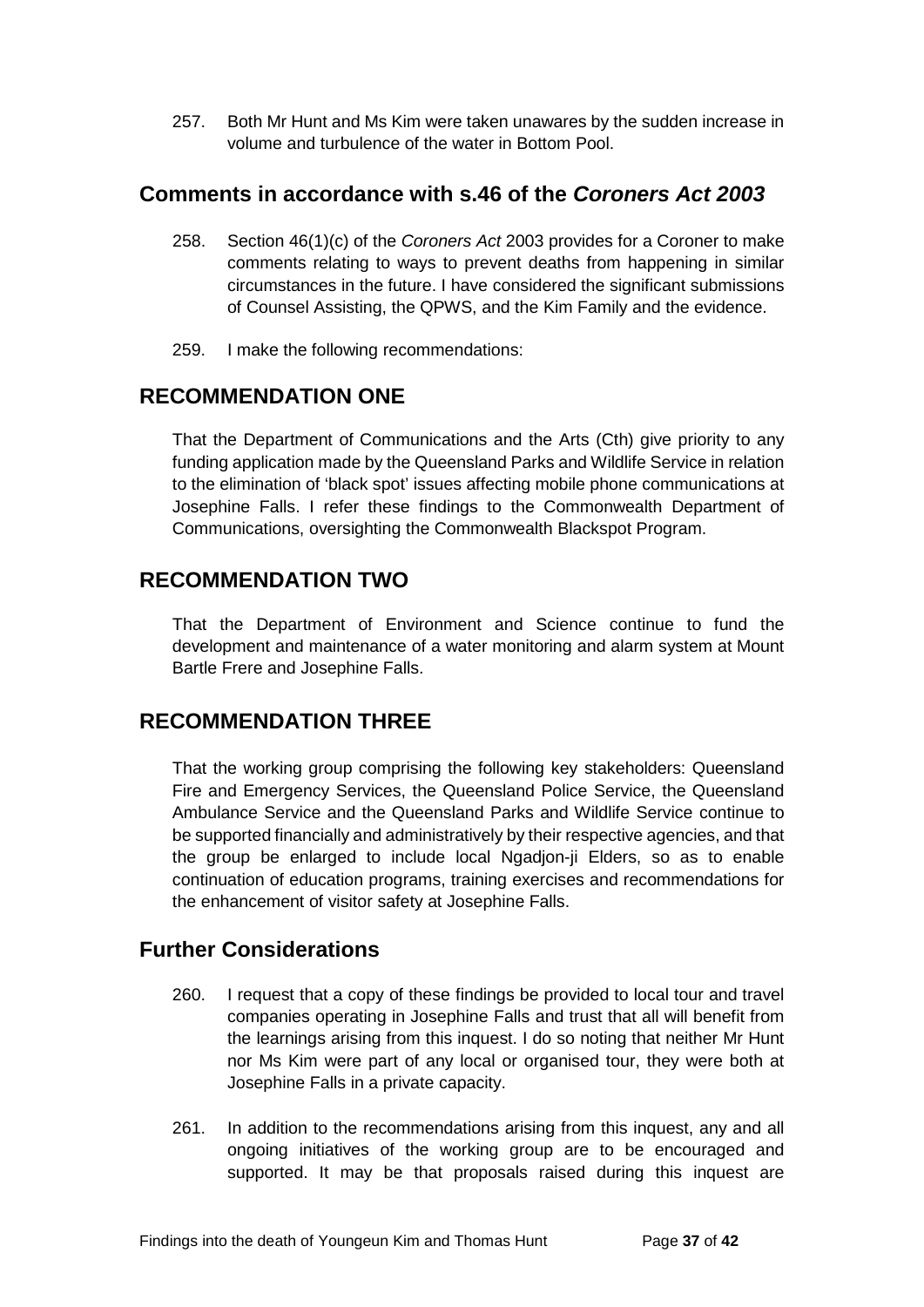considered viable at some later date, or that new safety measures are considered. My recommendations do **not** limit further safety measures or procedures being implemented in the future if appropriate to do so. The key stakeholders to the working group are best placed to assess and evaluate ongoing safety measures at Josephine Falls.

262. I also note that Uncle Ernie Raymont on behalf of the Ngadjon-ji people suggested additional signage '*requesting respect for the traditional owners and elders past and present*'. Such measures are to be encouraged, and to this end perhaps the stakeholder group might consider the viability of implementing his suggestion.

## <span id="page-41-0"></span>**Conclusion**

- 263. We know that Thomas was just 24 years of age and in the throes of a whirlwind holiday romance with Emily on the day he died. Emily's evidence was heartfelt, and courageous, and one could imagine on that afternoon that she and Thomas were so completely immersed in their own world that they were largely unaware, until too late, of the change in water levels.
- 264. Youngeon was just 23, and we have heard that she was a much loved daughter, and had no doubt saved very hard for her trip with friends, while also supporting her family back home, when she was also unexpectedly caught up in a significant weather event at Josephine Falls, and the ensuing rising waters.
- 265. The Queensland Police Service, the Queensland Fire and Emergency Services, and the Queensland Ambulance Service, provided an outstanding response, and recovered both Mr Hunt and Ms Kim. Mr Hunt's body was located some 1.8 kilometres downstream from the Bottom Pool, and Ms Kim was swept almost 800 metres from Bottom Pool. All agencies performed those recoveries in adverse conditions.
- 266. Ms Blair, concluded her evidence by acknowledging the response and the compassion of the authorities. Likewise, the Kim family did not hesitate, through Ms Gover of Counsel, to convey their thanks to all responders.
- 267. One cannot imagine the anxiety and the grief of parents who lose a child in a foreign country. I trust that the transparency of the inquest process conveyed to the families in the United Kingdom and the Republic of Korea our serious consideration of all of the circumstances surrounding their children's deaths.
- 268. A debt of gratitude is owed to the emergency crews who place themselves in peril during every one of these missions. No resource was spared, including the deployment, if required, of a state emergency helicopter on standby. I am aware that police officers remained overnight on the riverbed to maintain a vigil over Ms Kim's body until she could be recovered the next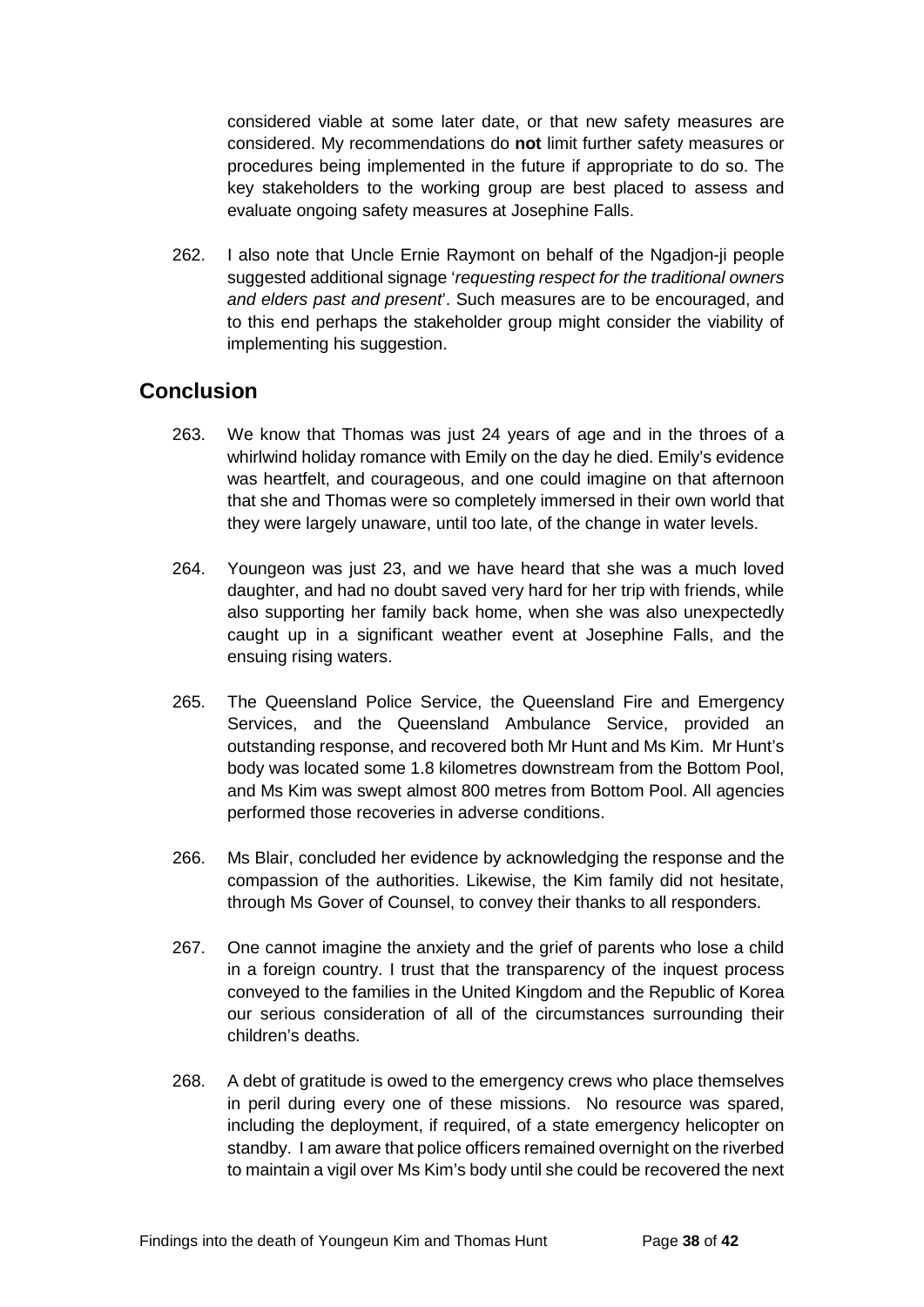day. Mr Hunt was stretchered out of wilderness country by emergency service personnel.

- 269. I acknowledge that at least two commissioned officers from the Queensland Fire and Emergency Services have remained at all times during this inquest, conveying both their respect for the process and a desire to understand and learn if necessary from the response to these tragedies
- 270. The inquest did not identify any concerns about the response time or actions taken by the crews or personnel involved. The extreme danger, as assessed by first responders to Ms Kim, (some giving evidence that they had not ever seen water conditions at Josephine Falls as bad), was supported by the data that the water levels at the falls for that day were at their highest at the time that Ms Kim was swept off the rock, prior to activation of the rescue proper, and whilst awaiting a full complement of Swift Water technicians
- 271. Local stakeholders and relevant agencies have been proactive to the point of implementing, in my view, sensible regional initiatives and many safety precautions between the time of Mr Hunt's death and Ms Kim's.
- 272. There is, of course, no substitute, in my view, for maintaining personal responsibility over one's own safety by maintaining personal vigilance, selfregulation, and by heeding warnings and measures that are already in place at Josephine Falls. To ignore the warnings, whether they be actual signage or the environmental conditions, places one at almost certain peril.

# <span id="page-42-0"></span>**Acknowledgements**

- 273. I also take this opportunity to thank counsel assisting the Northern Corner, Mr Crawfoot. I'm grateful for his efforts and outreach before and during inquest, particularly to the Hunt family in the absence of them having any legal representation.
- 274. I also acknowledge Mr Grice, court officer, for, as always, running an extremely efficient court, making it, in fact, look effortless.
- 275. I thank all at the bar table, Ms Holliday of Counsel (now of Queens Counsel), Mr Hollands of Counsel, Ms Gover of Counsel and Ms Williams of Counsel, and Mr O'Brien, and instructing solicitors, for the respect and courtesy with which you have approached these proceedings.
- 276. I thank Ngajdon-ji Elder Uncle Ernie Raymont for opening the inquest with the stories of his people and his country. It was apparent from the commencement of this coronial investigation that an exploration of these tragic events on Ngajdon-ji country required an understanding of the stories that shaped the land in and around Mt Bartle Frere and Josephine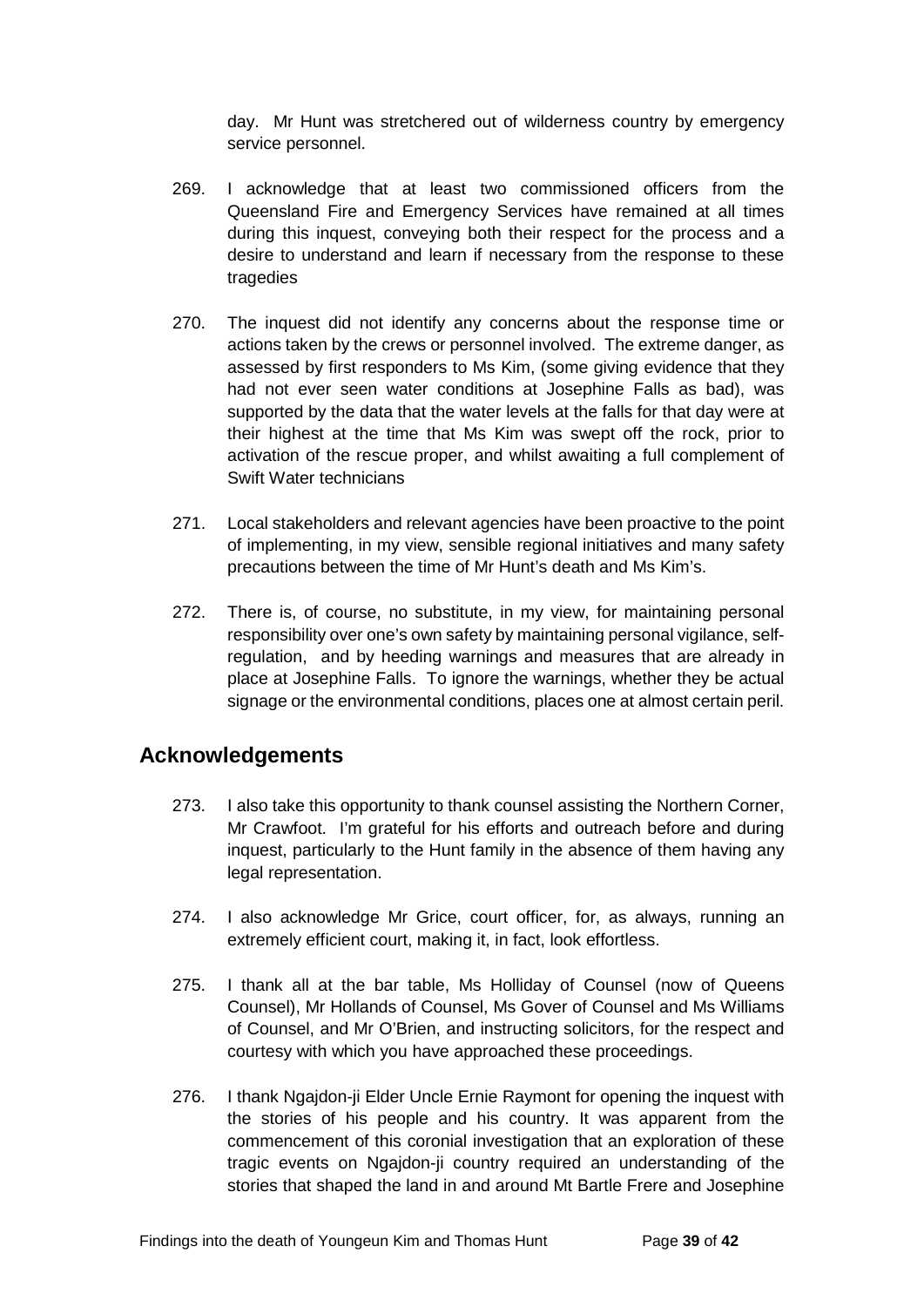Falls. Uncle Ernie's dignity, his sensitivity to his country, and his desire to share his story for the benefit of the many thousands of people who visit Josephine Falls each year, was apparent by those of us fortunate to hear him in a rare encounter with genuine oral tradition.

- 277. I acknowledge and offer my sincerest sympathies to Thomas Hunt's mother, and to his wider family and friends. Mr Crawfoot read a statement prepared by Thomas's mother at the conclusion of inquest. She described Thomas as '*one of a kind, with a heart of gold, and part of a most loving family.*'
- 278. I also acknowledge and offer my sincerest sympathies to Youngeun Kim's mother Jung-sun Kim, and to Youngeun's wider family and friends, particularly those in company with her on the day of these tragic events.
- 279. It became apparent during the inquest that due to language barriers and a lack of early accurate information, Ms Kim's parents only became aware of the important aspects of this matter for the first time during the course of the inquest.
- 280. I thank Ms Kim's solicitor and Counsel for assisting with minor matters of translation to effect resolution of some evidence at inquest (not turning on matters of fact), including translating Ms Kim's mothers statement delivered at the conclusion of the inquest. All present were left in no doubt that Youngeun was a kind, caring and loving daughter who worked hard and supported her mother in many ways including financially and throughout her mother's illness and sacrificed much for her family
- 281. As we are about to enter the annual wet season in Far North Queensland it is a timely reminder to all, locals and visitors alike, to properly inform themselves by heeding all warnings, including signage, water level measurement gauges or audible and visible warning systems and / or checking with the authorities about local conditions, **before** entering local creeks and rivers,

# <span id="page-43-0"></span>**The Findings required by s.45 of the** *Coroners Act 2003*

- 282. I find as follows:
	- a) The identities of the deceased are:
		- i Thomas Peter Hunt; and
		- ii Youngeun Kim;
	- b) As to how the persons died:
		- i. Mr Hunt a 24 year old male with swimming ability, whilst in company with a friend swimming at Josephine Falls, elected to slide down a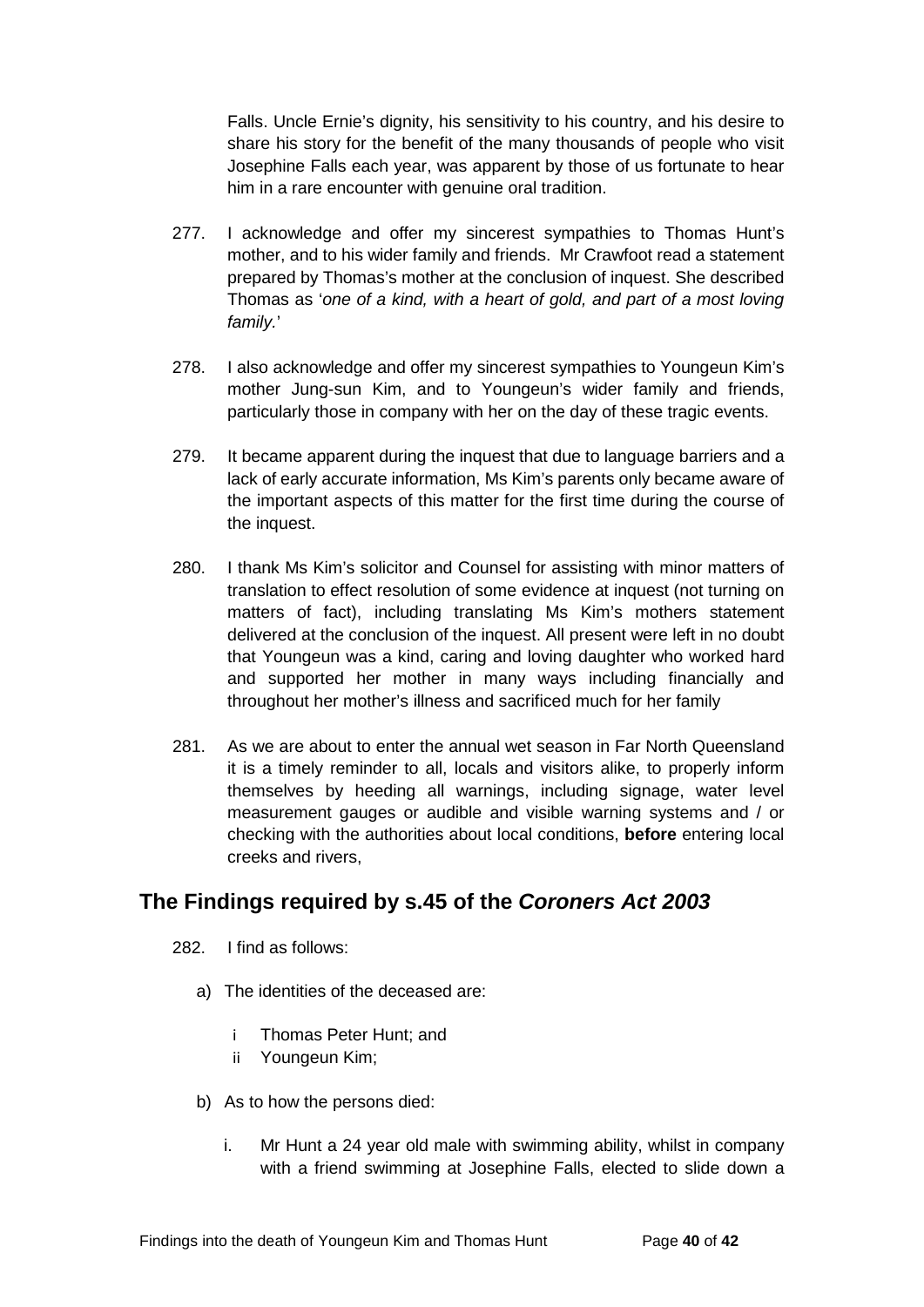popular natural rock slide located at the area known as the Bottom Pool. Mr Hunt was unaware that rainfall in the Mt Bartle Frere catchment caused a rapid change in water conditions resulting in an increase of water levels and water flow. At or about 5.00pm Mr Hunt was caught up in the turbulent conditions and was swept away from the creek bank and into rapid water. He was overwhelmed by the flow of water and was unable to secure himself or stay afloat and was swept into an undertow and downstream. He was located approximately 1.8km from the Bottom Pool. He died as a result of accidental drowning.

ii. Youngeun Kim a 23 year old female with limited swimming ability was in company with a group of friends when she arrived at Josephine Falls at approximately 3:30pm. Her companions entered the water at Bottom Pool and Ms Kim at first remained on the Creek bank.

Two swimming closure notifications had been posted onsite by the Queensland Parks and Wildlife Service Ranger prior to their arrival. These notification were not heeded.

A rainfall event in the Josephine Creek catchment area contributed to a significant change in water levels while Ms Kim and her friends were at Bottom Pool. Sometime between 3:50pm to 3:55pm Ms Kim elected to enter the water and then slide down a popular natural rock slide located at the area known as the Bottom Pool.

As she entered the water at the bottom of the slide, Ms Kim was caught in the current and was carried her towards the far side of Josephine Creek. She managed to secure herself and sat on a boulder in the creek. Ms Kim's companions were unable to provide any assistance to her given her location and the water conditions.

The first call to emergency services for assistance was made by a visitor to the park, Ms Kneisha Blackford at 4:59pm; more than one hour after Ms Kim first became stranded. Ms Blackford and Ms Kim were not known to each other. Ms Kim's companions called Triple 0 emergency services at 5:16pm.

The delay in notifying emergency services compromised the ability of any emergency service to provide a timely and effective response.

By the time the first emergency crews arrived onsite at 5.24pm, approximately one and a half hours after Ms Kim first becoming stranded, the water level had continued to rise such that her position on the boulder was no longer secure. She was showing signs of fatigue and was buffeted by surges of water washing over the boulder she was sitting on.